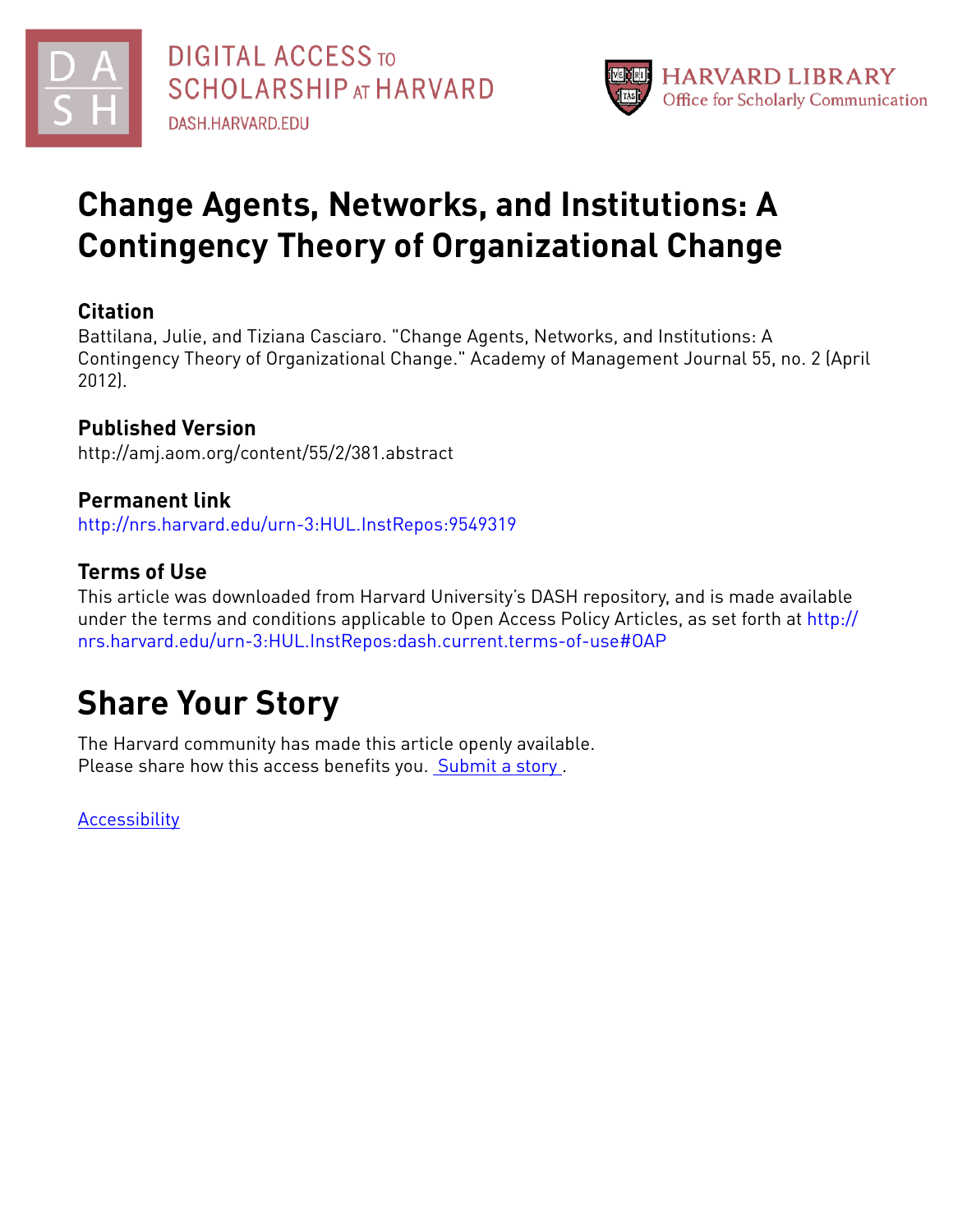# **Change Agents, Networks, and Institutions: A Contingency Theory of Organizational Change**

## **Julie Battilana**

Harvard University Harvard Business School Morgan Hall 327 Boston, MA, 02163 Ph. 617 495 6113 Fx. 617 495 6554 Email: jbattilana@hbs.edu

# **Tiziana Casciaro**

University of Toronto Rotman School of Management 105 St. George Street Toronto, ON Canada M5S 3E6 Phone: (416) 946 3146 E-mail: t.casciaro@utoronto.ca

## **Authors' names appear in alphabetical order.**

**Acknowledgements:** We would like to thank Wenpin Tsai and three anonymous reviewers for their valuable comments on earlier versions of this paper. We also wish to acknowledge the helpful comments we received from Michel Anteby, Joel Baum, Stefan Dimitriadis, Martin Gargiulo, Ranjay Gulati, Morten Hansen, Herminia Ibarra, Sarah Kaplan, Otto Koppius, Tal Levy, Christopher Marquis, Bill McEvily, Jacob Model, Lakshmi Ramarajan, Metin Sengul, Bill Simpson, Michael Tushman and seminar participants at INSEAD, McGill, Harvard, Bocconi, and HEC Paris.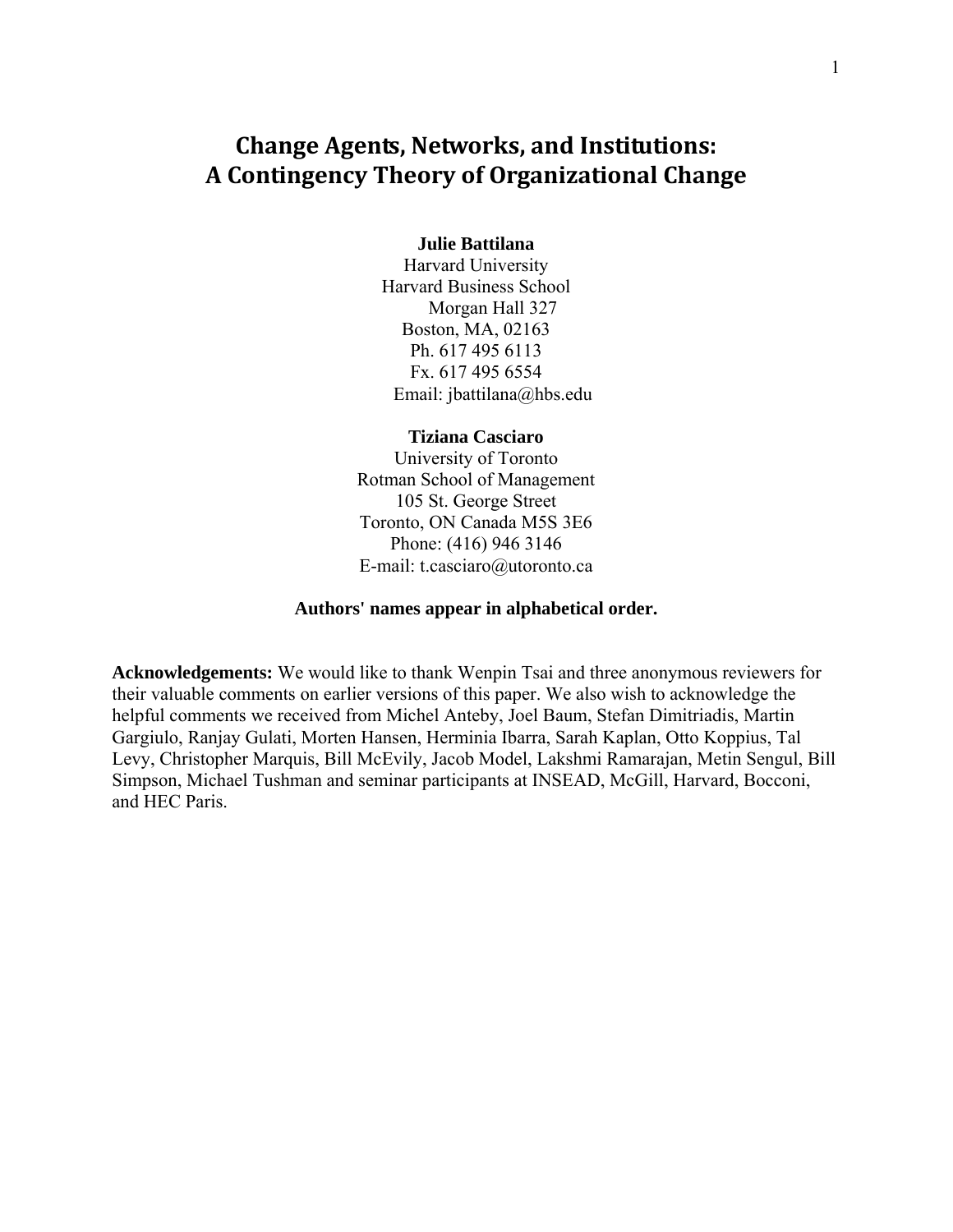# CHANGE AGENTS, NETWORKS, AND INSTITUTIONS: A CONTINGENCY THEORY OF ORGANIZATIONAL CHANGE

## **Abstract**

We develop a contingency theory for how structural closure in a network, defined as the extent to which an actor's network contacts are connected to one another, affects the initiation and adoption of change in organizations. Using longitudinal survey data supplemented with eight indepth case studies, we analyze 68 organizational change initiatives undertaken in the United Kingdom's National Health Service. We show that low levels of structural closure (i.e., structural holes) in a change agent's network aid the initiation and adoption of changes that diverge from the institutional status quo, but hinder the adoption of less divergent changes.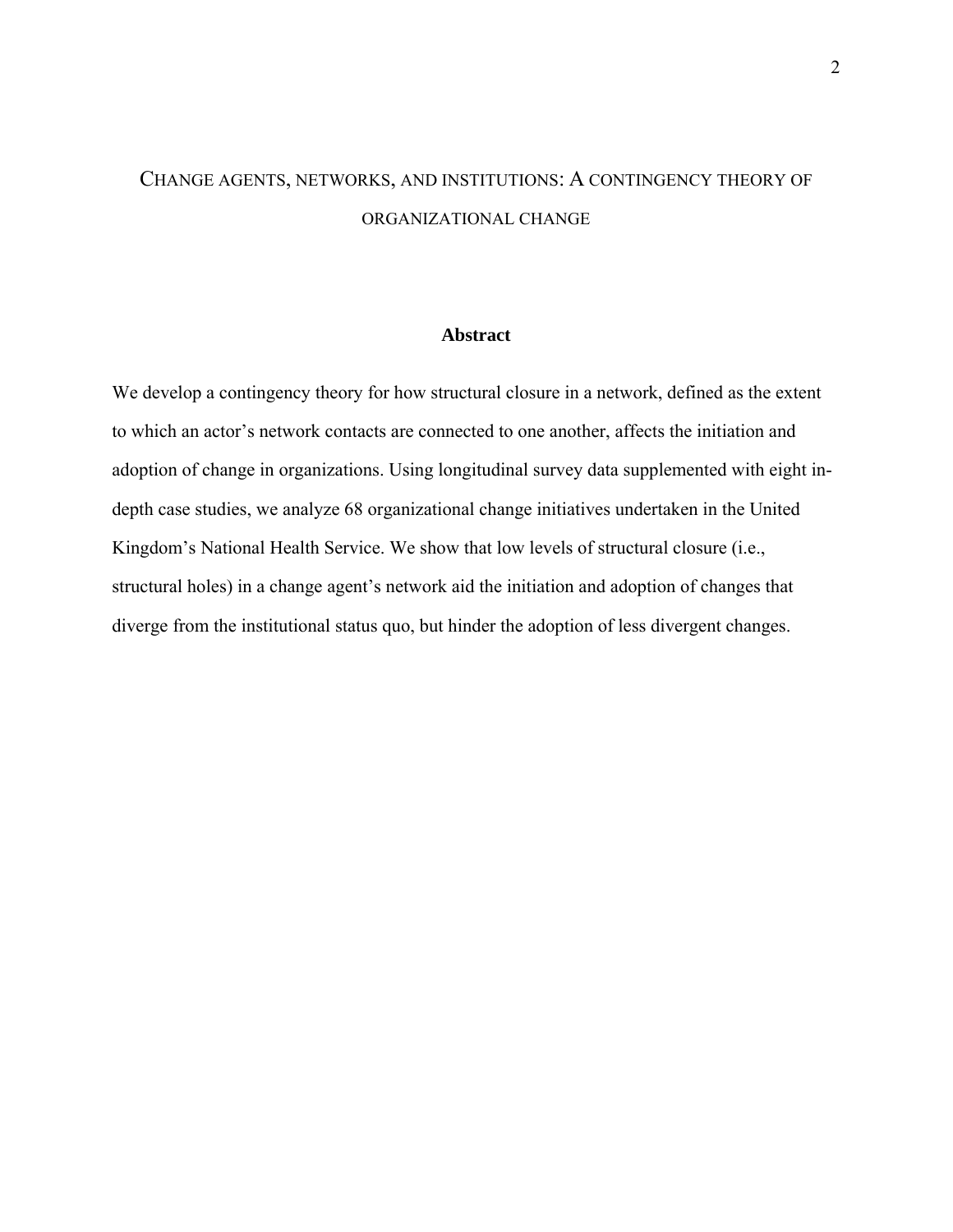#### **INTRODUCTION**

Scholars have long recognized the political nature of the change process in organizations (Frost & Egri, 1991; Pettigrew, 1973; Van de Ven & Poole, 1995). To implement planned organizational changes, that is, premeditated interventions intended to modify the functioning of an organization (Lippitt, 1958), change agents need to overcome potential resistance from other members of the organization and encourage them to adopt new practices (Kanter, 1983; Van de Ven, 1986). Change implementation within an organization can thus be conceptualized as an exercise in social influence, defined as the alteration of an attitude or behavior by one actor in response to another actor's actions (Marsden & Friedkin, 1993).

Research on organizational change has improved our understanding of the challenges inherent in change implementation, but it has not accounted systematically for how characteristics of a change initiative affect its adoption in organizations. Not all organizational changes are equivalent, however. One important dimension along which they vary is the extent to which they break with existing institutions in a field of activity (Battilana, 2006; Greenwood & Hinings, 2006), defined as patterns which are so taken-for-granted that they are perceived by actors as the only possible ways of acting and organizing (Douglas, 1986). Consider the example of medical professionalism, the institutionalized template for organizing within the United Kingdom's National Health Service (NHS) in the early 2000s. According to this template, physicians are the key decision makers in both the administrative and clinical domains. In this context, centralizing information to enable physicians to better control patient discharge decisions would be aligned with the institutionalized template. By contrast, implementing nurseled discharge or pre-admission clinics would diverge from the institutional status quo by transferring clinical tasks and decision-making authority from physicians to nurses. Organizational changes may thus converge with or diverge from the institutional status quo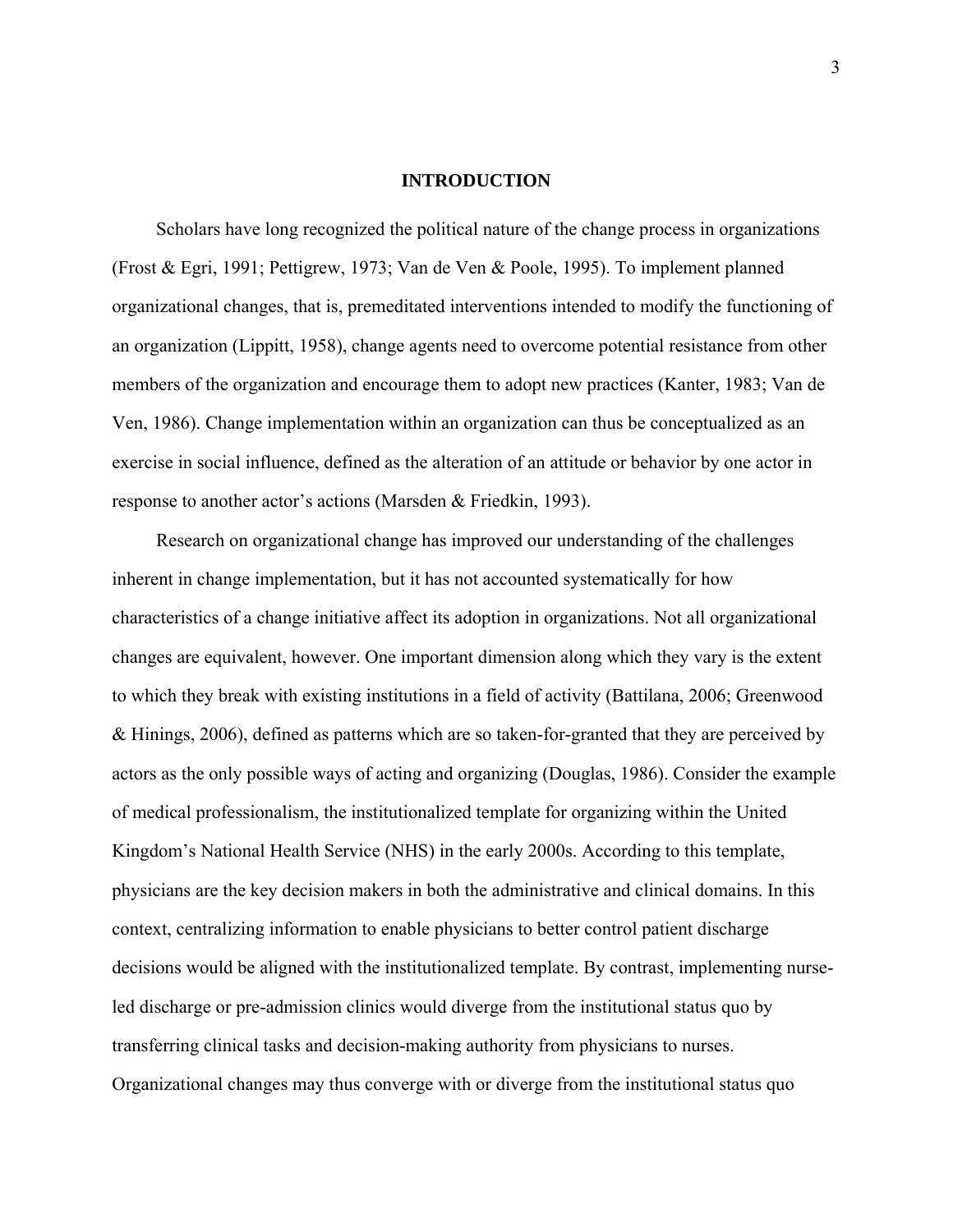(Amis, Slack, & Hinings, 2004; D'Aunno, Succi, & Alexander, 2000; Greenwood & Hinings, 1996). The latter, hereafter referred to as divergent organizational changes, are particularly challenging to implement. They require change agents to distance themselves from their existing institutions and persuade other organization members to adopt practices that not only are new, but also break with the norms of their institutional environment (Battilana, Leca, & Boxenbaum, 2009; Greenwood & Hinings, 1996).

In this paper, we examine the conditions under which change agents are able to influence other organizational members to adopt a change depending on its degree of divergence from the institutional status quo. Because informal networks have been identified as key sources of influence in organizations (Brass, 1984; Brass & Burkhardt, 1993; Gargiulo, 1993; Ibarra, 1993; Ibarra & Andrews, 1993; Krackhardt, 1990) and policy systems (Laumann, Knoke, & Kim, 1985; Padgett & Ansell, 1993; Stevenson & Greenberg, 2000), we focus on how change agents' position in such networks affects their success in initiating and implementing organizational change.

Network research has shown that the degree of structural closure in a network, defined as the extent to which an actor's network contacts are connected to one another, has important implications for generating novel ideas and exercising social influence. A high degree of structural closure creates a cohesive network of tightly linked social actors while a low degree of structural close creates a network with structural holes and brokerage potential (Burt, 2005; Coleman, 1988). The existing evidence suggests that actors with networks rich in structural holes are more likely to generate novel ideas (e.g., Burt, 2004; Fleming, Mingo, & Chen, 2007; Rodan & Galunic, 2004). Studies that have examined the effect of network closure on actors' ability to implement innovative ideas, however, have yielded contradictory findings, some having shown high levels (Obstfeld, 2005; Fleming et al., 2007), others low levels (Burt, 2005) of network closure to facilitate change adoption.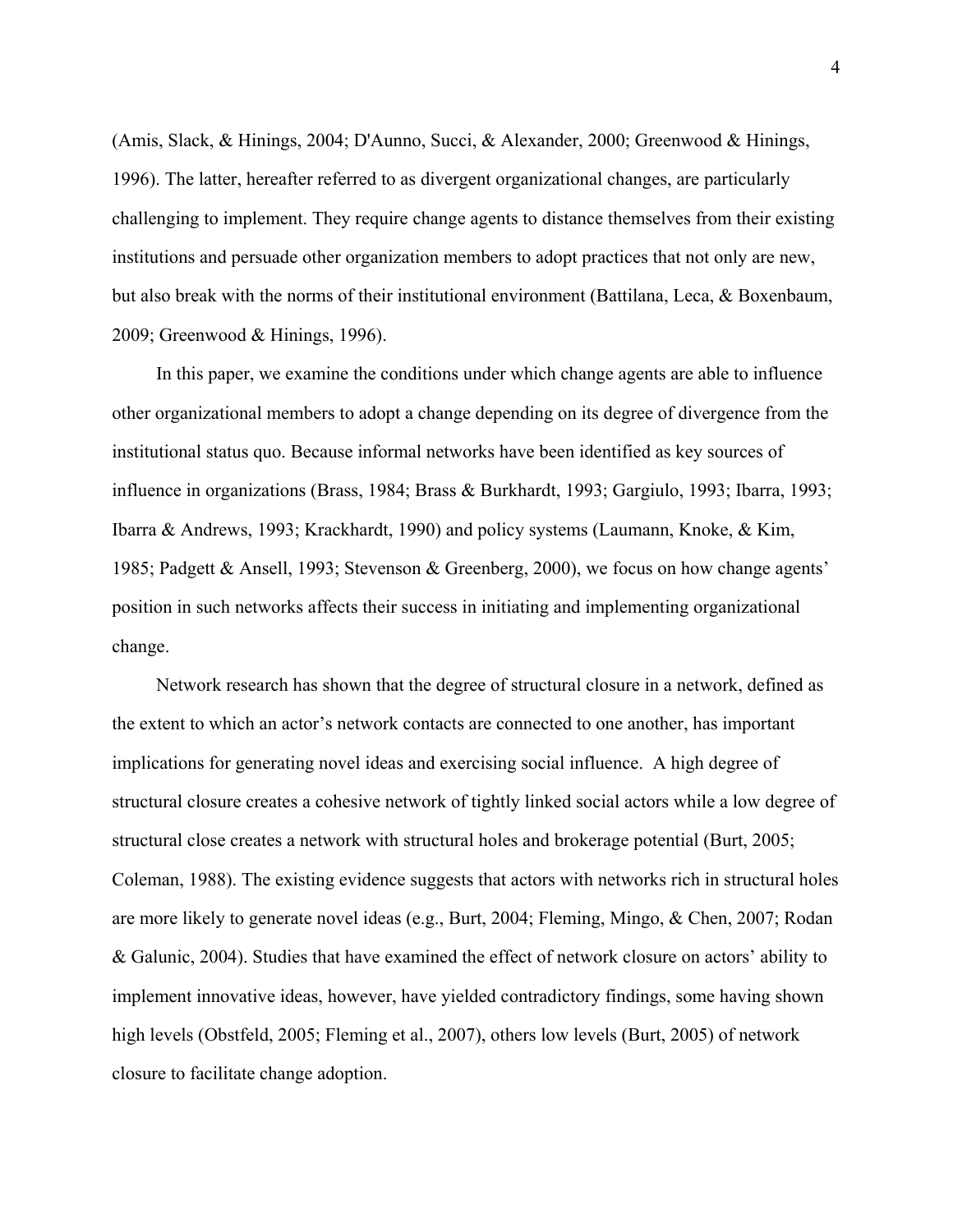In this paper, we aim to reconcile these findings by developing a contingency theory of the role of network closure in the initiation and adoption of organizational change. We posit that the information and control benefits of structural holes (Burt, 1992) take different forms in change initiation compared to change adoption, and these benefits are strictly contingent on the degree to which the change diverges from the institutional status quo in the organization's field of activity. Accordingly, structural holes in a change agent's network aid the initiation and adoption of changes that diverge from the institutional status quo but hinder the adoption of less divergent changes.

In developing a contingency theory of the hitherto underspecified relationship between network closure and organizational change, we draw a theoretical link between individual-level analyses of network bases for social influence in organizations and field-level analyses of institutional pressures on organizational action. We thus aim to demonstrate the explanatory power that derives from recognizing the complementary roles of institutional and social network theory in a model of organizational change. To test our theory, we collected data on 68 organizational changes initiated by clinical managers in the United Kingdom's National Health Service (NHS) from 2004 to 2005 through longitudinal surveys and eight in-depth case studies.

#### **NETWORK CLOSURE AND DIVERGENT ORGANIZATIONAL CHANGE**

In order to survive, organizations must convince the public of their legitimacy (Meyer  $\&$ Rowan, 1977) by conforming, at least in appearance, to the prevailing institutions that define how things are done in their environment. This emphasis on legitimacy constrains change by exerting pressure to adopt particular managerial practices and organizational forms (DiMaggio & Powell, 1983); therefore, organizations embedded in the same environment, and thus subject to the same institutional pressures, tend to adopt similar practices.

Organization members are thus motivated to initiate and implement changes that do not affect their organizations' alignment with existing institutions (for a review, see Heugens &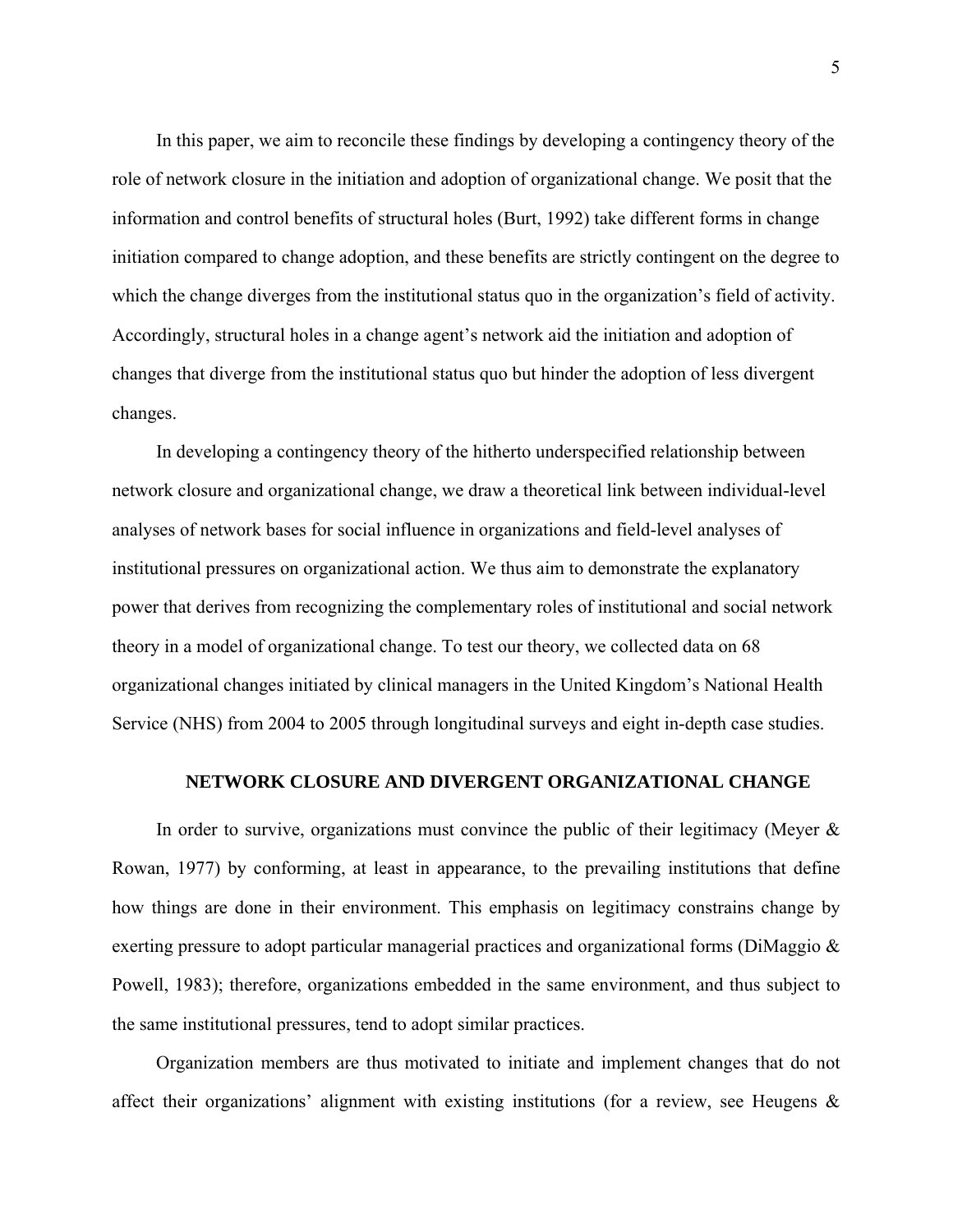Lander, 2009). Nevertheless, not all organizational changes will be convergent with the institutional status quo. Indeed, within the NHS, although many of the changes enacted have been convergent with the institutionalized template of medical professionalism, a few have diverged from it. The variability in the degree of divergence of organizational changes poses two questions: (1) what accounts for the likelihood that an organization member will initiate a change that diverges from the institutional status quo; and (2) what explains the ability of a change agent to persuade other organization members to adopt such a change.

Research into the enabling role of actors' social position in implementing divergent change (Greenwood & Suddaby, 2006; Leblebici, Salancik, Copay, & King, 1991; Maguire, Hardy, & Lawrence, 2004; Sherer & Lee, 2002) has tended to focus on the position of the organization within its field of activity, eschewing the intra-organizational level of analysis. The few studies that have accounted for intra-organizational factors have focused on the influence of change agents' formal position on the initiation of divergent change and largely overlooked the influence of their informal position in organizational networks (Battilana, 2011). This is surprising in light of well-established theory and evidence concerning informal networks as sources of influence in organizations (Brass, 1984; Brass & Burkhardt, 1993; Gargiulo, 1993; Ibarra, 1993; Ibarra & Andrews, 1993; Krackhardt, 1990). To the extent that the ability to implement change hinges on social influence, network position should significantly affect actors' ability to initiate divergent changes and persuade other organizational members to adopt them.

A network-level structural feature with theoretical relevance to generating new ideas and social influence is the degree of network closure, that is, the extent to which actors' contacts are connected to one another, yielding a continuum of configurations ranging from cohesive networks of dense, tightly knit relationships among actors' contacts to networks of contacts separated by structural holes that provide actors with brokerage opportunities. A number of studies have documented the negative relationship between network closure and the generation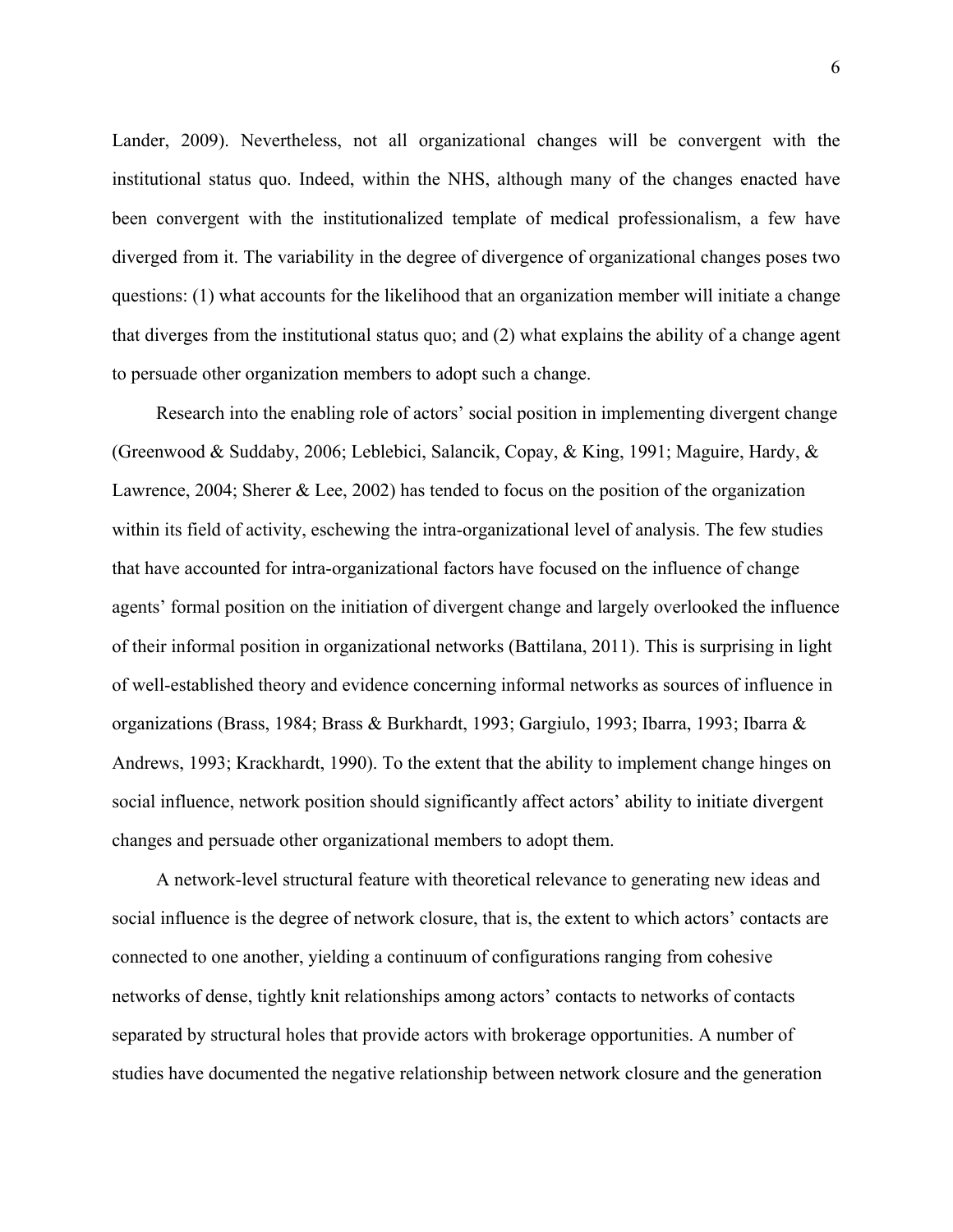of new ideas (Ahuja, 2000; Burt, 2004; Fleming et al., 2007; Lingo & O'Mahony, 2010; McFadyen, Semadeni, & Cannella, 2009). Two mechanisms account for this negative association: redundancy of information and normative pressures (Ruef, 2002). With regard to the former, occupying a network position rich in structural holes exposes an actor to non-redundant information (Burt, 1992). To the extent that it reflects originality and newness, creativity is more likely to be engendered by exposure to non-redundant than to repetitious information. As for normative pressure, network cohesion not only limits the amount of novel information that reaches actors, but also pressures them to conform to the modus operandi and norms of the social groups in which they are embedded (Coleman, 1990; Krackhardt, 1999; Simmel, 1950), which reduces the degrees of freedom with which available information can be deployed.

Thus far, no study has investigated directly the relationship between network closure and the characteristics of change initiatives in organizations. We propose that the informational and normative mechanisms that underlie the negative association between network cohesion and the generation of new ideas imply that organizational actors embedded in networks rich in structural holes are more likely to initiate changes that diverge from the institutional status quo. Bridging structural holes exposes change agents to novel information that might suggest opportunities for change not evident to others, and it reduces normative constraints on how agents can use information to initiate changes that do not conform to prevailing institutional pressures.

*Hypothesis 1: The richer in structural holes a change agent's network, the more likely the agent is to initiate a change that diverges from the institutional status quo.* 

With respect to the probability that a change initiative will actually modify organizational functioning, few studies have explored how the degree of closure in change agents' networks affects the adoption of organizational changes. This dearth of empirical evidence notwithstanding, Burt (2005: 86-87) suggests several ways in which brokerage opportunities provided by structural holes in an actor's network might aid *adaptive implementation*, which he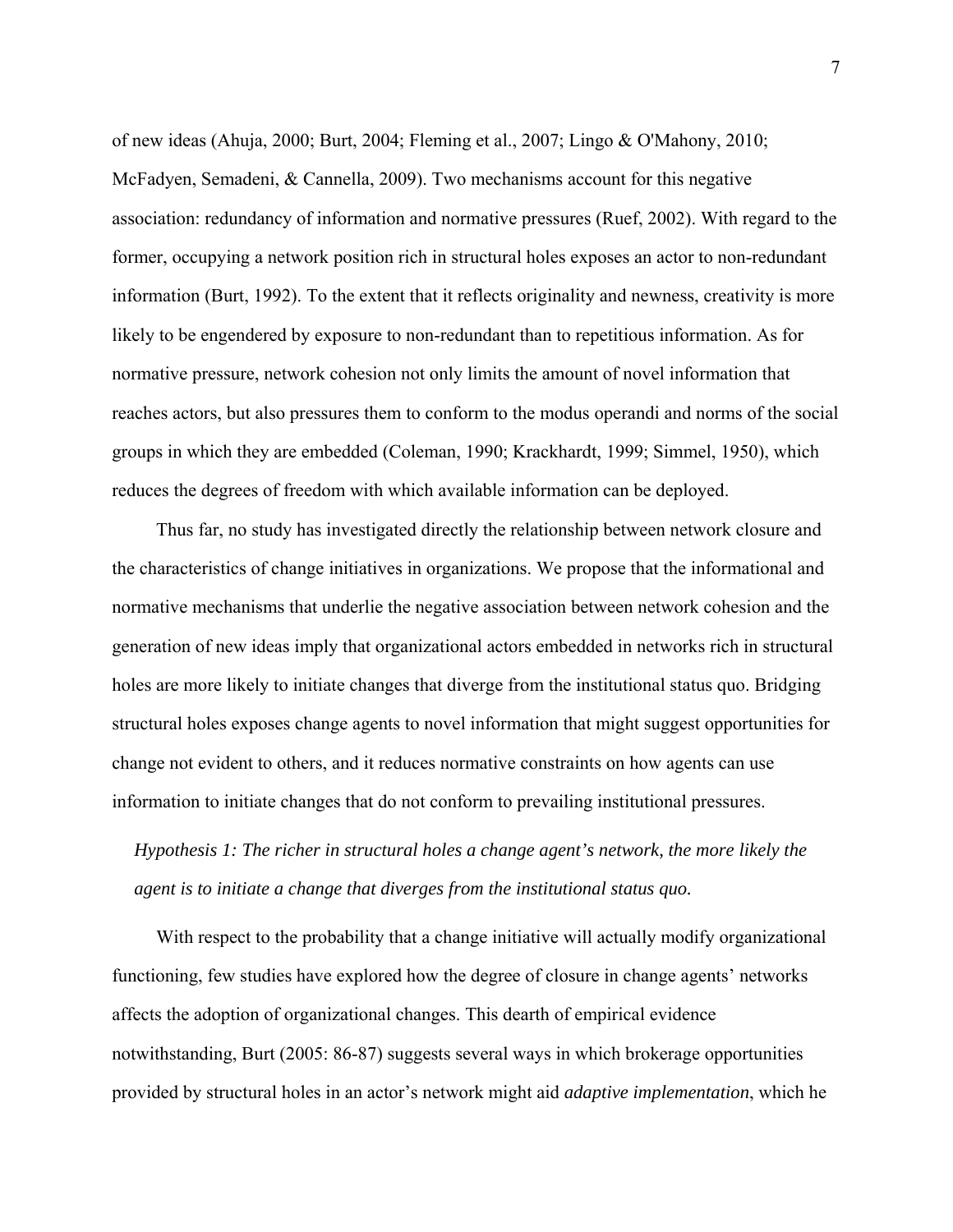defines as the ability to carry out projects that take advantage of, as distinct from the ability to detect, opportunities. These include equipping a broker with a broad base of referrals and knowledge of how to pitch a project so as to appeal to different constituencies, as well as the ability to anticipate problems and adapt the project to changing circumstances (Burt, 1992).

These potential advantages suggest that structural holes may aid change initiation differently from change adoption. In change initiation, the information and control benefits of structural holes give the change agent greater exposure to opportunities for change, and creative freedom from taken-for-granted institutional norms. These are, therefore, mainly *incoming* benefits that flow in the direction of the change agent. By contrast, in change adoption, the information and control benefits of structural holes are primarily *outgoing*, in that they are directed to the organizational constituencies the change agent is aiming to persuade. These benefits can be characterized as structural reach and tailoring. Reach concerns a change agent's social contact with the constituencies that would be affected by a change project, information about the needs and wants of these constituencies, and how best to communicate how the project will benefit them. Tailoring refers to a change agent's control over when and how to use available information to persuade diverse audiences to mobilize their resources in support of a change project. Being the only connection among otherwise disconnected others affords brokers the opportunity to tailor the use of information to, and adjust their image in accordance with, each network contact's preferences and requirements with minimal risk that potential inconsistencies in how and when the change is presented and communicated will become apparent (Padgett & Ansell, 1993) and possibly delegitimize the agent.

The argument that structural holes may facilitate change adoption stands in contrast to the argument that network cohesion advances organizations' pursuit of innovation (Fleming et al., 2007; Obstfeld, 2005). Proponents of network cohesion maintain that people and resources are more readily mobilized in a cohesive network because multiple connections among members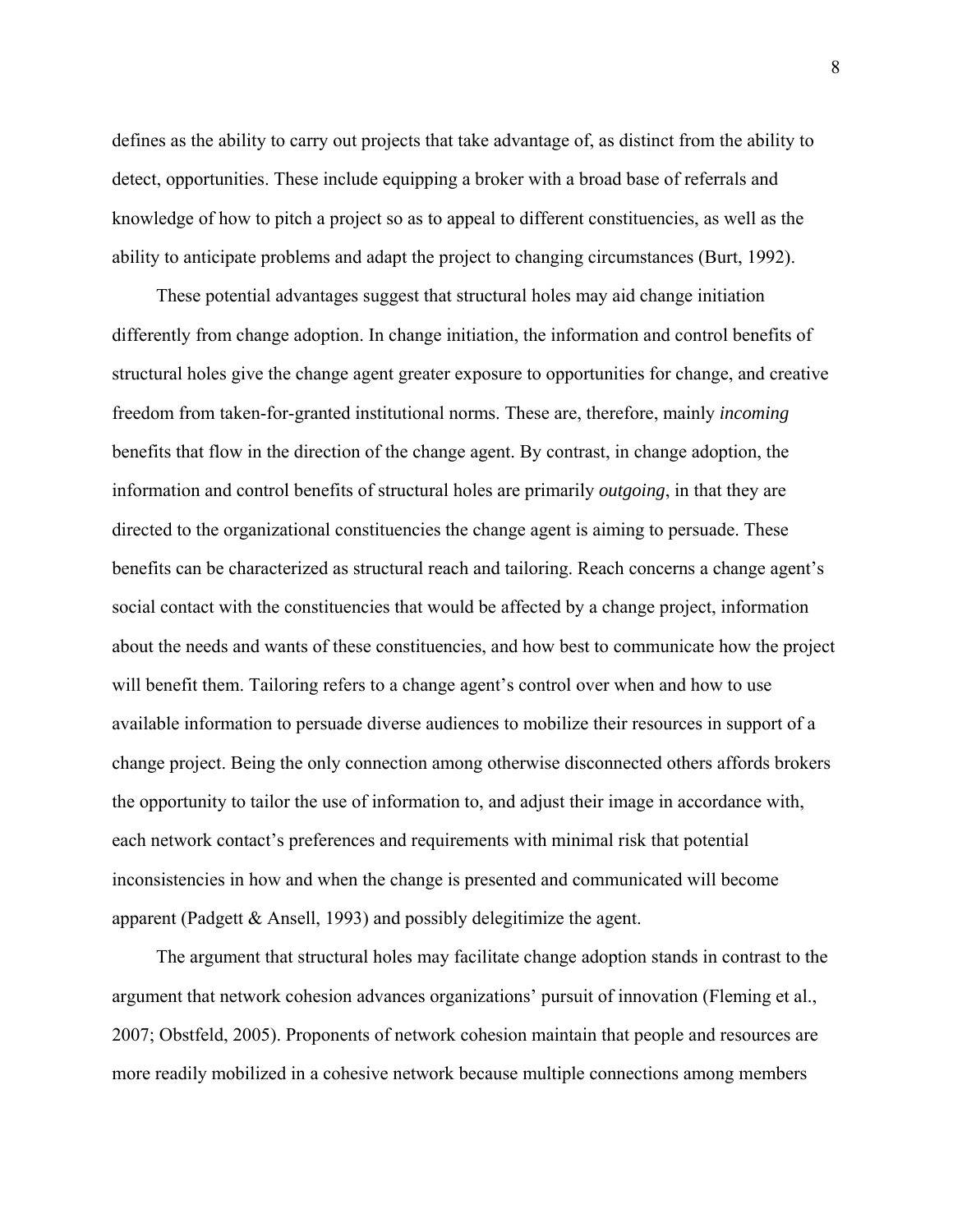facilitate the sharing of knowledge and meanings and generate normative pressures for collaboration (Coleman, 1988; Gargiulo, Ertug, & Galunic, 2009; Granovetter, 1985; Tortoriello & Krackhardt, 2010). Supporting evidence is provided by Obstfeld (2005), who found cohesive network positions to be positively correlated with involvement in successful product development, and by Fleming, Mingo and Chen (2007), who find collaborative brokerage to aid in the generation of innovative ideas but maintain that it is network cohesion that facilitates the ideas' diffusion and use by others.

These seemingly discrepant results are resolved when organizational change is recognized to be a political process that unfolds over time and takes on various forms contingent on the extent to which a change initiative diverges from the institutional status quo. Obstfeld (2005: 188) describes innovation as

an active political process at the microsocial level. . . . To be successful, the tertius needs to identify the parties to be joined and establish a basis on which each alter would participate in the joining effort. The logic for joining might be presented to both parties simultaneously or might involve appeals tailored to each alter before the introduction or on an ongoing basis as the project unfolds.

Change implementation, according to this account, involves decisions concerning not only which network contacts should be involved, but also the timing and sequencing of appeals directed to different constituencies. A network rich in structural holes affords change agents more degrees of freedom in deciding when and how to approach these constituencies and facilitate connections among them.

Building on this argument, we predict that in the domain of organizational change the respective advantages of cohesion and structural holes are strictly contingent on whether a change diverges from the institutional status quo, thereby disrupting extant organizational equilibria and creating the potential for significant opposition. Such divergent changes are likely to engender greater resistance from organizational members, who are in turn likely to attempt building coalitions with organizational constituencies to mobilize them against the change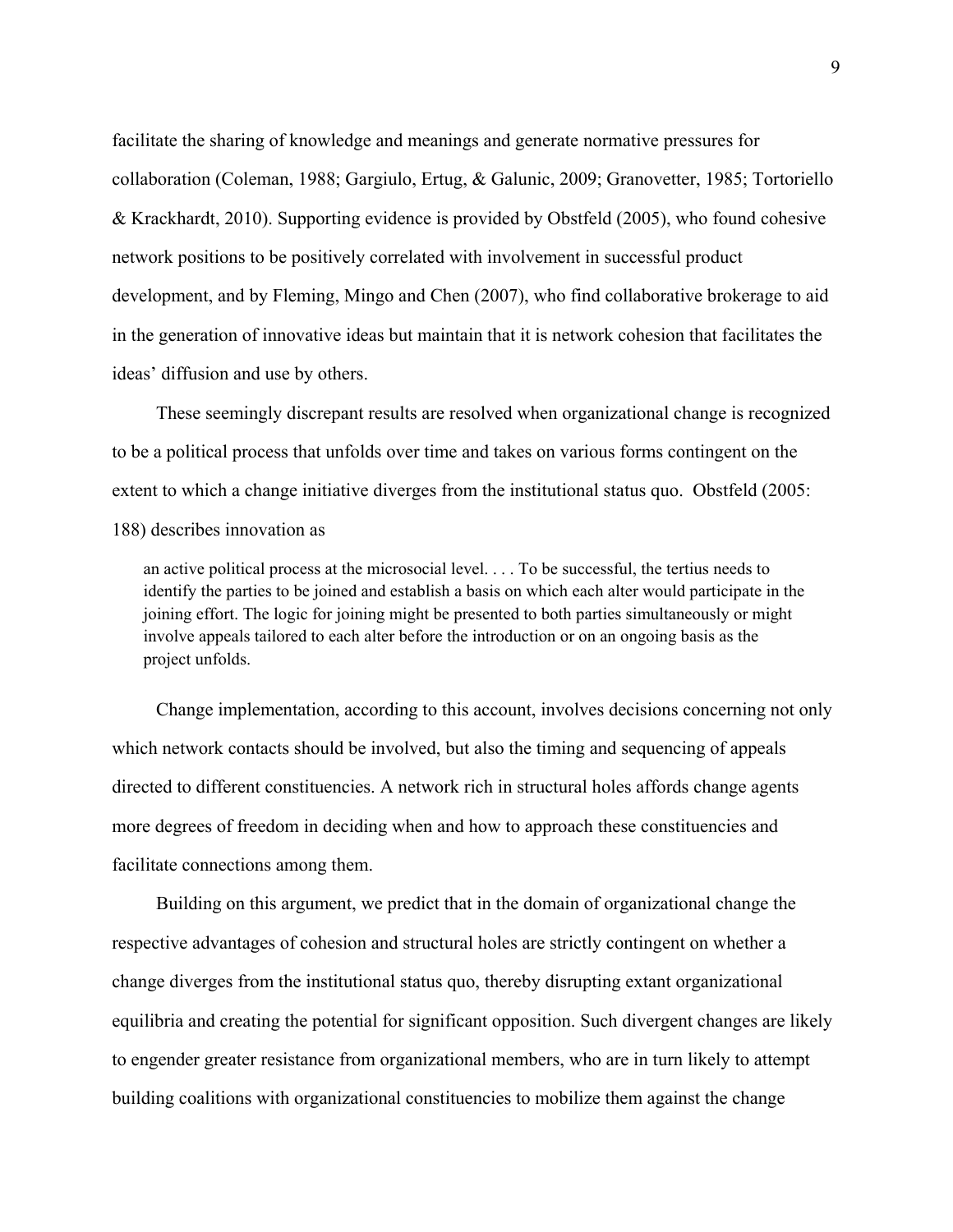initiative. In this case, a network rich in structural holes affords change agents flexibility in tailoring arguments to different constituencies and deciding when to connect to them, whether separately or jointly, simultaneously or over time. Less divergent change, because it is less likely to elicit resistance and related attempts at coalition building, renders the tactical flexibility afforded by structural holes unnecessary. Under these circumstances, the advantages of the cooperative norms fostered in a cohesive network are more desirable for the change agent. Consequently, we do not posit a main effect for network closure on change implementation, but only predict a crossover (disordinal) interaction effect (McClelland & Judd, 1993), the direction of which depends on a change's degree of divergence. Figure 1 graphically summarizes the predicted moderation pattern.

## Insert Figure 1 about here

*Hypothesis 2: The more a change diverges from the institutional status quo, the more closure in a change agent's network of contacts diminishes the likelihood of adoption.* 

## **METHOD**

## **Site**

We test our model using quantitative and qualitative data on 68 change initiatives undertaken in the United Kingdom's National Health Service, a government-funded healthcare system consisting of more than 600 organizations that fall into three broad categories: administrative units, primary care service providers, and secondary care service providers. In 2004, when the present study was conducted, the NHS had a budget of more than £60 billion and employed more than one million people including healthcare professionals and managers in the delivery of guaranteed universal healthcare free at the point of service.

The NHS, being highly institutionalized, is a particularly appropriate context in which to test our hypotheses. Like other healthcare systems throughout the western world (e.g., Kitchener,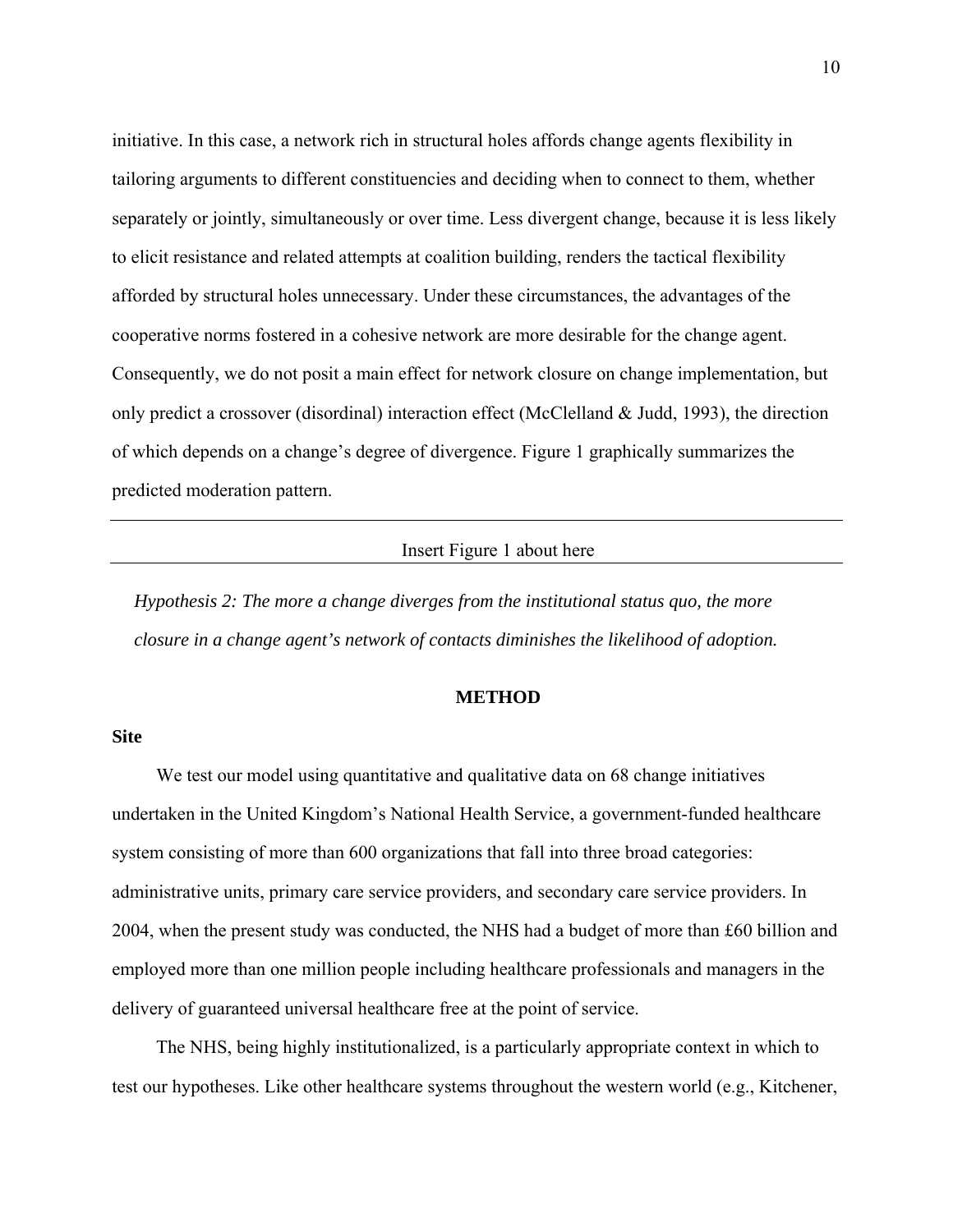2002; Scott, Ruef, Mendel, & Caronna, 2000), the NHS is organized according to the model of medical professionalism (Giaimo, 2002), which prescribes specific role divisions among professionals and organizations.<sup>1</sup> The model of professional groups' role division is predicated on physicians' dominance over all other categories of healthcare professionals. Physicians are the key decision-makers, controlling not only the delivery of services, but also, in collaboration with successive governments, the organization of the NHS (for a review, Harrison, Hunter, Marnoch, & Pollitt, 1992). The model of role division among organizations places hospitals at the heart of the healthcare system (Peckham, 2003). Often enjoying a monopoly position as providers of secondary care services in their health communities (Le Grand, 1999), hospitals ultimately receive the most resources. The emphasis on treating acute episodes of disease in the hospital over providing follow up and preventive care in home or community settings under the responsibility of primary care organizations corresponds to an acute episodic health system.

In 1997, under the leadership of the Labour Government, the NHS embarked on a ten-year modernization effort aimed at improving the quality, reliability, effectiveness, and value of its healthcare services (Department of Health, 1999). The initiative was intended to imbue the NHS with a new model for organizing that challenged the institutionalized model of medical professionalism. Despite the attempt to shift from an acute episodic healthcare system to one focused on providing continuing care by integrating services and increasing cooperation among professional groups, at the time of the study, there persisted a distinct dominance order across NHS organizations with physicians (Ferlie, Fitzgerald, Wood, & Hawkins, 2005); Harrison et al., 1992; (Richter, West, Van Dick, & Dawson, 2006) and hospitals (Peckham, 2003) at the apex. This context of the extant model of medical professionalism continuing to define the institutional status quo across organizations afforded a unique opportunity to study organizational change in

1

<sup>&</sup>lt;sup>1</sup> This characterization of the NHS's dominant template for organizing is based on a comprehensive review of NHS archival data and the literature on the NHS, as well as on 46 semi-structured interviews with NHS professionals and three interviews with academic experts on the NHS analysed with the methodology developed by Scott et al. (2000).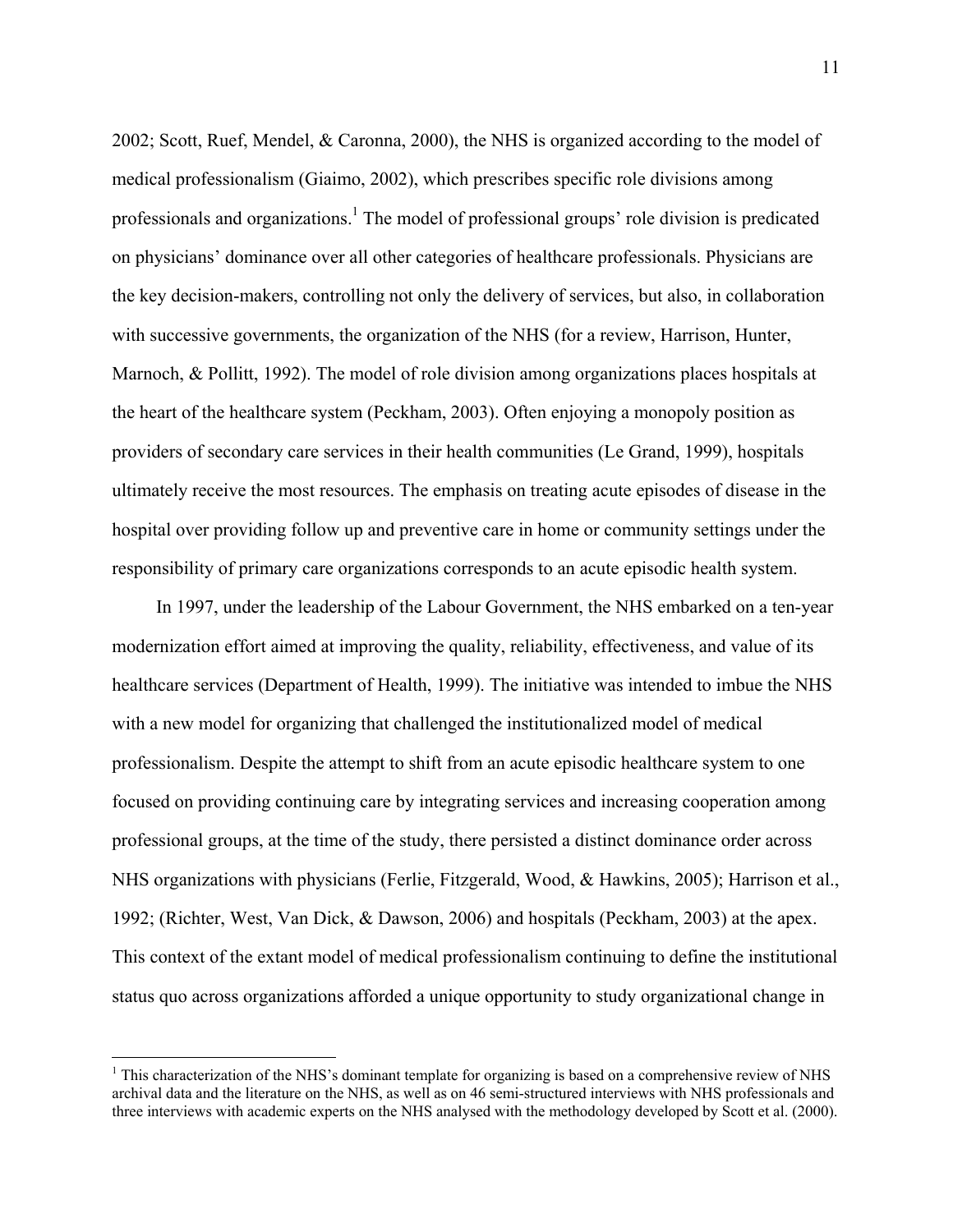an entrenched system in which enhancing the capacity for innovation and adaptation had potentially vast societal implications.

# **Sample**

The focus of the study being on variability in divergence and adoption of the organizational change initiatives, the population germane to our model is that of self-appointed change agents, actors who voluntarily initiate planned organizational changes and thus self-select into the role of change champion. Our sample is comprised of 68 clinical managers (i.e., actors with both clinical and managerial responsibilities) responsible for initiating and attempting to implement the change initiatives. All had worked in different organizations within the NHS and participated in the "Clinical Strategists Programme," a two-week residential learning experience conducted by a European business school. The first week focused on cultivating skills and awareness to improve participants' effectiveness in their immediate sphere of influence and leadership ability within the clinical bureaucracies, the second week on developing participants' strategic change capabilities at the levels of the organization and the community health system. Applicants were asked to provide a description of a change project they would be required to begin to implement within their organization upon completing the program. Project implementation was a required part of the program, which was open to all clinical strategists within the NHS and advertised both online and in NHS brochures. There was no mention of divergent organizational change in either the title of the executive program or its presentation. Participation was voluntary. All 95 applicants were selected, and chose to attend and complete the program.

The final sample of 68 observations, which corresponds to the 68 change projects, reflects the omission of 27 participants who did not respond to the social network survey. Participants ranged in age from 35 to 56 years (average age, 44). All had clinical backgrounds as well as managerial responsibilities. Levels of responsibility varied from mid- to top-level management.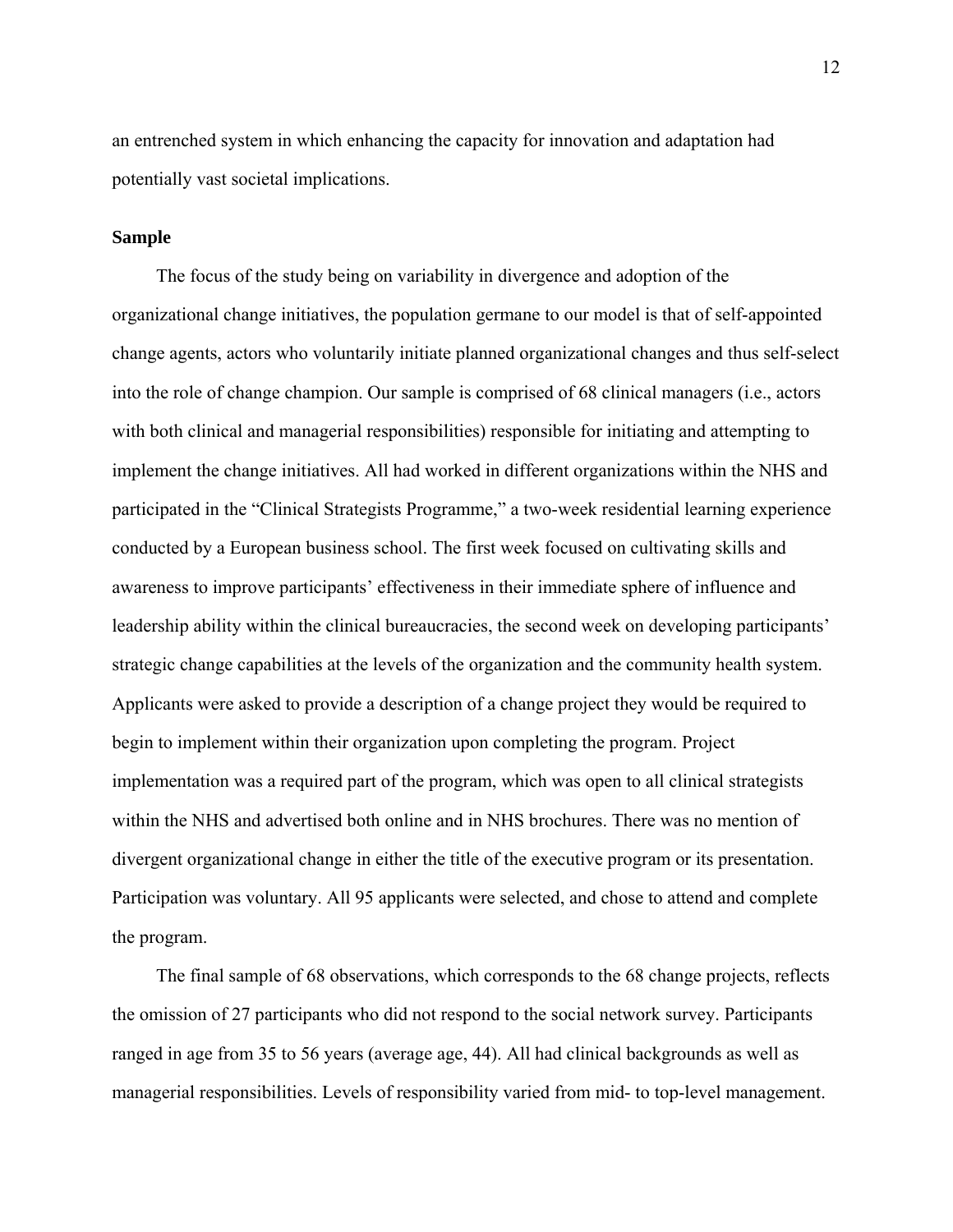The participants also represented a variety of NHS organizations (54% primary care organizations, 26% hospitals or other secondary care organizations, and 19% administrative units) and professions (25% physicians, and 75% nurses and allied health professionals). To control for potential non-response bias, we compared the full sample for which descriptive data was available with the final sample. Unpaired t-tests showed no statistically significant differences for demographic and regression variables recorded in both samples.

#### **Procedure and Data**

Data on the demographics, formal positions, professional trajectories, and social networks of the change agents, together with detailed information on the proposed changes, were collected over a period of 12 months. Data on demographics and professional trajectories were obtained from participants' curriculum vitae, and data on their formal position were gathered from the NHS's human resource records. Data on social networks were collected during the first week of the executive program, during which participants completed an extensive survey detailing their social network ties both in their organizations and in the NHS more broadly.

Participants were assured that data on the content of the change projects, collected at different points during their design and implementation, would remain confidential. They submitted descriptions of their intended change projects upon applying to the program and were asked to write a refined project description three months after implementation. The descriptions were very similar, the latter generally an expansion of the former. One-on-one (10-15 minute) telephone interviews, conducted with the participants and members of their organizations four months after implementation of the change projects, enabled us to ascertain whether they had been implemented— all had—and whether the changes being implemented corresponded to those described in the project descriptions, which all did.

During two additional (20-40 minute) telephone interviews conducted six and nine months after project implementation, participants were asked to (1) describe the main actions taken in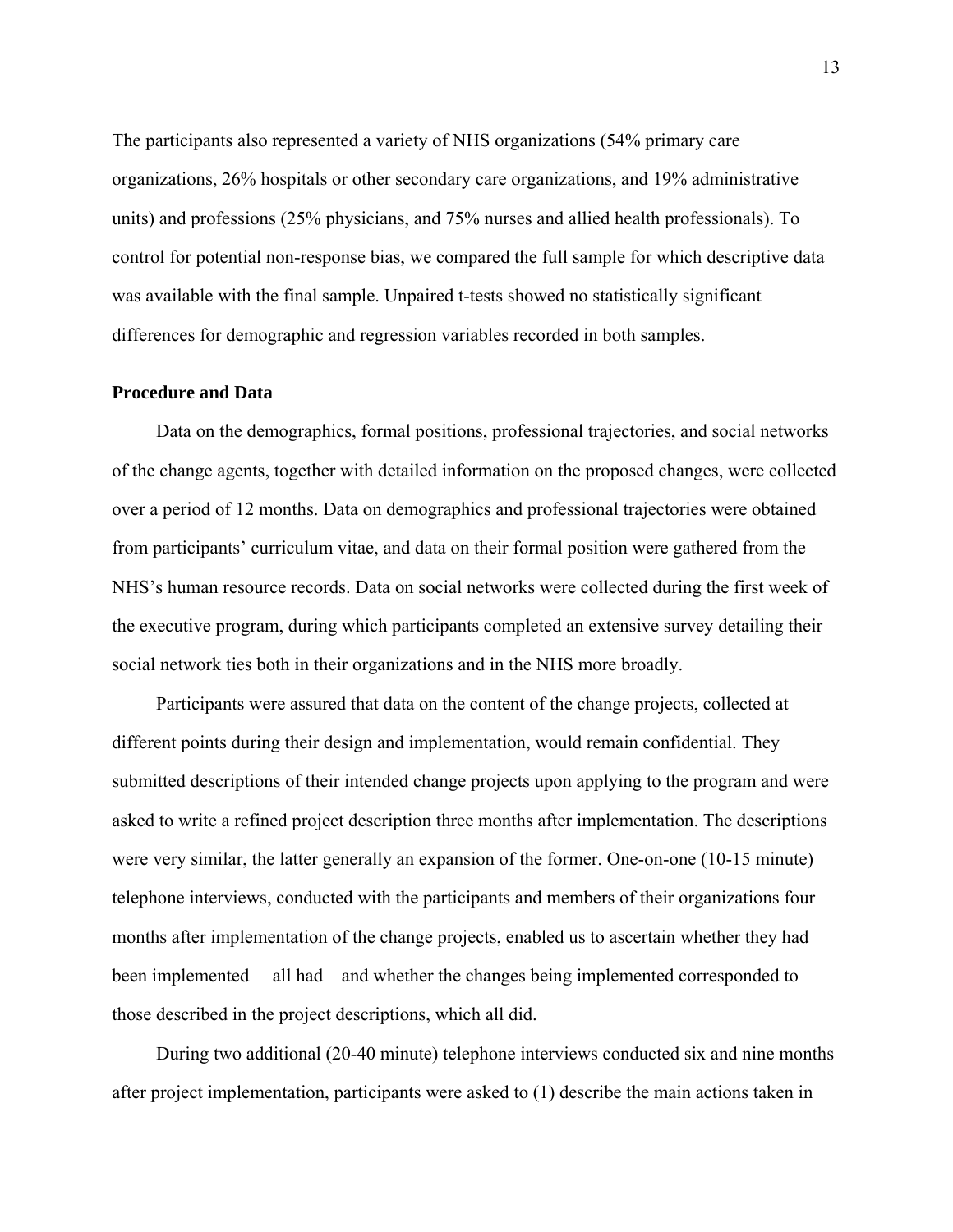relation to implementing their changes, (2) identify the main obstacles (if any) to implementation, (3) assess their progress, and (4) describe their next steps in implementing the changes. Extensive notes were taken during the interviews, which were not recorded for reasons of confidentiality. The change agents also gave us access to all organizational documents and NHS official records related to the change initiatives generated during the first year of implementation. Longitudinal case studies of each of the 68 change initiatives were created by aggregating the data collected throughout the year from change agents and other organization members and relevant organizational and NHS documents.

After twelve months of implementation, we conducted another telephone survey to collect information about the outcomes of the change projects with an emphasis on the degree to which the changes had been adopted. We corroborated the information provided by each change agent by conducting telephone interviews with two informants who worked in the same organization. In most cases, one informant was directly involved in the change effort, and the other was either a peer or superior of the agent who knew about, but was not directly involved in, the change effort. These informants' assessments of the adoption of the change projects were, again for reasons of confidentiality, not recorded, but, as during the six- and nine-month interviews, extensive notes were taken.

At the beginning of the study, we randomly selected eight change projects to be the subjects of in-depth case studies. Data on these projects were collected over a one-year period via both telephone and in-person interviews. One year after implementation, at each of the eight organizations, we conducted between 12 and 20 interviews of 45 minutes to two hours in duration. On the basis of these interviews, all of which were transcribed, we wrote eight in-depth case studies about the selected change initiatives. The qualitative data used to verify the consistency of change agents' reports with the reports made by other organization members provided broad validation for the survey data.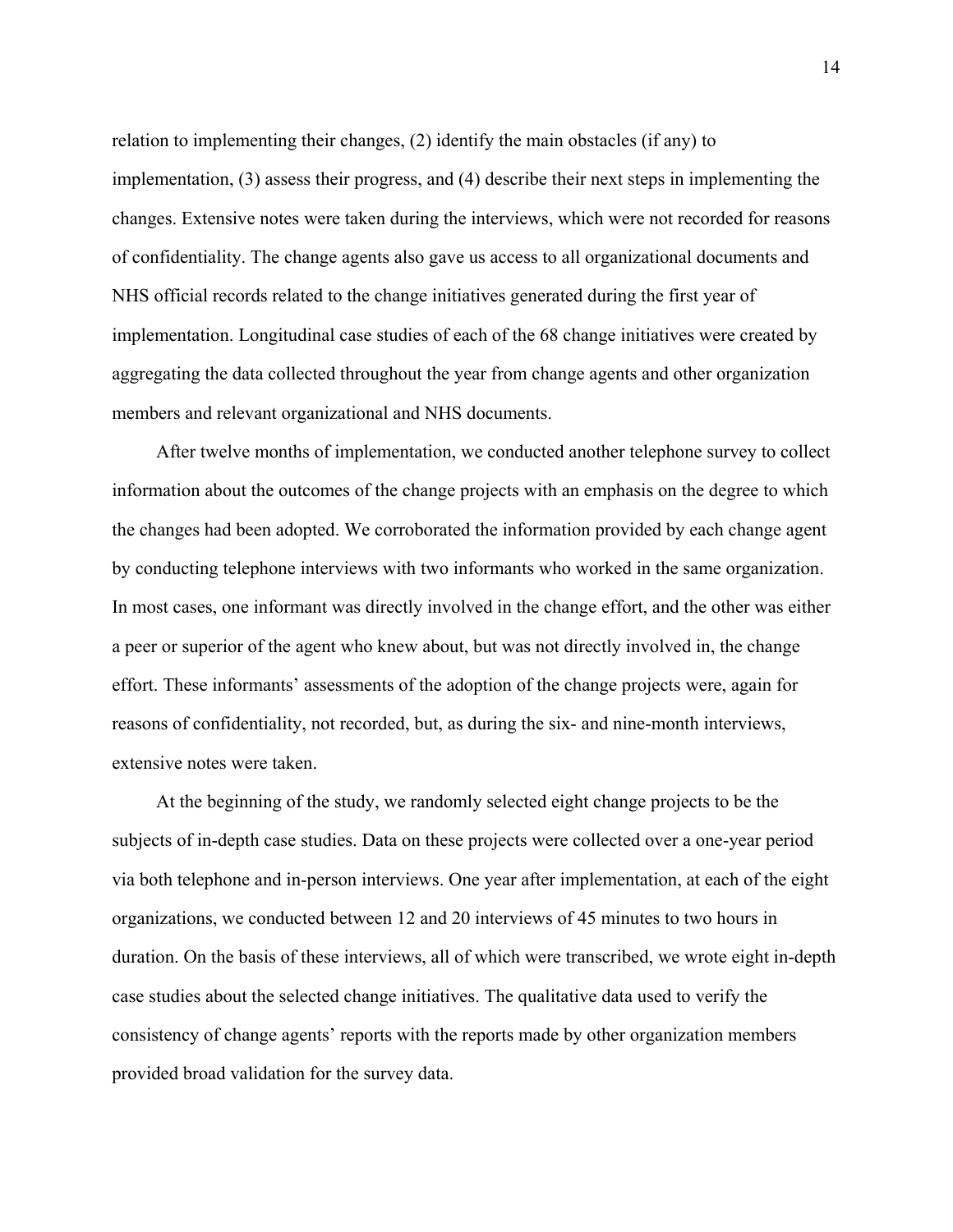#### **Dependent and Independent Variables**

 $\overline{a}$ 

*Divergence from the institutional status quo.* The institutional status quo for organizing within the NHS is defined by the model of medical professionalism that prescribes specific role divisions among professionals and organizations (Peckham, 2003). To measure each change project's degree of divergence from the institutionalized models of professionals' and organizations' role division, we used two scales developed by Battilana (2011). The first scale measures the degree to which change projects diverged from the institutionalized model of role division among professionals using four items aimed at capturing the extent to which the change challenged the dominance of doctors over other health care professionals in both the clinical and administrative domains. The second scale measures the degree to which change projects diverged from the institutionalized model of role division among organizations using six items aimed at capturing the extent to which the change challenged the dominance of hospitals over other types of organizations in both the clinical and administrative domains. Each of the ten items in the questionnaire was assessed using a three-point rank-ordered scale.<sup>2</sup>

Two independent raters blind to the study's hypotheses used the two scales to code the change project descriptions written by the participants after three months' of implementation. The descriptions averaged three pages and followed the same template: presentation of project goals, resources required to implement the project, people involved, key success factors, and measurement of outcomes. Inter-rater reliability, as assessed by the kappa correlation coefficient, was .90. The raters resolved coding discrepancies identifying and discussing passages in the change project descriptions deemed relevant to the codes until they reached consensus. Scores for the change projects on each of the two scales corresponded to the average of the items included in each scale. To account for change projects that diverged from the institutionalized

 $2^2$  Research on radical organizational change typically measures the extent to which organizational transformations diverge from previous organizational arrangements (Romanelli and Tushman, 1994). By contrast, we measured the extent to which the changes in our sample diverged from the institutional status quo in the field of the NHS.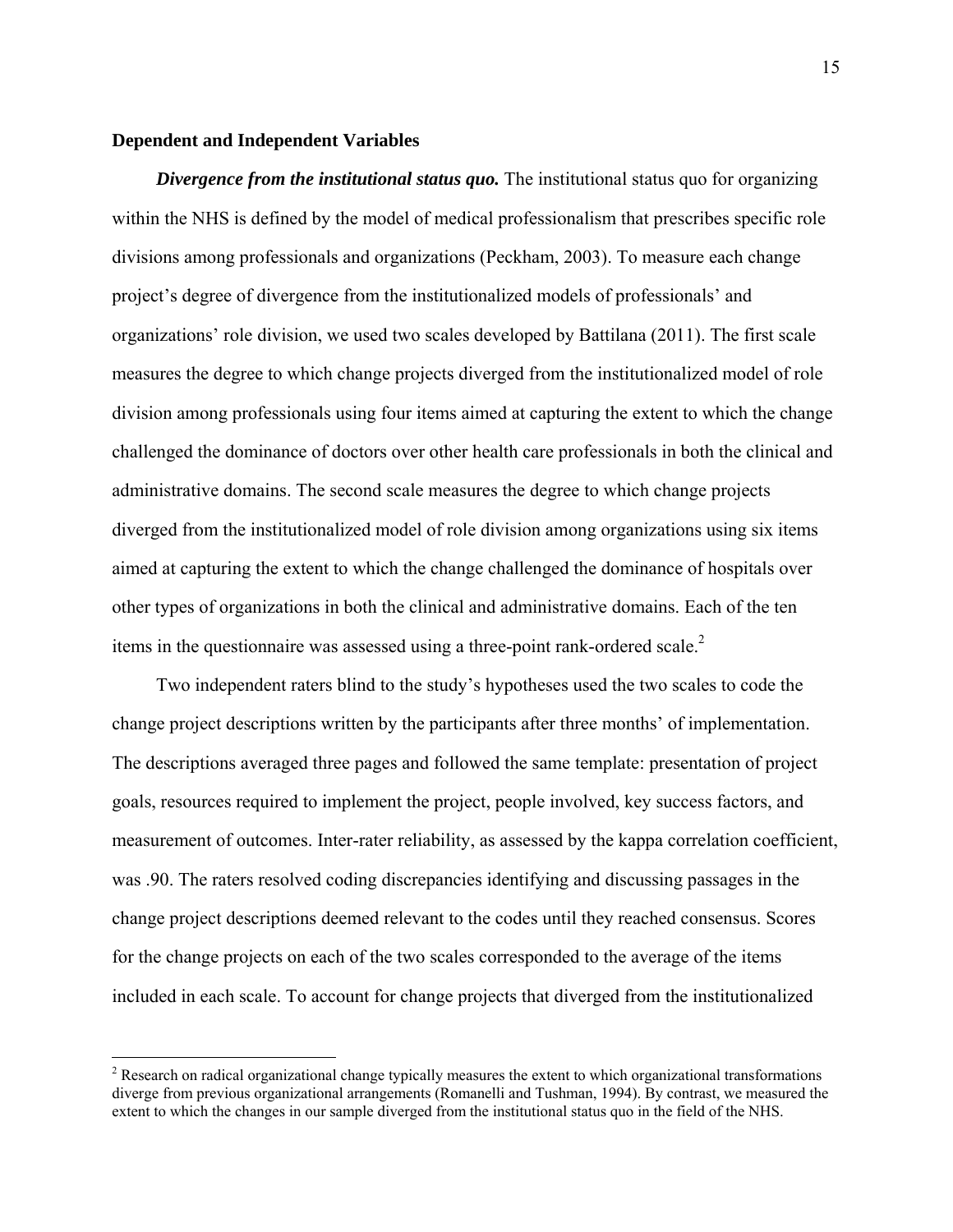models of both professionals' and organizations' role division, and thereby assess each project's overall degree of divergence, we measured change divergence as the un-weighted average of the scores received on both scales. Table 1 provides examples of change initiatives characterized by varying degrees of divergence from the institutionalized models of role division among organizations or professionals or both.

#### Insert Table 1 about here

*Change adoption*. We measured level of adoption using the following three-item scale from the telephone survey administered one year after implementation: "(1) On a scale of 1-5, how far did you progress toward completing the change project, where 1 is defining the project for the clinical strategists program and 5 is institutionalizing the implemented change as part of standard practice in your organization; (2) In my view, the change is now part of the standard operating practice of the organization; (3) In my view, the change was not adopted in the organization?" The third item was reverse coded. The last two items were assessed using a fivepoint scale that ranged from 1 (strongly disagree) to 5 (strongly agree). Cronbach's alpha for the scale was .60, which is the acceptable threshold value for exploratory studies like ours (Nunnally, 1978). Before gathering the change agents' responses, the research team that had followed the evolution of the change projects and collected all survey and interview data throughout the year produced a joint assessment of the projects' level of adoption using the same three-item scale later presented to the change agents. The correlation between the responses produced by the research team and those generated by the telephone survey administered to the change agents was .98.

To further validate the measure of change adoption, two additional raters, using the entire set of qualitative data collected from organizational informants on each change project's level of adoption, independently coded the notes taken during the interviews using the same three-item scale as was used in the telephone survey. Inter-rater reliability, as assessed by the kappa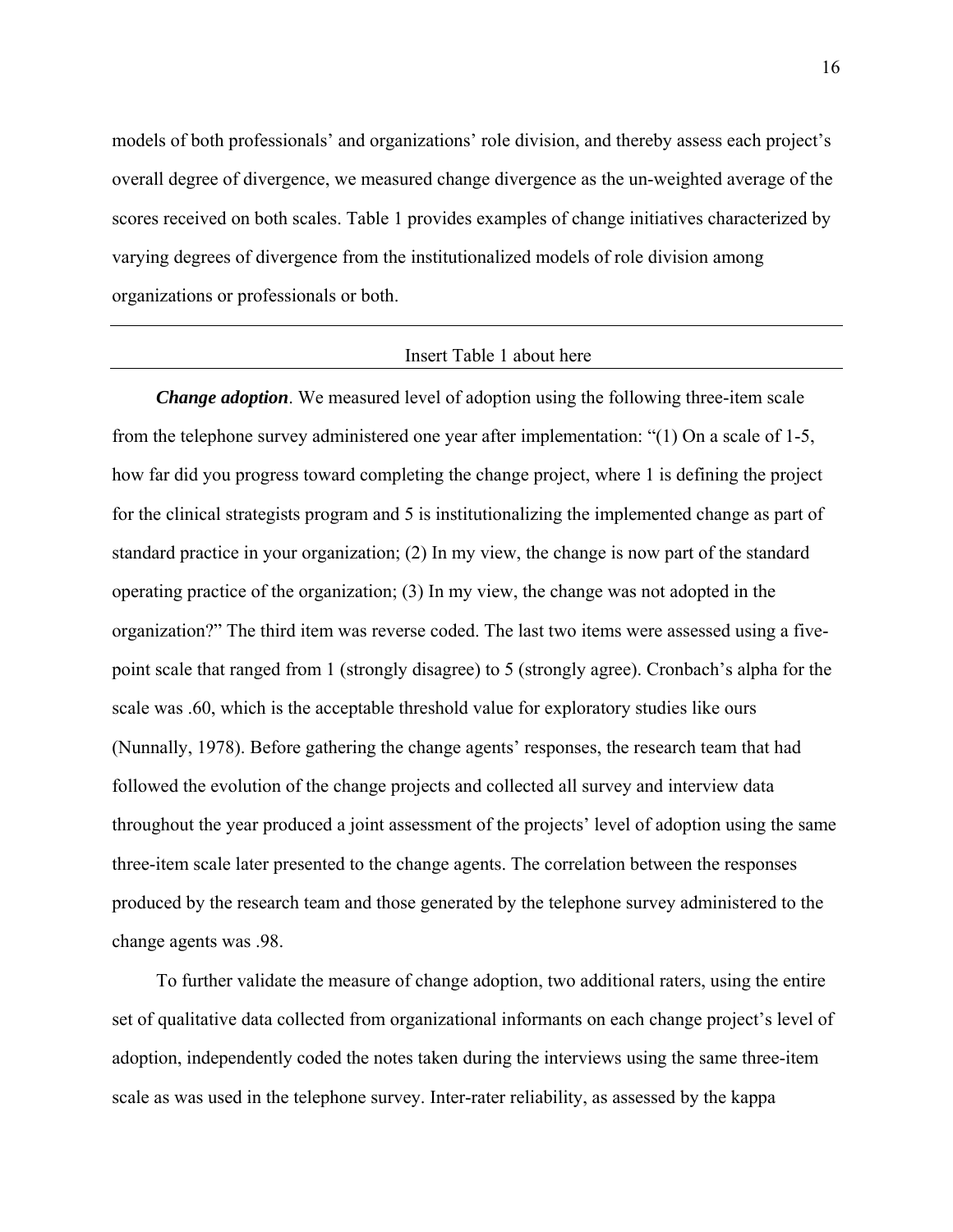correlation coefficient, was .88, suggesting a high level of agreement among the raters (Fleiss, 1981; Landis & Koch, 1977). We then asked the two raters to reconcile the differences in their respective assessments and produce a consensual evaluation (Larsson, 1993). The resulting measures were virtually identical to the self-reported measures collected from the change agents.

We also leveraged the case studies developed for each change initiative from the participant interviews and relevant sets of organizational documents and NHS official records collected throughout the year. Eight of these were in-depth case studies for which extensive qualitative data were collected. Two additional independent raters, for whom a high level of inter-rater reliability was obtained (Kappa coefficient  $= .90$ ), coded all case studies to assess the level of adoption of the changes, and reconciled the differences in their assessments to produce a consensual evaluation. The final results of this coding were nearly indistinguishable from the self-reported measures of level of change adoption, further alleviating concerns about potential self-report biases.

*Network closure***.** We measured network closure using ego-network data collected via a name-generator survey approach commonly used in studies of organizational networks (Ahuja, 2000; Burt, 1992; Podolny & Baron, 1997; Reagans & McEvily, 2003; Xiao & Tsui, 2007, to mention but a few). In name-generator surveys, respondents are asked to list contacts with whom they have one or more criterion relationships and specify the nature of the relationships that link contacts to one another. As detailed below, we corroborated our ego-network data with qualitative evidence from the eight in-depth case studies.

To measure the degree of closure in the change agent's network, we followed the seminal approach developed by Burt (1992), who measures the continuum of configurations between structural holes and cohesion in terms of the absence or presence of constraint, defined as:

$$
c_t = \sum_{j \neq t} \left( p_{ij} + \sum_{k \neq t, k \neq j} p_{ik} p_{kj} \right)^2
$$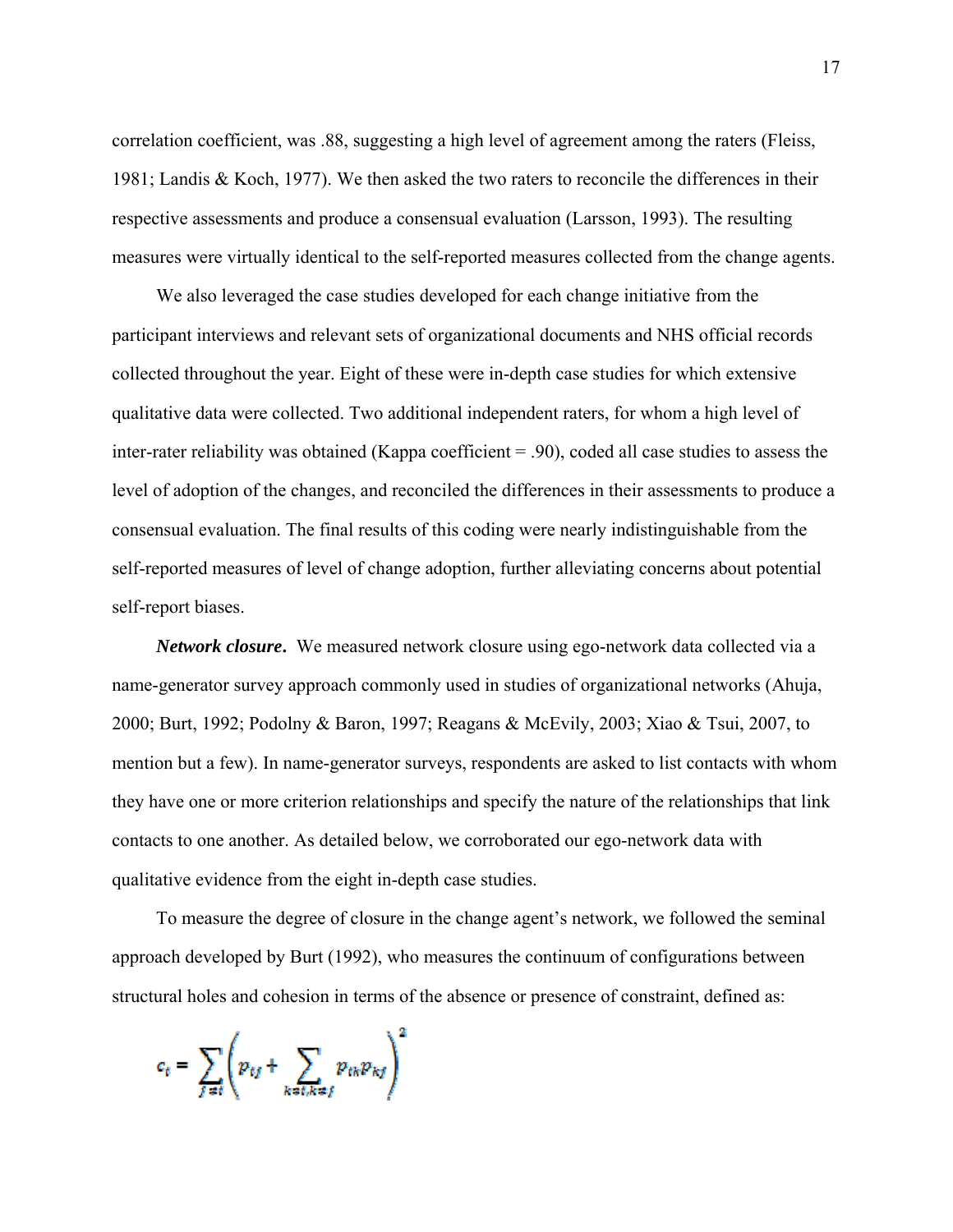where  $p_{ij}$  is the proportion of time and effort invested by *i* in contact *j*. Contact *j* constrains *i* to the extent that *i* has focused a large proportion of time and effort to reach *j* and *j* is surrounded by few structural holes that *i* can leverage to influence *j*. Unlike other measures of structural holes and cohesion, such as effective size or density, constraint captures not only redundancy in the network, but also an actor's dependence on network contacts. This is a more pertinent measure of the potential for tailoring because it assesses not only whether two contacts are simply linked, but also the extent to which social activity in the network revolves around a given contact, making a link to that actor more difficult to circumvent in presenting tailored arguments for change to different contacts.

We measured the network connections among focal actors' contacts using a survey item that asked respondents to indicate, on a three-point scale (1 indicating "not at all," 2 "somewhat," and 3 "very well"), how well two contacts knew each other. We included relevant network contacts in the calculation of constraint based on two survey items that measured the frequency and closeness of contact between an actor and each network contact. The first item, which asked "How frequently have you interacted with this person over the last year?", used an eight-point scale with point anchors ranging from "not at all" to "twice a week or more." The second item, which asked "How close would you say you are with this person?", used a seven-point scale that ranged from "especially close" to "very distant," with 4, "neither close nor distant," as the neutral point, and was accompanied by the following explanation: "(Note that 'Especially close' refers to one of your closest personal contacts and that 'Very distant' refers to the contacts with whom you do not enjoy spending time, that is, the contacts with whom you spend time only when it is absolutely necessary)." Based on these survey items, we constructed four measures of constraint to test the sensitivity of our prediction to more or less inclusive specifications of agents' networks. The first measure included alters with whom ego was at least somewhat close. The second measure, based on frequency of interaction, included only alters with whom ego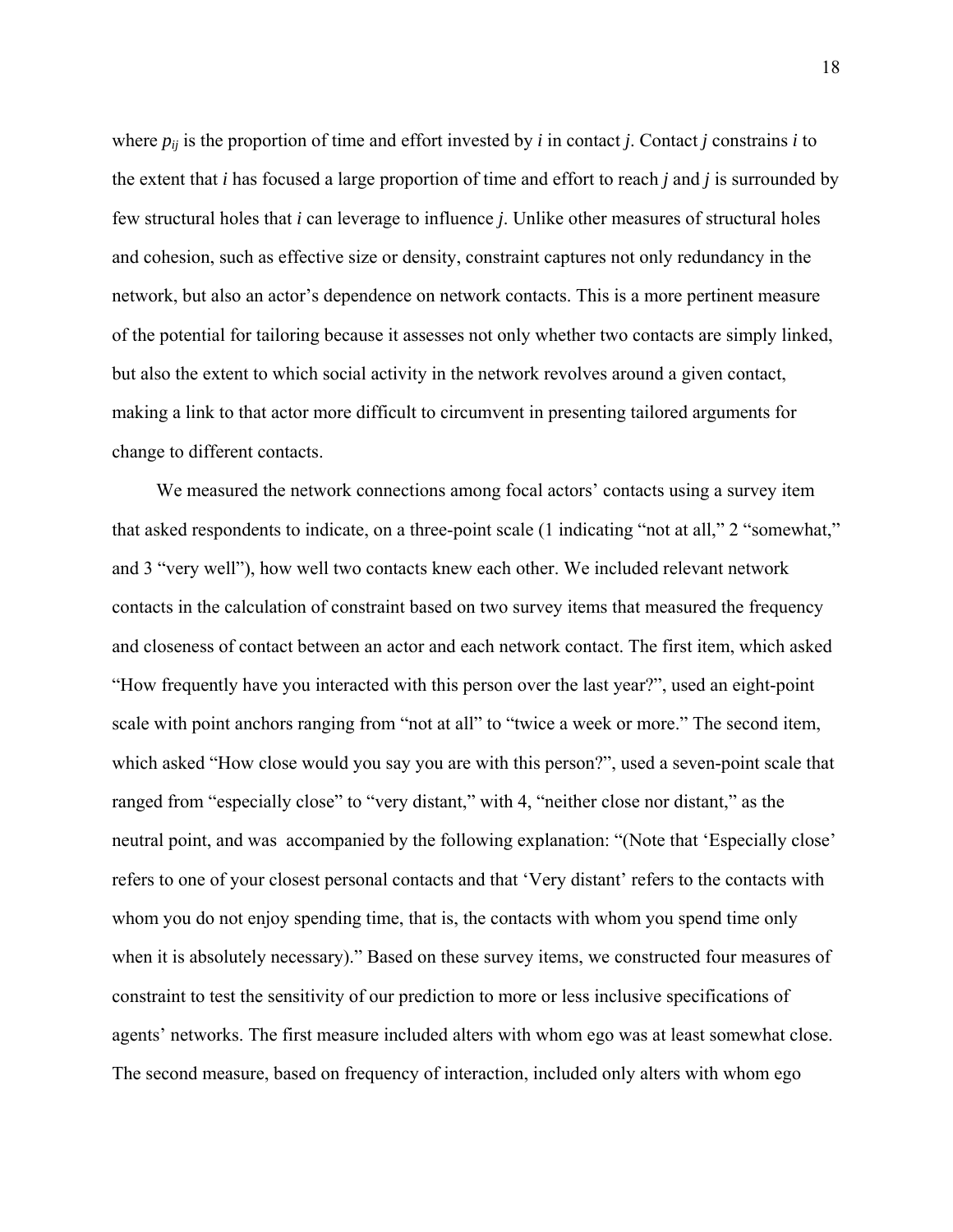interacted at least twice a month. The third measure combined the first two by calculating constraint based on alters with whom ego either interacted at least twice monthly or to whom ego was at least somewhat close. The fourth measure included every actor nominated by ego in the network survey.

We used the eight in-depth case studies to assess convergence between the change agents' and interviewees' perceptions of the relationships between the people in the change agents' networks. Two external coders identified all the information in the interviews that pertained to the extent to which the people in change agents' networks knew each other, and coded this information using the same scale used in the social network survey. The interviews provided data on the relationships among more than 75% of the change agents' contacts. For all these relationships, the coders' assessments of alter-to-alter ties based on the interview data were consistent with each other and with the measures reported by change agents, thereby increasing our confidence in the validity of the survey reports.

## **Control variables**

1

We used five characteristics of the change agent (*hierarchical level*, *tenure in current position*, *tenure in management role*, *professional group status*, and *prominence in the taskadvice network*), two characteristics of the change agent's organization (*size* and *status*) and one characteristic of the change (*creation of new service*) as controls. We measured actors' hierarchical position with a rank-ordered categorical variable based on formal job titles<sup>3</sup>; *tenure in current position* with the number of years change agents spent in their current formal role; and *tenure in management position* with the number of years they spent in a management role. As for the status of the professional group to which actors belonged, in the NHS, as in most healthcare systems, physicians' status is superior to that of other healthcare professionals

 $3$  The NHS, being a government-run set of organizations, has standardized definitions and pay scales for all positions that assure uniformity of roles, responsibilities, and hierarchical positions across organizational sites Department of Health; About the NHS; http://www.nhs.uk/England/aboutTheNHS; November 1, 2006.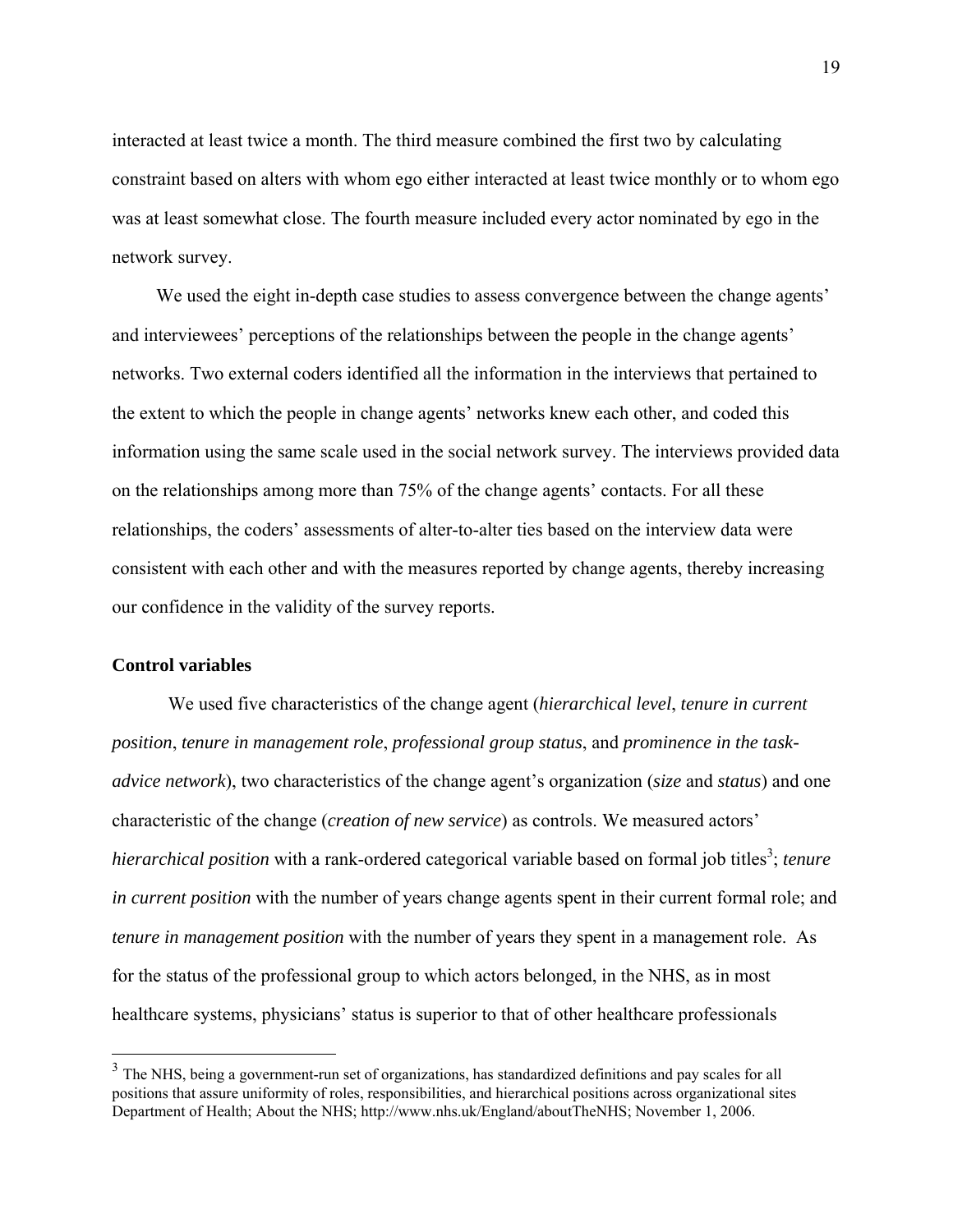(Harrison et al., 1992). Accordingly, we measured *professional group status* with a dummy variable coded 0 for low status professionals (i.e., nurses and allied health professionals) and 1 for high status professionals (i.e., physicians). To account for change agents' informal status in their organizations, we constructed a measure of the structural prominence that accrues to asymmetric advice-giving ties (Jones, 1964; Thibaut & Kelley, 1959). To that end, we used two network survey items: (1) "During the past year, are there any individuals in your Primary Care Trust / Hospital Trust / Organization (delete as appropriate) from whom you regularly sought information and advice to accomplish your work? (Name up to 5 individuals)," and (2) "During the past year, are there any individuals in your Primary Care Trust / Hospital Trust / Organization (delete as appropriate) who regularly came to you for information and advice to accomplish their work? (Name up to 5 individuals. Some of these may be the same as those named before)." We measured actors' *prominence in the task-advice network* as the difference between the number of received advice ties and number of sent advice ties.

We also controlled for organization-level factors including *organizational size*, which we measured in units of total full-time equivalents (FTEs), and *organizational status*. Of the three types of organizations that compose the NHS, primary care organizations were considered to be of lower status than hospitals and administrative units (Peckham, 2003), but there was no clear status hierarchy between the latter (Peckham, 2003). Accordingly, we measured organizational status with a dummy variable coded 1 for low status organizations (i.e., primary care trusts) and 0 for high status organizations (i.e., hospitals and administrative organizations). Finally, although we theorize that a change's degree of divergence from the institutional status quo operates as the key contingency in our model, other change characteristics may affect adoption. In particular, whether a change involves the redesign of an existing service or creation of a new one may play an important role (Van de Ven, Angle, & Poole, 1989). Our models therefore included a dummy variable for *creation of a new service*.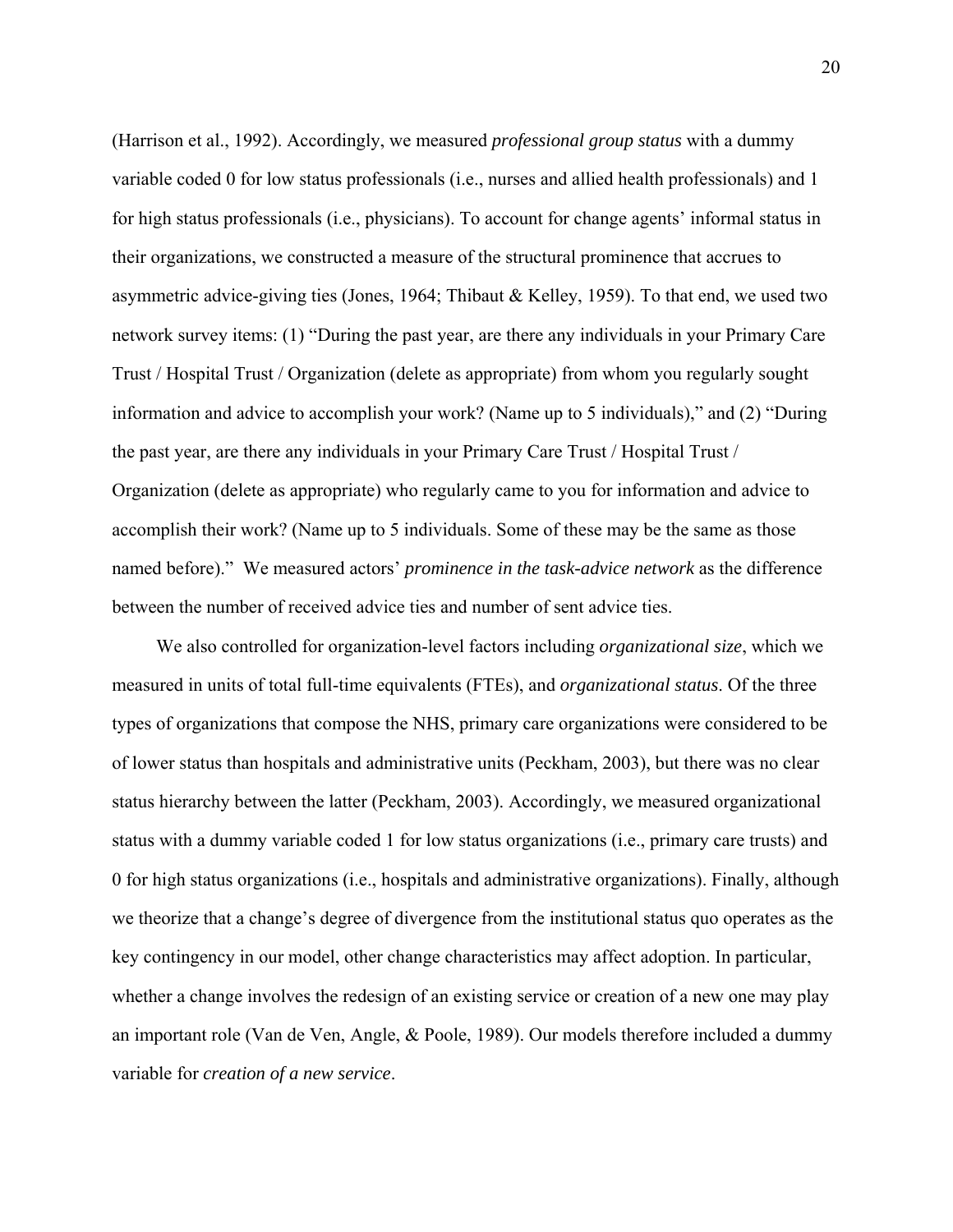#### **RESULTS**

Table 2 includes the descriptive statistics and correlation matrix for all variables. Correlation coefficients greater than .30 are statistically significant ( $p < .01$ ). Most correlation coefficients are modest in size and not statistically significant.

#### Insert Table 2 about here

Table 3 presents the results of OLS regressions that predict change initiatives' degree of divergence from the institutional status quo. Model 1 includes control variables likely to influence change initiatives' degree of divergence. The positive and significant effects of tenure in management role, and organizational status and size are consistent with existing research (Battilana, 2011). Model 2 introduces egonetwork constraint, which measures the degree of structural closure in the network. As predicted by hypothesis 1, the effect is negative and statistically significant and increases model fit significantly ( $\gamma_{(1)}$  = 3.85, p < .05), which implies a positive association between structural holes in a change agent's network and the change initiative's degree of divergence.<sup>4</sup>

## Insert Table 3 about here

Our qualitative data provided several illustrations of this effect. A case in point is a change initiative aimed at replacing the head of the rehabilitation unit for stroke patients—historically a medical consultant—with a physiotherapist. This change initiative diverged from the institutional status quo in transferring decision making power from a doctor to a non-doctor. The change agent responsible for the initiative described her motivation as follows:

In my role as head of physiotherapy for this health community, I have had the opportunity to work with doctors, nurses, allied health professionals, managers and representatives of social

 $\overline{a}$ 

<sup>&</sup>lt;sup>4</sup> Supplemental regression models incorporated a host of additional control variables including gender, age, educational background, and organizational budget. Whether added separately or in clusters, none of these variables had statistically significant effects in any model, nor did they affect the sign or significance of any variables of interest. Consequently, we have excluded them from the final set of regression models reported here, mindful that our sample size constraints the model's degrees of freedom.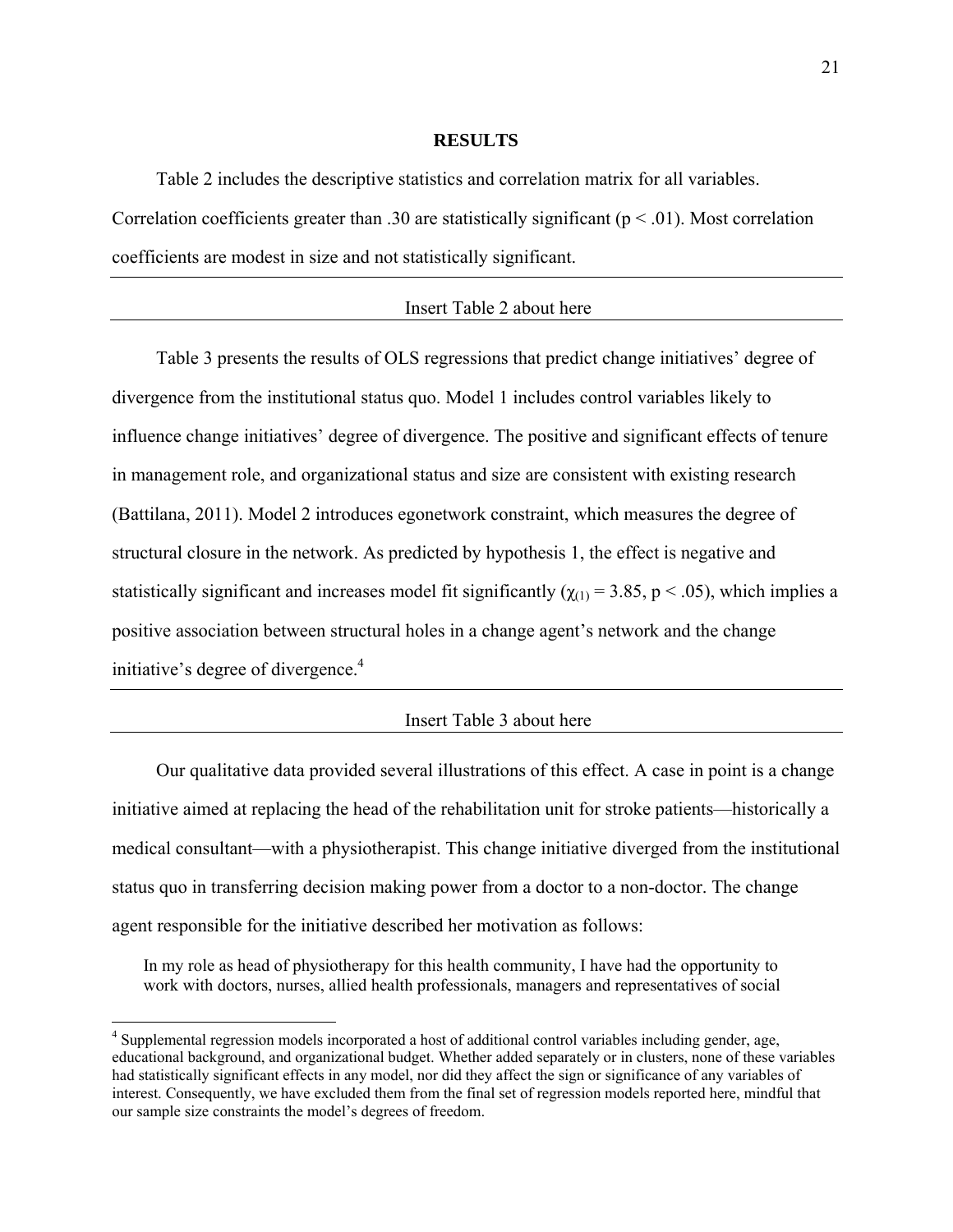services. ... Although I was aware of the challenges of coordinating all the different players involved in stroke care, I was also aware that it was key if we wanted to improve our services. ... I recommended the appointment of a non-medical consultant to lead the rehabilitation unit because, based on my experience working with the different players involved in stroke services, I thought that it would be the best way to insure effective coordination.

Table 4 presents the results of OLS regressions that predict the likelihood of change adoption. Model 3 includes the control variables, none of which was significant except prominence in the task-advice network. This result suggests that change agents' informal status in their organizations is a critical source of social influence.<sup>5</sup>

Model 4 introduces the measure of constraint in change agents' networks. The coefficient is not statistically significant, providing no evidence of a main effect of structural holes on change implementation. The coefficient for the multiplicative term for egonetwork constraint and change divergence (model 5) is negative and significant, supporting hypothesis 2. A postestimation test of joint significance of the main effect and interaction term for constraint was statistically significant ( $F_{(2, 52)} = 4.87$ , p<.05), offering further evidence of the robustness of this moderation effect. The multiplicative term for constraint and divergence from the institutional status quo increased model fit significantly ( $\chi_{(1)}$  = 6.40, p<.05). These findings, being robust to all four specifications of the measure of constraint, indicate a strong boundary condition on the effect of network closure on change adoption, with the degree of divergence from the institutional status quo intrinsic to a change initiative operating as a strict contingency.<sup>6,7</sup>

Insert Table 4 about here

 $\overline{a}$ 

 $<sup>5</sup>$  We also ran supplemental analyses that including the control variables listed in footnote 4 as well as a squared</sup> term for hierarchical level to account for the possibility that middle managers might be best positioned to implement change. As with hypothesis 1, none of the variables had statistically significant effects in any model, nor did they affect the sign or significance of any variables of interest. 6

Testing hypothesis 2 using effective size and density as alternative measures of closure yields findings consistent with, albeit less robust than, those obtained using constraint, as we expected based on the conceptual differences across these measures.

 $7$  We tested the effects of several additional interaction terms including one for divergence and prominence in the task-advice network. None of these moderations were significant.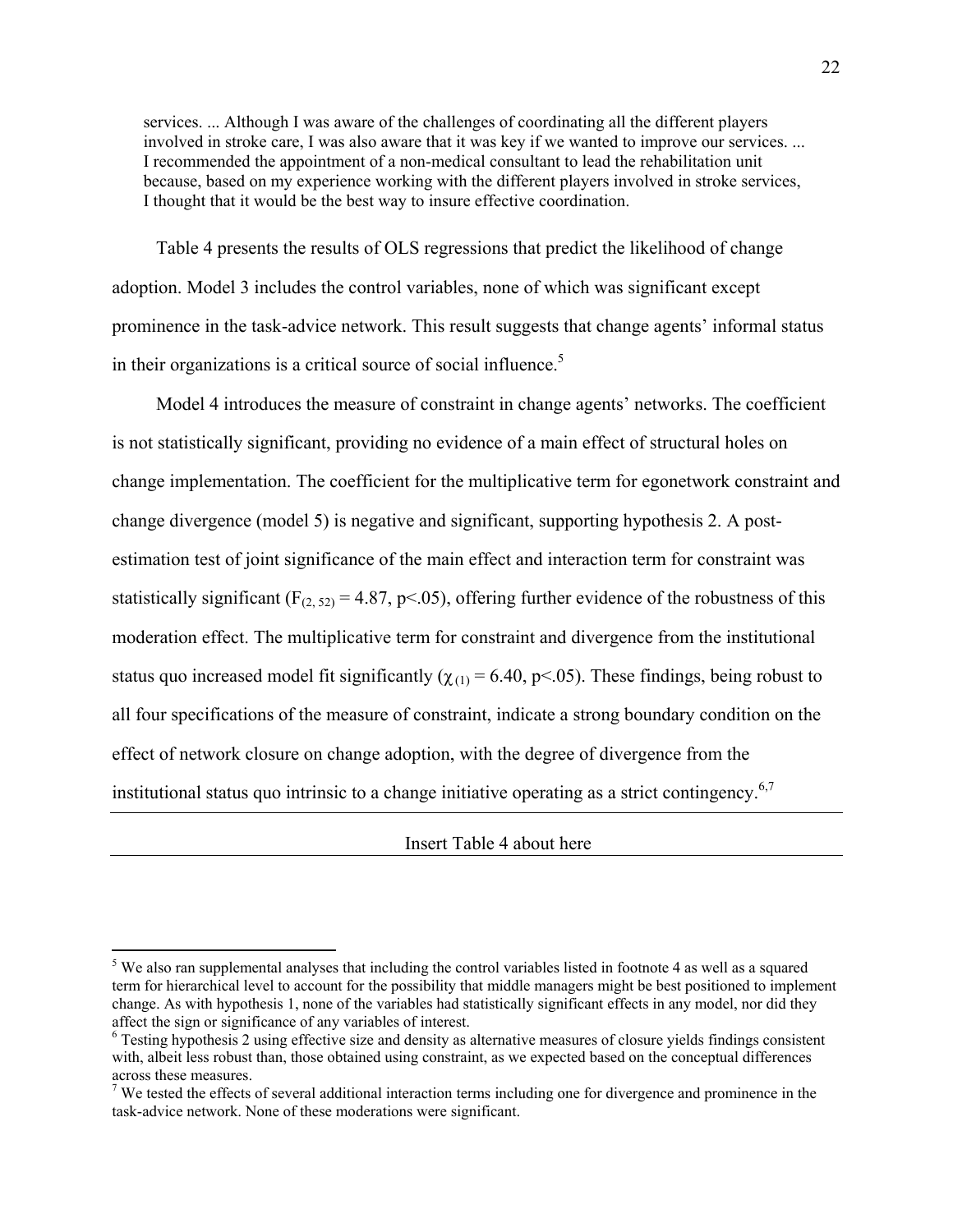Our qualitative data offered numerous illustrations of this finding. For example, a change agent with a network rich in structural holes who was attempting to transfer a medical unit from the hospital to the PCT in his health community (a change that diverged from the institutionalized model of role division between organizations) explained the following:

Because of my role, I worked both in the hospital and in the PCT. I also was part of the steering group that looked at how the new national guidelines would be implemented across our health community. ... Having the responsibility to work in more than one organization gives you many advantages. ... I knew all the stakeholders and what to expect from them. …It helped me figure out what I should tell to each of these different stakeholders to convince them that the project was worth their time and energy.

The people we interviewed in both the hospital and the PCT confirmed that they knew the

change agent well. Stated a hospital employee:

He is one of us, but he also knows the PCT environment well. His experience has helped him identify opportunities for us to cooperate with the PCT. If it was not for him, I do not think that we would have launched this project. …He was able to bring us on board as well as the PCT staff.

Similarly, a nurse trying to implement nurse-led discharge in her hospital explained how her

connections to managers, nurses, and doctors helped her to tailor and time her appeals to each

constituency relevant to her endeavor:

I first met with the management of the hospital to secure their support. …I insisted that nurse-led discharge would help us reduce waiting times for patients, which was one of the key targets that the government had set… I then focused on nurses. I wanted them to understand how important it was to increase the nursing voice in the hospital and to demonstrate how nursing could contribute to the organizational agenda. …. Once I had the full support of nurses, I turned to doctors... I expected that they would stamp their feet and dig their heels in and say 'no we're not doing this.'… To overcome their resistance, I insisted that the new discharge process would reduce their workload, thereby enabling them to focus on complex cases and ensure quicker patient turnover, which, for specialists with long waiting lists of patients, had an obvious benefit.

These quotes illustrate the positive association between structural holes and the adoption of divergent change. Our qualitative evidence also offers examples of the flip side of this association, the negative relationship between network cohesion and the adoption of changes that diverge from the institutional status quo. For instance, a nurse who tried to establish nurse-led discharge in her hospital, a change that would have diverged from the institutionalized model of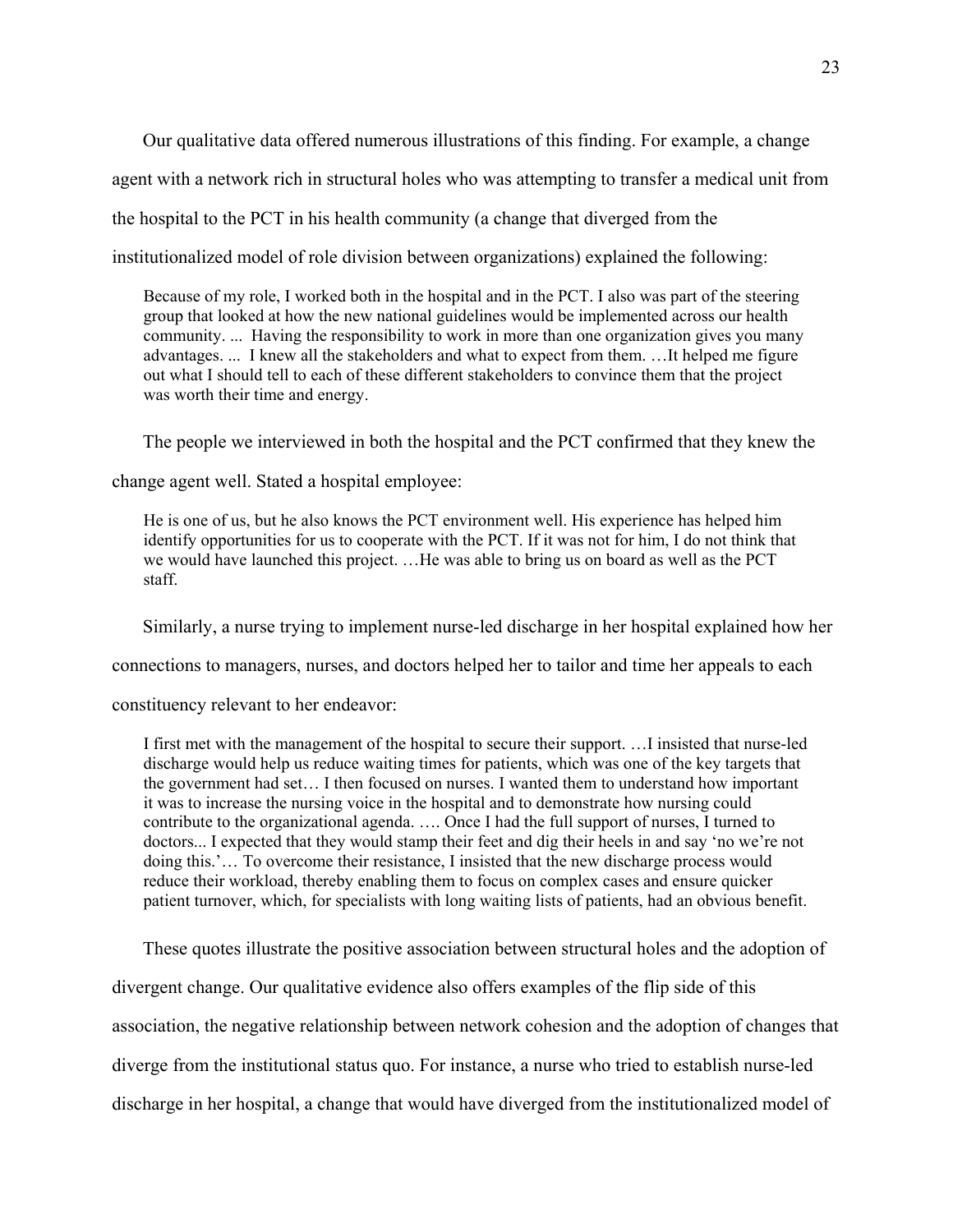role division between professionals, explained how lack of connection to some key stakeholders in the organization (in particular, doctors) handicapped her.

I actually know many of the nurses working in this hospital and I get on well with them, but I do not know all the doctors and the administrative staff. ... When I launched this change initiative, I was convinced that it would be good for the hospital, but maybe I rushed too much. I should have taken more time to get to know the consultants, and to convince them of the importance of nurse-led discharge for them and for the hospital.

A doctor we interviewed confirmed the change agent's assessment of the situation.

I made it clear to the CEO of this hospital that I would not do it. This whole initiative will increase my workload. I feel it is a waste of time. Nurses should not be the ones making discharge decisions. ... The person in charge of this initiative doesn't know how we work here.

The foregoing examples illustrate the utility of structural holes in a change agent's network when it comes to persuading other organization members to adopt a change that diverges from the institutional status quo. However, networks rich in structural holes are not always an asset. When it comes to the adoption of changes that do not diverge from the institutional status quo, change agents with relatively closed networks fared better. The cases of two change agents involved in similar change initiatives in their respective primary care organizations are a telling example. Both were trying to convince other organization members of the merits of a new computerized booking system, the adoption of which would not involve a divergence from the institutional status quo, affecting neither the division of labor nor the balance of power among the healthcare professionals within the respective organizations. Moreover, other primary care organizations had already adopted the system. The network of one of the change agents was highly cohesive, that of the other rich in structural holes. Whereas the former was able to implement the new booking system, the latter encountered issues. A receptionist explained what happened in the case of the former organization.

I trust (name of the change agent). Everyone does here. ... We all know each other and we all care about what is best for our patients. ... It was clear when (name of the change agent) told us about the new booking system that we would all be better off using it.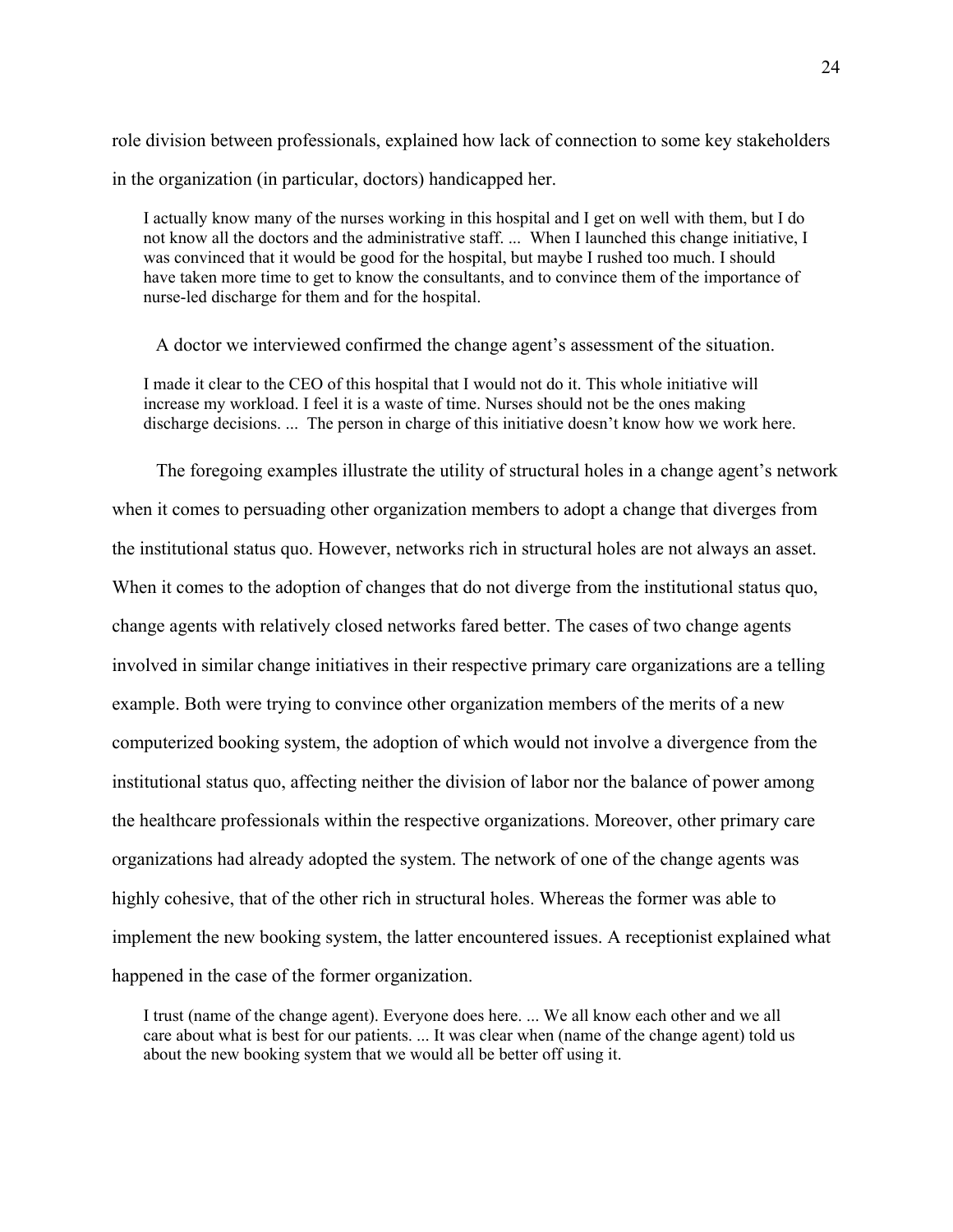A receptionist in the latter organization described her relationship with the change agent who was struggling with the implementation of the system.

I do not know (name of the change agent) well. … One of my colleagues knows her … One of the doctors and some nurses seem to like her, but I think that others in the organization feel just like me that they do not know her.

Figure 2 graphs the moderation between divergence and constraint observed in our data, using the median split of the distribution of change divergence. The crossover interaction is explained by the influence mechanisms available to change agents at opposite ends of the distribution of closure, with both cohesion and structural holes conferring potential advantages. The graph also shows that, in spite of the tendency of change agents with networks rich in structural holes to initiate more divergent changes, our sample included a sizable number of observations in all four cells of the 2x2 in Figure 1. The matching of type of change to the network structure most conducive to its adoption was therefore highly imperfect in our sample.

#### Insert Figure 2 about here

## **DISCUSSION AND CONCLUSION**

The notion that change agents' structural position affects their ability to introduce change in organizations is well established, but because research on organizational change has thus far not systematically accounted for the fact that all changes are not equivalent, we have not known whether the effects of structural position might vary with the nature of change initiatives. The present study provides clear support for a contingency theory of organizational change and network structure. Structural holes in change agents' networks increase the likelihood that the actors will initiate organizational changes with a higher degree of divergence from the institutional status quo. The effects of structural holes on a change agent's ability to persuade organizational constituencies to adopt a change, however, are strictly contingent on the change's degree of divergence from the institutional status quo. Structural holes in a change agent's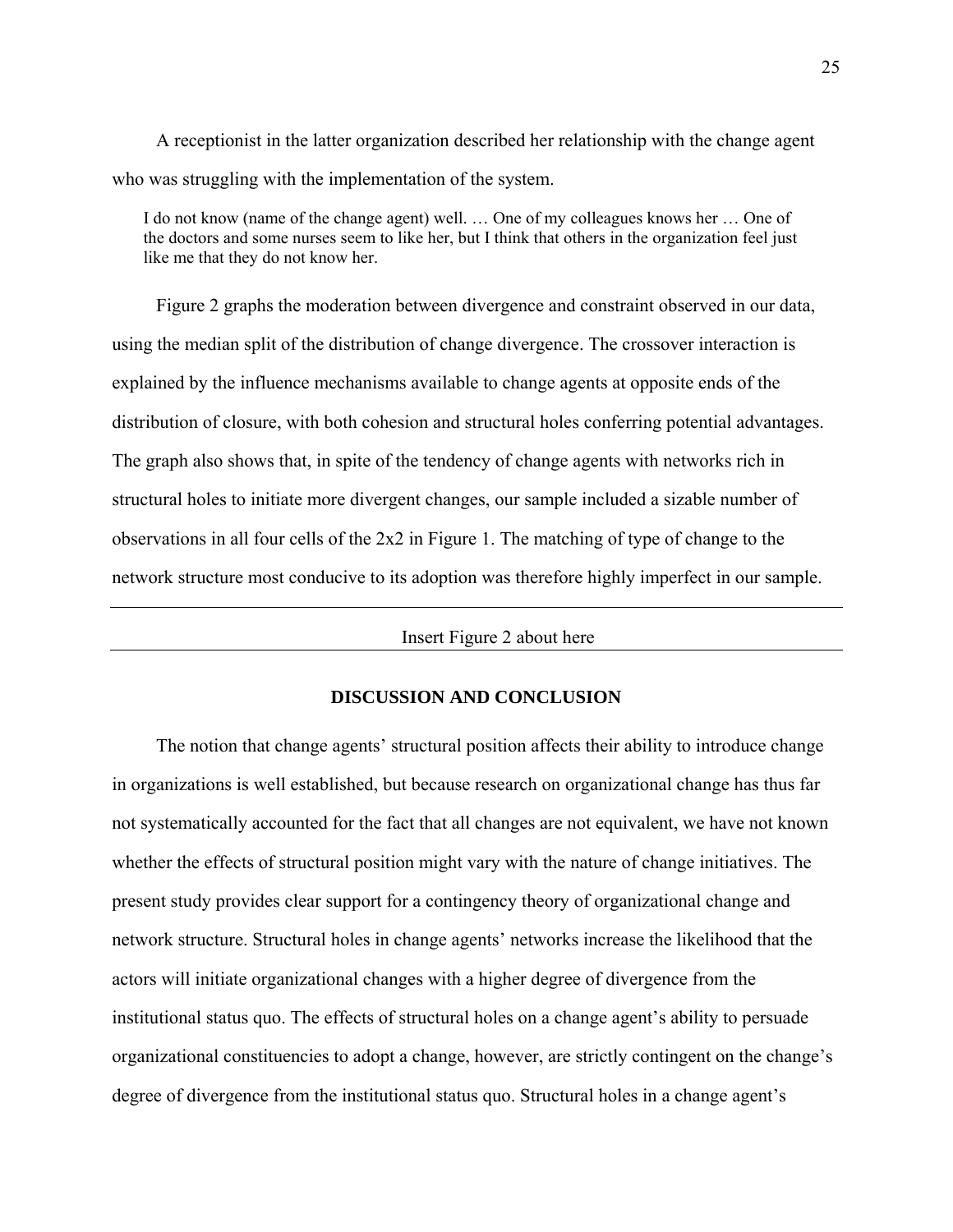network aid the adoption of changes that diverge from the institutional status quo, but hinder the adoption of less divergent changes.

These findings and the underlying contingency theory that explains them advance current research on organizational change and social networks in several ways. First, we contribute to the organizational change literature by showing that the degree to which organizational changes diverge from the institutional status quo may have important implications for the factors that enable adoption. In doing so, our study bridges the organizational change and institutional change literatures that have tended to evolve on separate tracks (Greenwood & Hinings, 2006). The literature on organizational change has not systematically accounted for the institutional environment in which organizations are embedded, and the institutional change literature has tended to neglect intra-organizational dynamics in favor of field dynamics. By demonstrating that the effect of network closure on change initiation and adoption is contingent on the degree to which the organizational change initiative diverges from the institutional status quo, this study paves the way for a new direction in research on organizational change that accounts for whether a change breaks with practices so taken-for-granted in a field of activity as to have become institutionalized (Battilana et al., 2009).

Second, research on organizational change has focused on the influence of change agents' position in their organizations' formal structure over their informal position in organizational networks. Ibarra (1993) began to address this gap by suggesting that actors' network centrality might affect the likelihood of their innovating successfully. Our study complements her work by highlighting the influence of structural closure in change agents' networks on their ability to initiate and implement change.

Third, our study advances the body of work on social networks in organizations. Network scholars have contributed greatly to our understanding of organizational phenomena associated with change, including knowledge search and transfer (Hansen, 1999; Levin & Cross, 2004;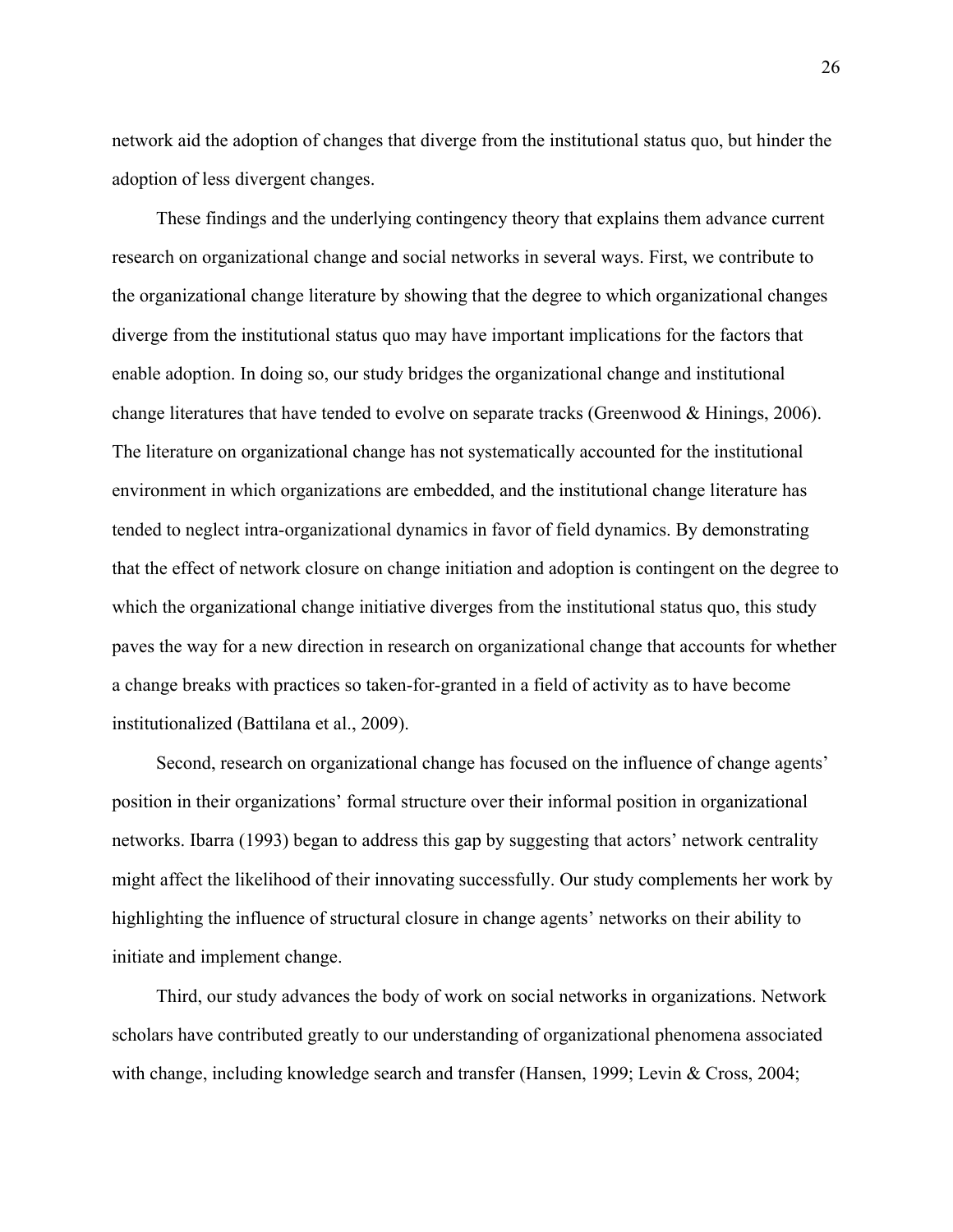Reagans & McEvily, 2003; Tsai, 2002) and creativity and innovation (Burt, 2004; Fleming et al., 2007; Obstfeld, 2005; Tsai, 2001). We extend this literature with insights into the structural mechanism for social influence through which network closure aids or impedes change agents' attempts to initiate and implement organizational change. We thus build on the long-standing tradition of scholarship on the relationship between network position and social influence (Brass, 1984; Brass & Burkhardt, 1993; Gargiulo, 1993; Ibarra & Andrews, 1993; Krackhardt, 1990).

Finally, despite its remarkable impact on network research, structural holes theory remains underspecified with regard to boundary conditions. By documenting that the benefits of structural holes are strictly contingent on an organizational change initiative's degree of divergence from the institutional status quo, we join other scholars in highlighting the need to specify the contextual boundaries of brokerage and closure in organizations (Fleming et al., 2007; Gargiulo et al., 2009; Stevenson & Greenberg, 2000; Tortoriello & Krackhardt, 2010; Xiao & Tsui, 2007). As for the phenomenological boundaries, scholars have thus far focused primarily on the notion that the non-redundant information generated by bridging structural holes is germane to idea generation (Burt, 2004) and identifying opportunities for change, and attended less to the role of structural holes in capitalizing on opportunities for change once they are identified. Yet gains from new ideas are realized only when they are adopted by an organization (Klein & Sorra, 1996; Meyer & Goes, 1988). Our findings move beyond anecdotal evidence (Burt, 2005) to show the relevance of structural holes in the domain of change implementation.

In addition to these theoretical contributions, our findings can advance public policy and managerial practice by informing the development and selection of change agents in organizations. The question of how to reform existing institutions, such as financial and healthcare systems, has taken on great urgency all over the world. A better understanding the factors that facilitate the initiation and adoption of change that diverges from the institutional status quo is crucial to ensuring successful institutional reforms. A key question policy-makers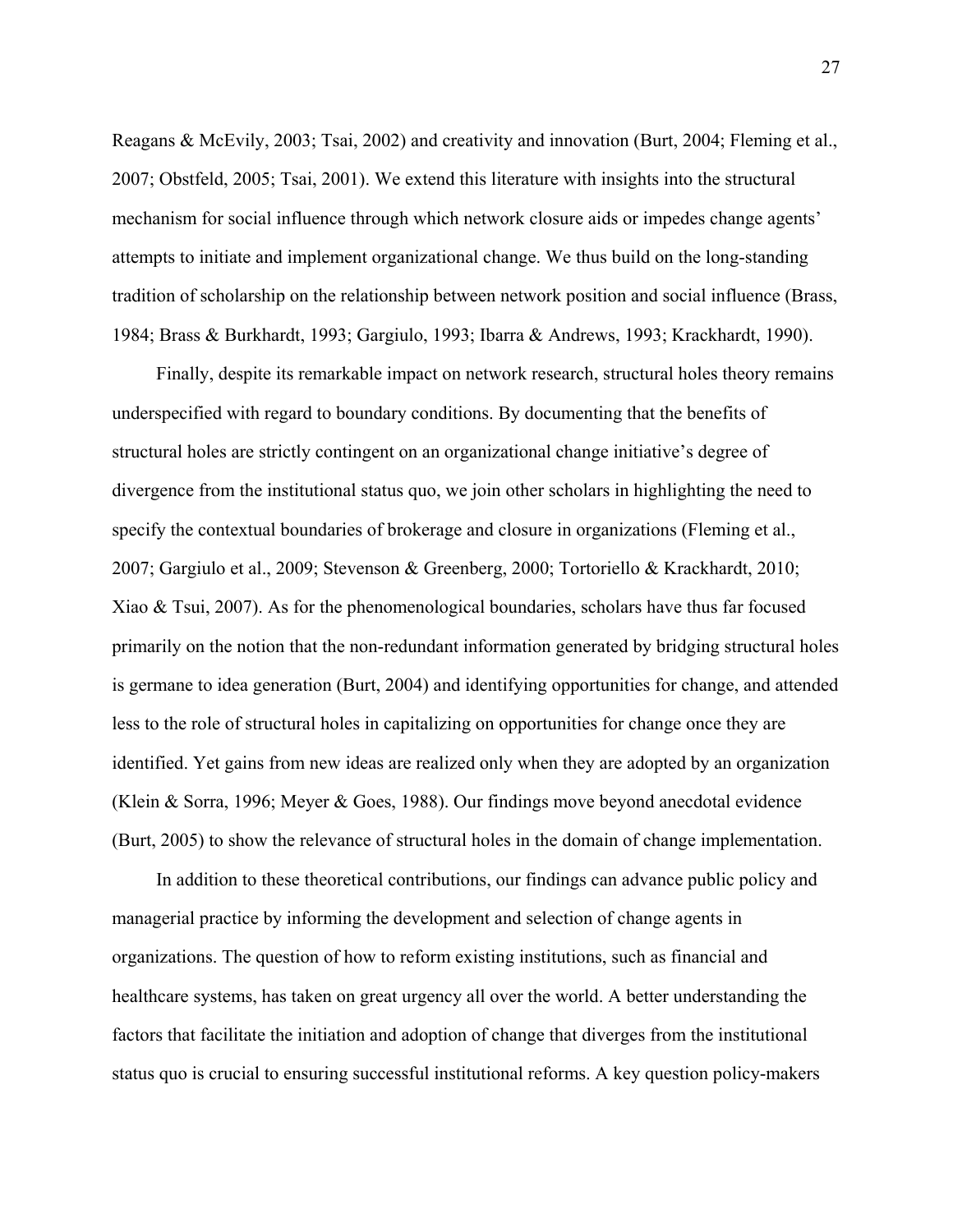face when executing major public sector reforms like the NHS reforms Labor government attempted to implement at the turn of this century is to identify champions who will become local change agents within their organizations. Our study suggests that one important dimension in selecting local champions is their patterns of connections with others in their organizations. Change agents can be unaware that their social network in the organization may be ill-suited to the type of change they wish to introduce. In our sample, although change agents with networks rich in structural holes were more likely to initiate divergent changes, mismatches between the degree of divergence of a change initiative and the network structure most conducive to its adoption were common (see Figure 2). Because managers can be taught how to identify structural hole positions and modify their networks to occupy a brokerage role within them (Burt & Ronchi, 2007), organizations can improve the matching of change agents to change type by educating aspiring change agents to recognize structural holes in the organizational network. Organizations can also leverage change agents who already operate as informal brokers by becoming aware of predictors of structural holes, such as actors' personality traits (Burt, Jannotta, & Mahoney, 1998) and characteristics of the structural positions they have occupied in the organization over time (Zaheer & Soda, 2009).

## **Limitations and future research directions**

Our study can be extended in several directions. With regard to research design, because collecting data on multiple change initiatives over time is arduous (Pettigrew, Woodman, & Cameron, 2001), constructing a sizable sample of observations in the domain of change implementation constitutes an empirical challenge. Despite the limited statistical power afforded by the phenomenon we studied, our predictions were confirmed in the data, increasing our confidence in the robustness of our findings. But these reassuring findings notwithstanding, future research would benefit from investigating these research questions with larger samples of observations, laborious as they may be to assemble. Our sample was also non-probabilistic in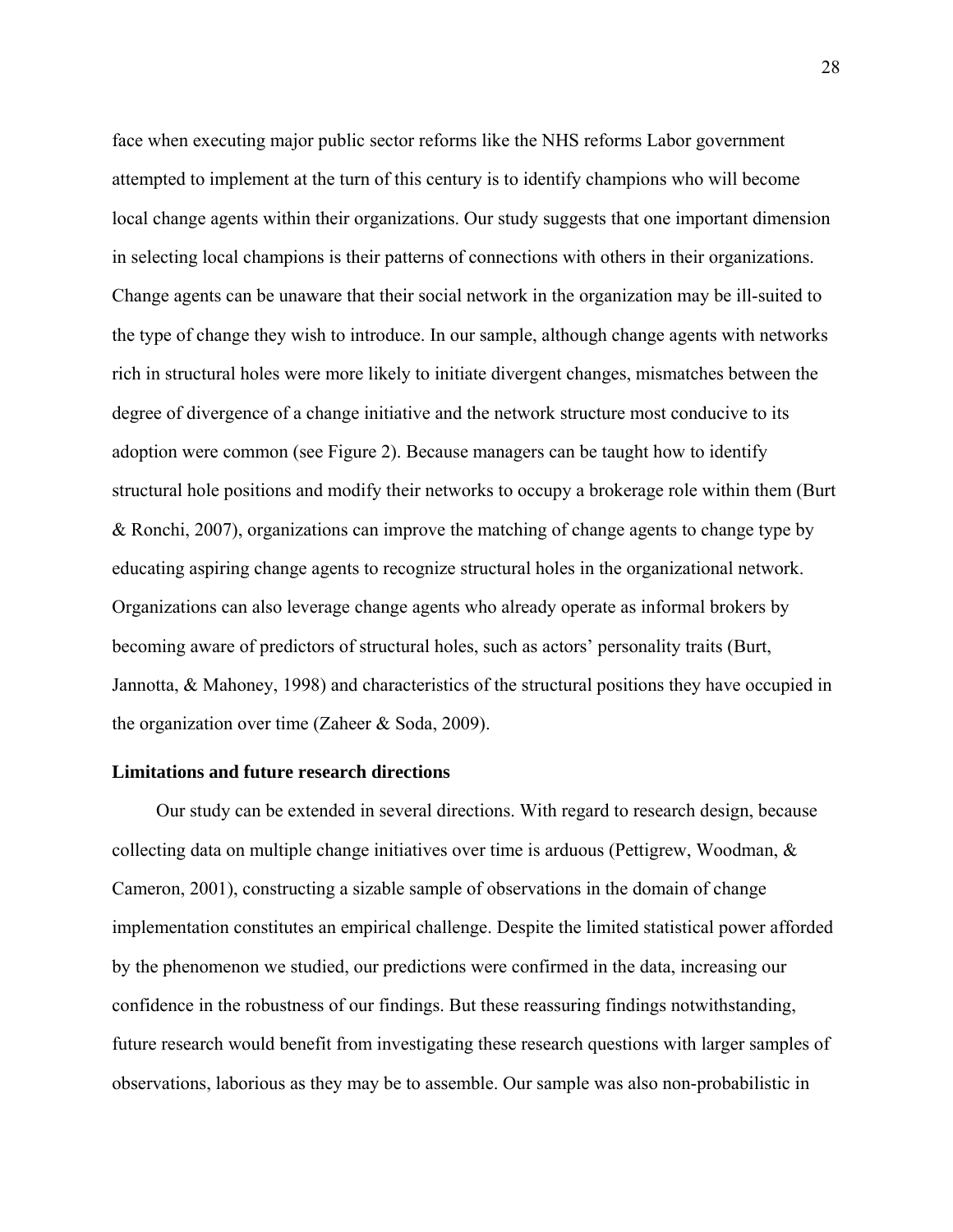that it purposefully selected self-appointed change agents. This is a population of interest in its own right, because the change initiatives embarked upon by change agents can vary considerably in type and the degree to which they are adopted. Although pursuing an understanding of the determinants of change agents' performance is a worthy endeavor even when the process of selfselection into the role is not analyzed, why and how organizational actors become change agents are as important questions as why and how they succeed.

As for the use of ego-network data, in-depth interviews with a substantial number of organizational actors in a sub-sample of eight change projects enabled us to corroborate change agents' self-reports and reduce perceptual bias concerns. This validation notwithstanding, egonetwork data remain an oft-used but suboptimal alternative to whole-network data. Although ego-network data correlate well with dyadic data based on information gathered from both members of each pair (Bondonio, 1998; McEvily, 1997) and measures from ego-network data correlate highly with measures from whole-network data (Everett & Borgatti, 2005), several studies have documented inaccuracies in how respondents perceive their social networks (for a review, see Bernard, Killworth, Kronenfeld, & Sailer, 1984). Future research can productively complement our analysis with fully validated ego-network data or whole-network data.

The time structure of our data can also be further enriched. Collecting data on adoption twelve months after the initiation of a change enabled us to separate the outcome of the change initiative from its inception, and the qualitative evidence provided by our case studies suggested intervening mechanisms that might affect the change process. Our data do not, however, support a systematic study of the process through which change unfolds over time and change agents' networks evolve. Future studies can extend our work in this direction.

With regard to context, although we were able to control for the influence of organizational size and status on the initiation and adoption of divergent change, studies are needed that will provide a more fine-grained account of the possible influence of the organizational contexts in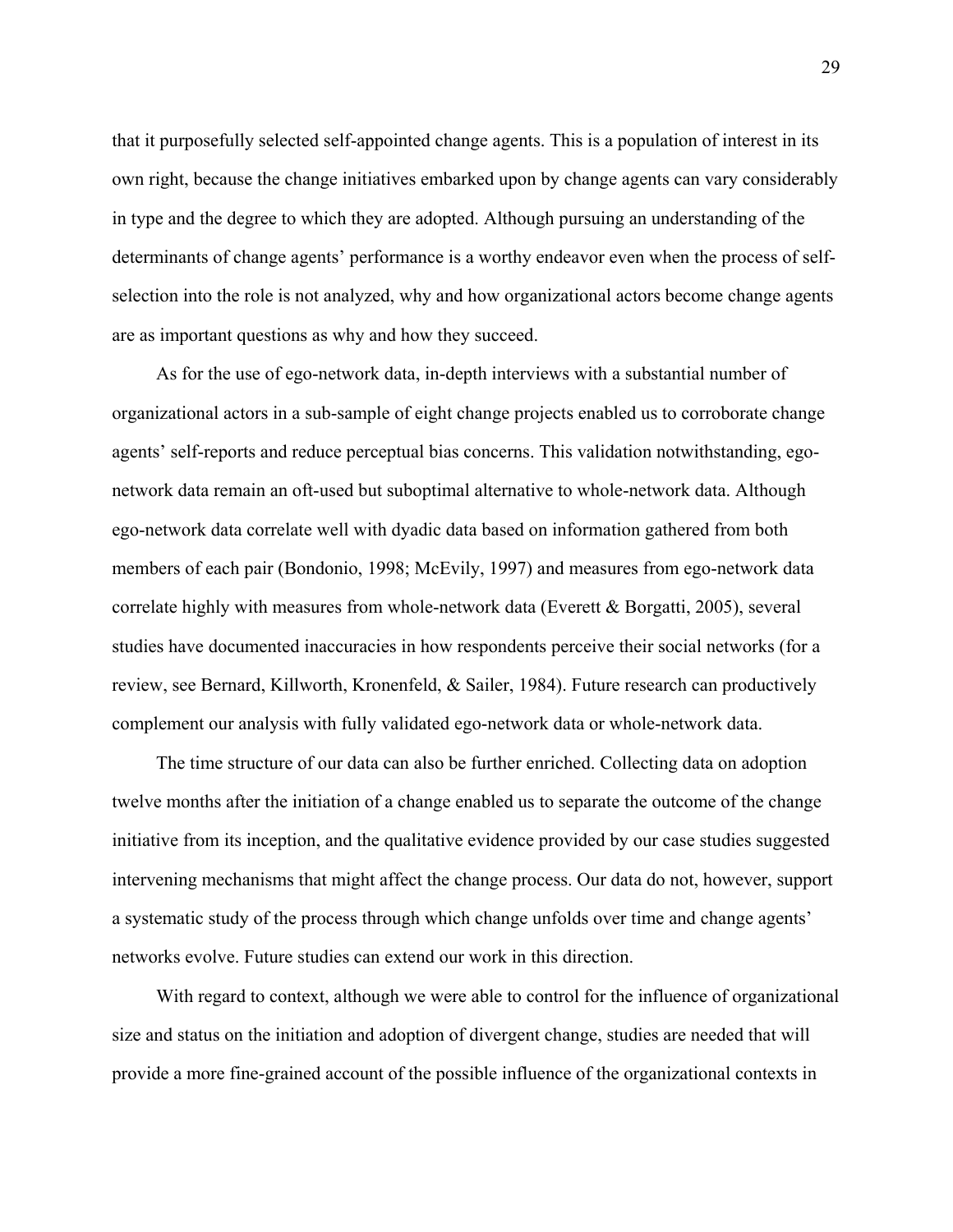which change agents operate. The NHS is a highly institutionalized environment within which the dominant template of medical professionalism contributed to making the culture of NHS organizations highly homogenous (Giaimo, 2002). In environments characterized by greater cultural heterogeneity, organizational differences may influence the relationship between change agents' network features and the ability to initiate and implement more or less divergent change. Future research should explore the influence of other germane organizational characteristics, such as the organizational climate for implementing innovations (Klein  $\&$  Sorra, 1996).

Because our analysis concerned a sample of planned organizational change projects initiated by clinical managers in the NHS, the external validity of our findings is also open to question. As a large public sector organization, the NHS's hierarchical nature can increase both the constraints faced by change agents and the importance of informal channels of influence for overcoming resistance in the entrenched organizational culture. These idiosyncratic features that make the NHS an ideal setting for the present study call for comparative studies across different settings that better account for the potential interactive effects of actors' positions in organizational networks and contextual factors on the adoption of planned changes. Considering this study of the NHS explores a mature field with institutionalized norms, it would be fruitful to examine the influence of actors' network positions in emerging fields.

These questions and concerns notwithstanding, our findings demonstrate the explanatory power that derives from recognizing the complementary roles of institutional theory and social network theory in understanding organizational change. The informal channels of influence on which change agents rely to build coalitions, overcome resistance, and shift attitudes towards new ideas emerge from our research as important engines of change within an organization; their effects, however, can be fully understood only when the institutional pressures that constrain an organization and the actions of the change agents within it are included in a comprehensive model of organizational change.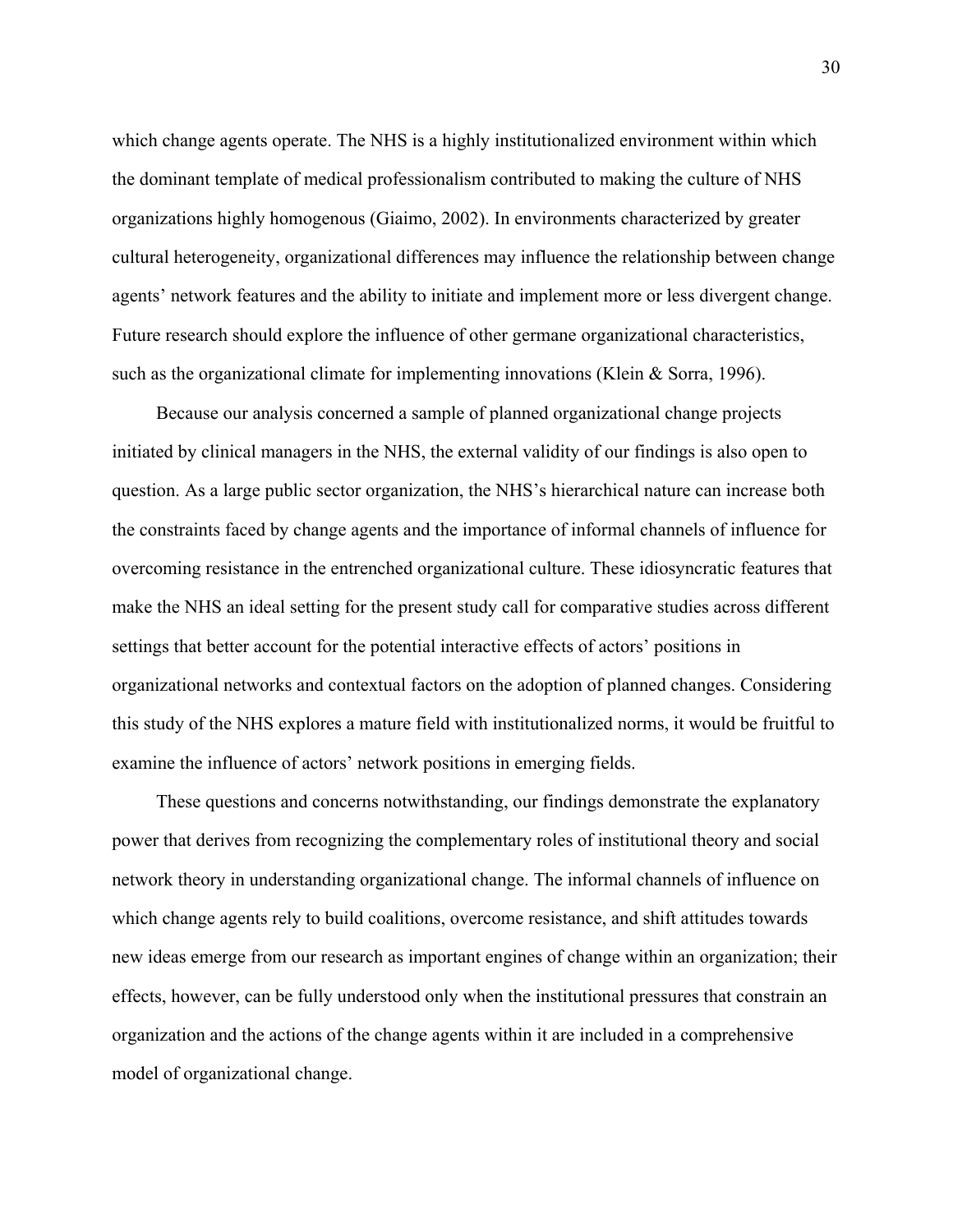#### **REFERENCES**

- Ahuja, G. 2000. Collaboration networks, structural holes, and innovation: A longitudinal study. *Administrative Science Quarterly*, 45(3): 425-455.
- Amis, J., Slack, T., & Hinings, C. R. 2004. The pace, sequence, and linearity of radical change. *Academy of Management Journal*, 47(1): 15-39.
- Battilana, J. 2006. Agency and institutions: The enabling role of individuals' social position. *Organization*, 13(5): 653-676.
- Battilana, J., Leca, B., & Boxenbaum, E. 2009. How actors change institutions: towards a theory of institutional entrepreneurship. *Academy of Management Annals*, 3(1): 65-107.
- Battilana, J. 2011. The enabling role of social position in diverging from the institutional status quo: Evidence from the U.K. National Health Service. *Organization Science*, 22(4): 817- 834.
- Bernard, H. R., Killworth, P., Kronenfeld, D., & Sailer, L. 1984. The problem of informant accuracy - The validity of retrospective data. *Annual Review of Anthropology*, 13: 495- 517.
- Bondonio, D. 1998. Predictors of accuracy in perceiving informal social networks. *Social Networks*, 20(4): 301-330.
- Brass, D. J. 1984. Being in the right place A structural analysis of individual influence in an organization. *Administrative Science Quarterly*, 29(4): 518-539.
- Brass, D. J. & Burkhardt, M. E. 1993. Potential power and power use An investigation of structure and behavior. *Academy of Management Journal*, 36(3): 441-470.
- Burt, R. 2005. *Brokerage and closure: An introduction to social capital*: Oxford University Press.
- Burt, R. S. 1992. *Structural holes: The social structure of sompetition*. Cambridge: Harvard University Press.
- Burt, R. S., Jannotta, J. E., & Mahoney, J. T. 1998. Personality correlates of structural holes. *Social Networks*, 20(1): 63-87.
- Burt, R. S. 2004. Structural holes and good ideas. *American Journal of Sociology*, 110(2): 349- 399.
- Burt, R. S. & Ronchi, D. 2007. Teaching executives to see social capital: Results from a field experiment. *Social Science Research*, 36(3): 1156-1183.
- Coleman, J. 1990. *Foundations of social theory*. Cambridge, MA: Belknap Press.
- Coleman, J. S. 1988. Social capital in the creation of human capital. *American Journal of Sociology*, 94: 95-120.
- D'Aunno, T., Succi, M., & Alexander, J. 2000. The role of institutional and market forces in divergent organizational change. *Administrative Science Quarterly*, 45: 679-703.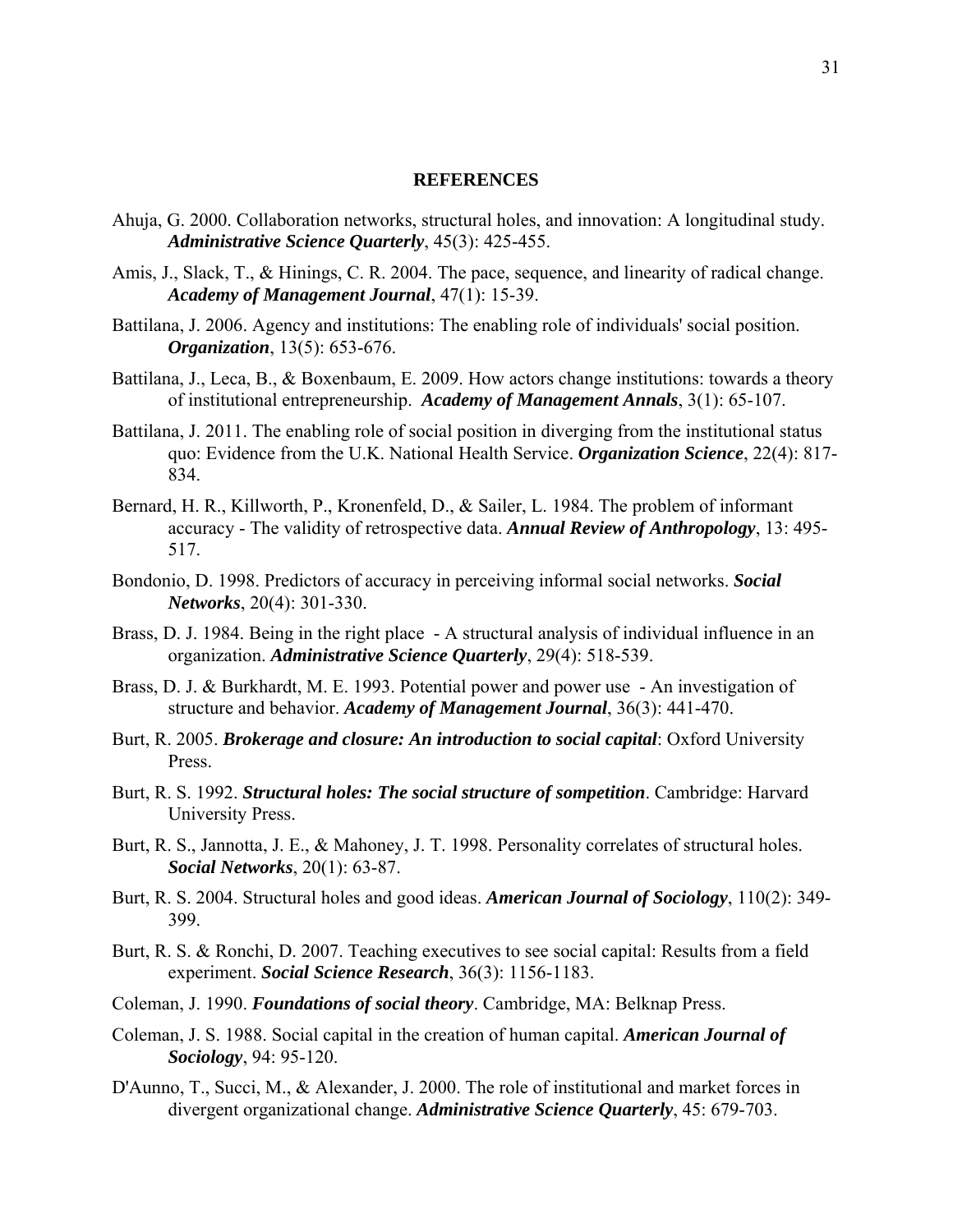- Department of Health. 1999. *Agenda for change: Modernizing the NHS pay system -Joint framework of principles and agreed statement on the way forward*. London: Crown.
- Department of Health; About the NHS; http://www.nhs.uk/England/aboutTheNHS; November 1, 2006.
- DiMaggio, P. J. & Powell, W. W. 1983. The iron cage revisited: Institutional isomorphism and collective rationality in organizational fields. *American Sociological Review*, 48: 1750- 1762.
- Douglas, M. 1986. *How institutions think*. Syracuse, New York: Syracuse University Press.
- Everett, M. & Borgatti, S. P. 2005. Ego network betweenness. *Social Networks*, 27(1): 31-38.
- Ferlie, E., Fitzgerald, L., Wood, M., & Hawkins, C. 2005. The nonspread of innovations: The mediating role of professionals. *The Academy of Management Journal*, 48(1): 117-134.
- Fleiss, J. L. 1981. *Statistical Methods for Rates and Proportions*. New York: Wiley.
- Fleming, L., Mingo, S., & Chen, D. 2007. Collaborative brokerage, generative creativity, and creative success. *Administrative Science Quarterly*, 52(3): 443-475.
- Frost, P. J. & Egri, C. P. 1991. The political process of innovation. *Research in Organizational Behavior*, 13: 229-295.
- Gargiulo, M. 1993. 2-step leverage Managing constraint in organizational politics. *Administrative Science Quarterly*, 38(1): 1-19.
- Gargiulo, M., Ertug, G., & Galunic, C. 2009. The Two Faces of Control: Network Closure and Individual Performance among Knowledge Workers. *Administrative Science Quarterly*, 54(2): 299-333.
- Giaimo, S. 2002. *Markets and medicine: The politics of health care reform in Britain, Germany and the United States*. Ann Arbor: The University of Michigan Press.
- Granovetter, M. 1985. Economic Action and Social Structure: The Problem of Embeddedness. *American Journal of Sociology*, 91(3): 481.
- Greenwood, R. & Hinings, C. R. 1996. Understanding Radical Organizational Change: Bringing Together the Old and the New Institutionalism. *Academy of Management Review*, 21(4): 1022-1054.
- Greenwood, R. & Hinings, C. R. 2006. Radical organizational change. In S. R. Clegg & C. Hardy & T. B. Lawrence & W. R. Nord (Eds.), *The sage handbook of organization studies*: 814-842. London: Sage.
- Greenwood, R. & Suddaby, R. 2006. Institutional Entrepeneurship in Mature fields: The Big Five Accounting Firms. *Academy of Management Journal*, 49(1): 27-48.
- Hansen, M. T. 1999. The search-transfer problem: The role of weak ties in sharing knowledge across organization subunits. *Administrative Science Quarterly*, 44(1): 82-111.
- Harrison, S., Hunter, D., Marnoch, G., & Pollitt, C. 1992. *Just managing: Power and culture in the National Health Service*. London: MacMillan.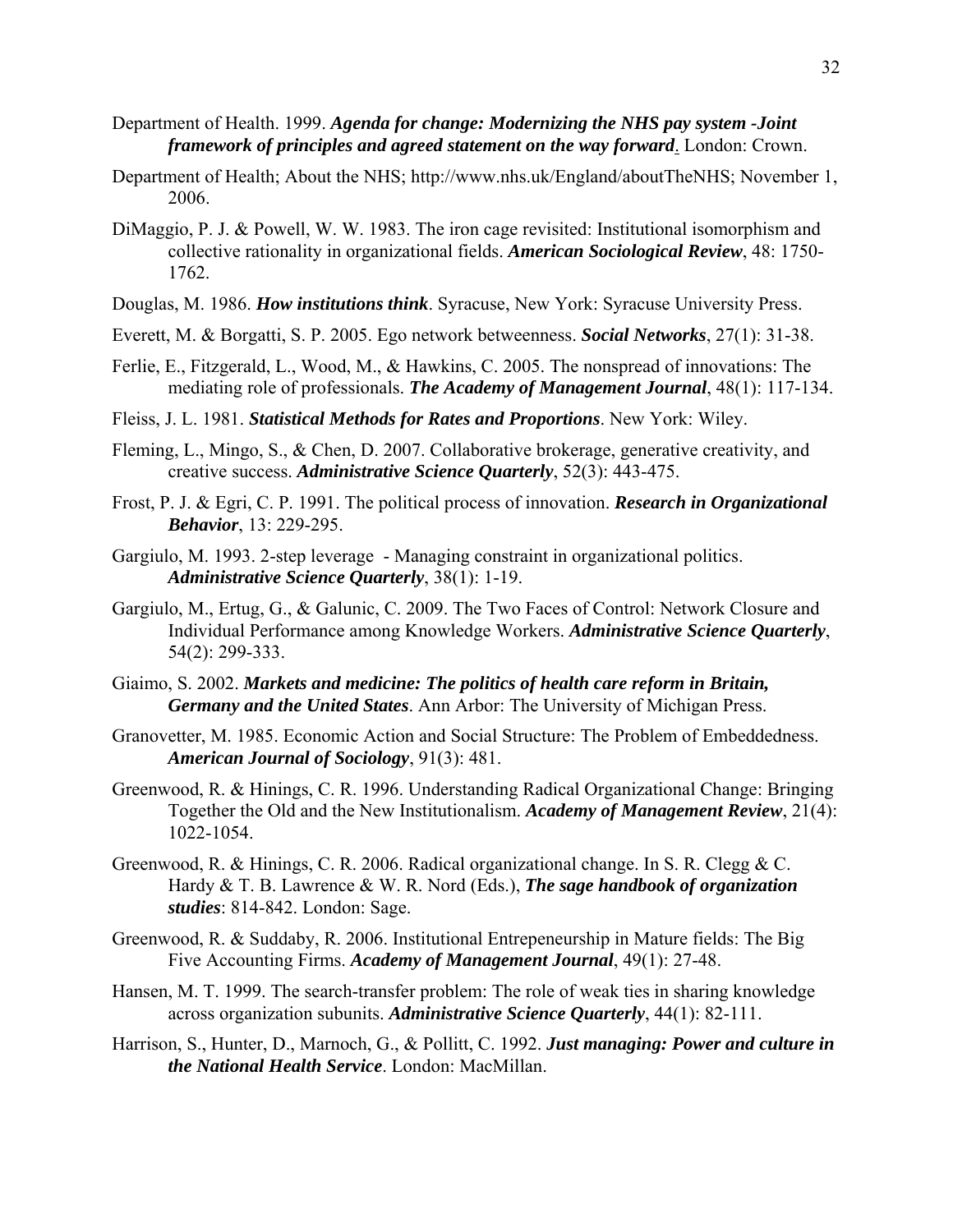- Heugens, P. & Lander, M. W. 2009. Structure! Agency! (and other quarrels): A meta-analysis of institutional theories of organization. *Academy of Management Journal*, 52(1): 61-85.
- Ibarra, H. 1993. Network centrality, power, and innovation involvement Determinants of technical and administrative roles. *Academy of Management Journal*, 36(3): 471-501.
- Ibarra, H. & Andrews, S. B. 1993. Power, social-influence, and sense making Effects of network centrality and proximity on employee perceptions. *Administrative Science Quarterly*, 38(2): 277-303.
- Jones, E. E. 1964. *Ingratiation*. New York: Appleton- Century-Crofts.
- Kanter, R. M. 1983. *The change masters: Corporate entrepreneurs at work*. New York: Simon & Schuster.
- Kitchener, M. 2002. Mobilizing the logic of managerialism in professional fields: The case of academic health centre mergers. *Organization Studies*, 23(3): 391-420.
- Klein, K. J. & Sorra, J. S. 1996. The challenge of innovation implementation. *Academy of Management Review*, 21: 1055-1080.
- Krackhardt, D. 1990. Assessing the political landscape Structure, cognition, and power in organizations. *Administrative Science Quarterly*, 35(2): 342-369.
- Krackhardt, D. 1999. The Ties that Torture: Simmelian Tie Analysis in Organizations. *Research in the sociology of organizations*, 16: 183-210.
- Landis, J. R. & Koch, G. G. 1977. The measurement of observer agreement for categorical data. *Biometrics*, 33(1): 159-174.
- Larsson, R. 1993. Case survey methodology: Quantitative analysis of patterns across case studies. *Academy of Management Journal*, 36(6): 1515-1546.
- Laumann, E. O., Knoke, D., & Kim, Y. H. 1985. An organizational approach to state policy formation - A comparative study of energy and health domains. *American Sociological Review*, 50(1): 1-19.
- Le Grand, J. 1999. Competition, cooperation or control? Tales from the British National Health Service. *Health Affairs*, 18(3): 27-39.
- Leblebici, H., Salancik, G. R., Copay, A., & King, T. 1991. Institutional change and the transformation of interorganizational fields: An organizational history of the U.S. radio broadcasting industry. *Administrative Science Quarterly*, 36(3): 333-363.
- Levin, D. Z. & Cross, R. 2004. The strength of weak ties you can trust: The mediating role of trust in effective knowledge transfer. *Management Science*, 50(11): 1477-1490.
- Lingo, E. L. & O'Mahony, S. 2010. Nexus work: Brokerage on creative projects. *Administrative Science Quarterly*(1): 47-81.
- Lippitt, R. 1958. *The dynamics of planned change*: Harcourt, Brace New York.
- Maguire, S., Hardy, C., & Lawrence, T. B. 2004. Institutional entrepreneurship in emerging fields: HIV/AIDS treatment advocacy in Canada. *Academy of Management Journal*, 47(5): 667-679.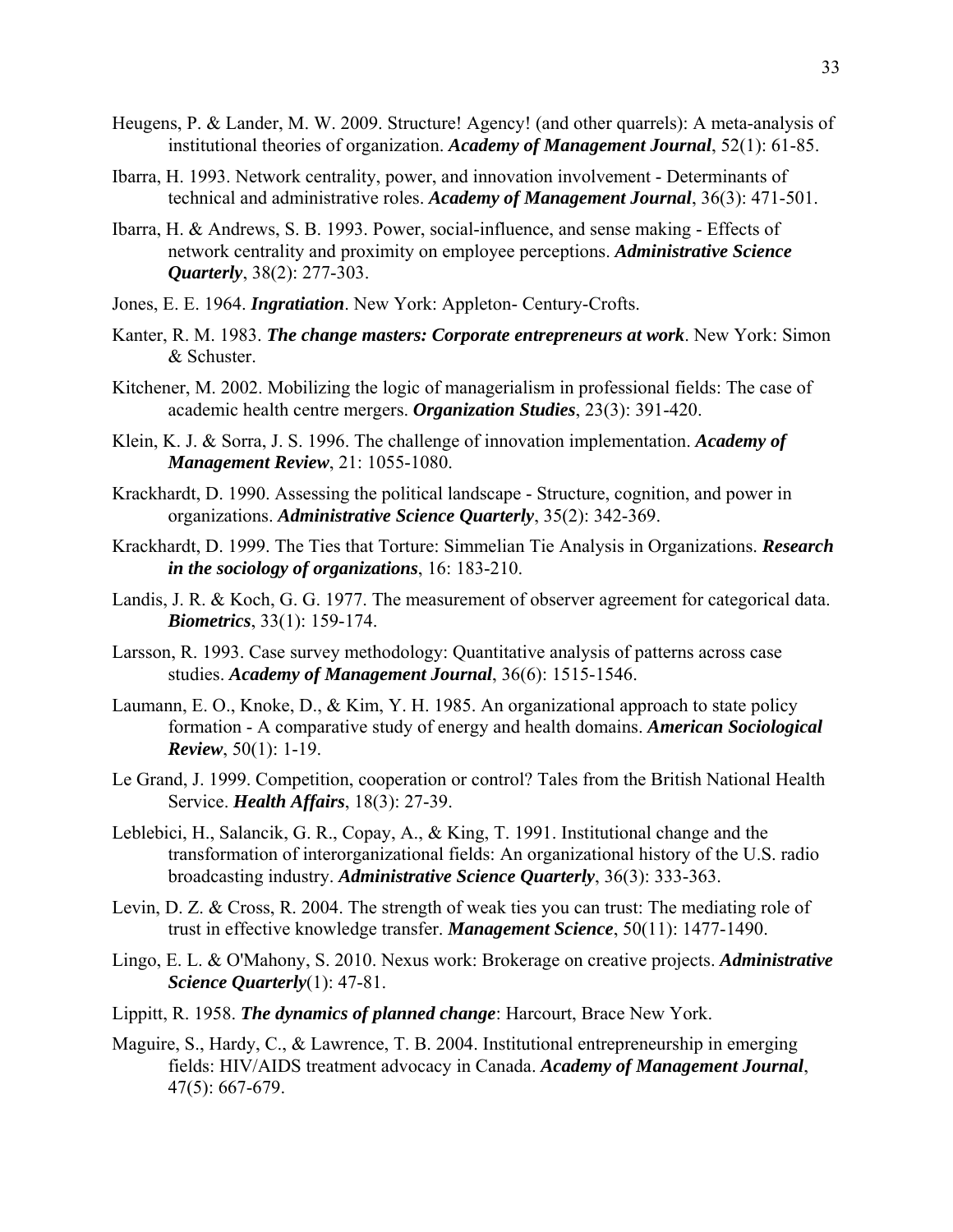- Marsden, P. V. & Friedkin, N. E. 1993. Network studies of social influence. *Sociological Methods & Research*, 22(1): 127-151.
- McClelland, G. H. & Judd, C. M. 1993. Statistical difficulties of detecting interactions and moderator effects. *Psychological Bulletin*, 114(2): 376-390.
- McEvily, B. 1997. *Bridging the industrial divide: Small firm innovativeness and regional institutions in geographical clusters*. University of Minnesota Minneapolis.
- McFadyen, M. A., Semadeni, M., & Cannella, A. A. 2009. Value of Strong Ties to Disconnected Others: Examining Knowledge Creation in Biomedicine. *Organization Science*, 20(3): 552-564.
- Meyer, A. D. & Goes, J. B. 1988. Organisational Assimilation of Innovations: A Multi-Level Contextual Analysis. *Academy of Management Review* 31: 897-923.
- Meyer, J. W. & Rowan, B. 1977. Institutionalized organizations: Formal structure as myth and ceremony. *American Journal of Sociology*, 83(2): 340-363.
- Nunnally, J. C. 1978. *Psychometric theory*: McGraw-Hill New York.
- Obstfeld, D. 2005. Social networks, the Tertius lungens and orientation involvement in innovation. *Administrative Science Quarterly*, 50(1): 100-130.
- Padgett, J. F. & Ansell, C. K. 1993. Robust action and the rise of the Medici, 1400-1434. *American Journal of Sociology*, 98(6): 1259-1319.
- Peckham, S. 2003. *Primary care in the UK*: Palgrave Macmillan Basingstoke.
- Pettigrew, A. 1973. *The politics of organizational decision making*. London: Tavistock Publications.
- Pettigrew, A. M., Woodman, R. W., & Cameron, K. S. 2001. Studying organizational change and development: Challenges for future research. *Academy of Management Journal*, 44(4): 697-713.
- Podolny, J. M. & Baron, J. N. 1997. Resources and relationships: Social networks and mobility in the workplace. *American Sociological Review*, 62(5): 673-693.
- Reagans, R. & McEvily, B. 2003. Network structure and knowledge transfer: The effects of cohesion and range (vol 48, pg 251, 2004). *Administrative Science Quarterly*, 48(3): 554-554.
- Richter, A. W., West, M. A., Van Dick, R., & Dawson, J. F. 2006. Boundary spanners' identification, intergroup contact, and effective intergroup relations. *Academy of Management Journal*, 49(6): 1252-1269.
- Rodan, S. & Galunic, C. 2004. More than network structure: How knowledge heterogeneity influences managerial performance and innovativeness. *Strategic Management Journal*, 25(6): 541-562.
- Romanelli, E., M. L. Tushman. 1994. Organizational transformation as punctuated equilibrium: An empirical test. *Academy of Management Journal* 37(5) 1141-1166.
- Ruef, M. 2002. Strong ties, weak ties and islands: structural and cultural predictors of organizational innovation. *Industrial and Corporate Change*, 11(3): 427-449.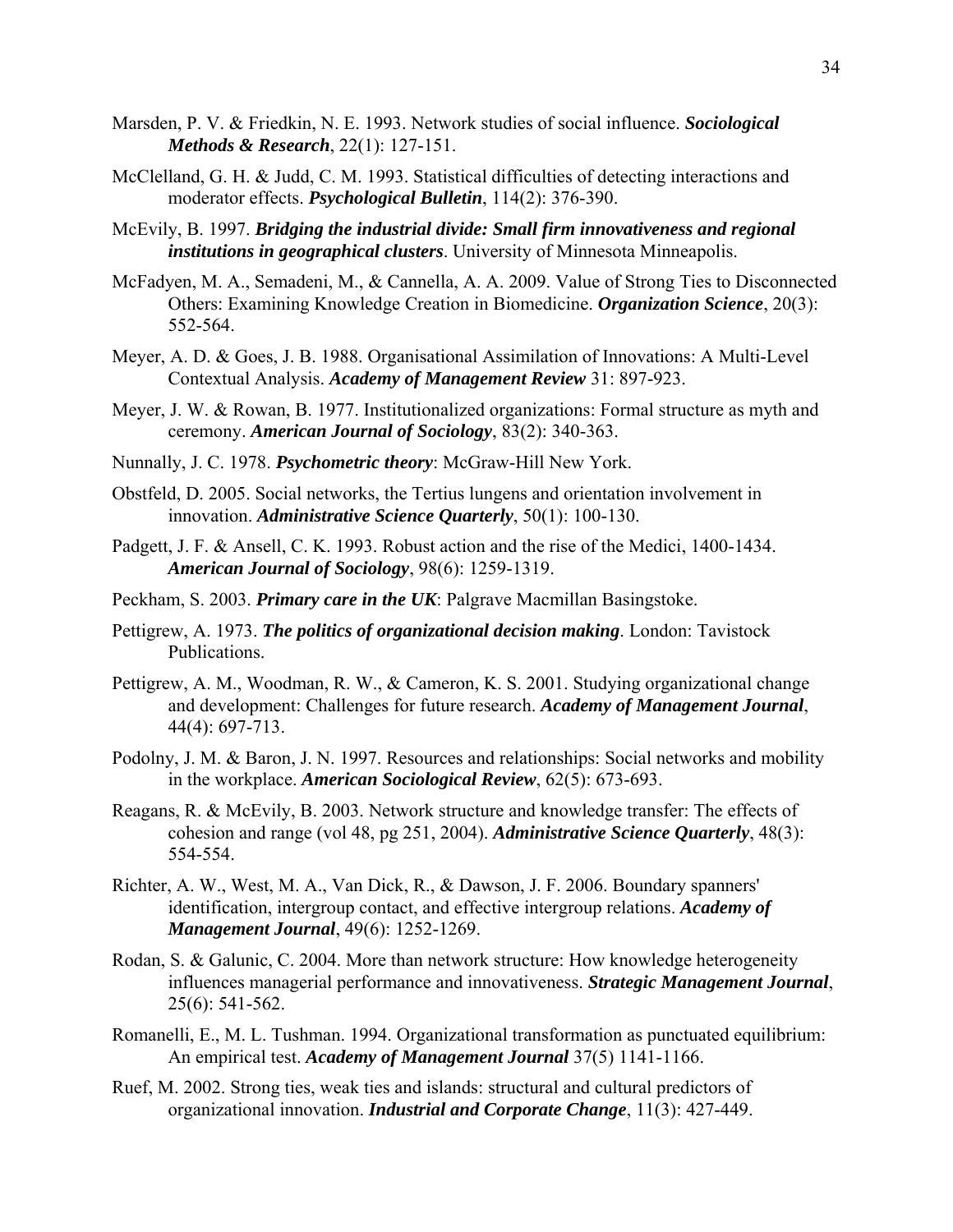- Scott, W. R., Ruef, M., Mendel, P. J., & Caronna, C. A. 2000. *Institutional change and healthcare organizations: From professional dominance to managed care*: Chicago: University of Chicago Press.
- Sherer, P. D. & Lee, K. 2002. Institutional Change in Large Law Firms: A Resource Dependency and Institutional Perspective *Academy of Management Journal*, 45(1): 102-110.
- Simmel, G. 1950. *The sociology of George Simmel*. Glencoe, IL.: Free Press.
- Stevenson, W. B. & Greenberg, D. 2000. Agency and social networks: Strategies of action in a social structure of position, opposition, and opportunity. *Administrative Science Quarterly*, 45(4): 651-678.
- Thibaut, J. W. & Kelley, H. H. 1959. *The social psychology of groups*. New York: Wiley.
- Tortoriello, M. & Krackhardt, D. 2010. Activating cross-boundary knowledge: The role of Simmelian ties in the generation of innovations. *Academy of Management Journal*, 53(1): 167-181.
- Tsai, W. 2001. Knowledge transfer in intraorganizational networks: Effects of network position and absorptive capacity on business unit innovation and performance. *Academy of Management Journal*, 44(5): 996-1004.
- Tsai, W. 2002. Social structure of "coopetition" within a multiunit organization: Coordination, competition, and intraorganizational knowledge sharing. *Organization Science*, 13(2): 179-190.
- Van de Ven, A. H. 1986. Central problems in the management of innovation. *Management Science*, 32: 590-607.
- Van de Ven, A. H., Angle, H. L., & Poole, M. S. 1989. *Research on the management of innovation*: Ballinger Division Grand Rapids.
- Van de Ven, A. H. & Poole, M. S. 1995. Explaining development and change in organizations. *Academy of Management Review*, 20(3): 510-540.
- Xiao, Z. X. & Tsui, A. S. 2007. When brokers may not work: The cultural contingency of social capital in Chinese high-tech firms. *Administrative Science Quarterly*, 52(1): 1-31.
- Zaheer, A. & Soda, G. 2009. Network Evolution: The Origins of Structural Holes. *Administrative Science Quarterly*, 54(1): 1-31.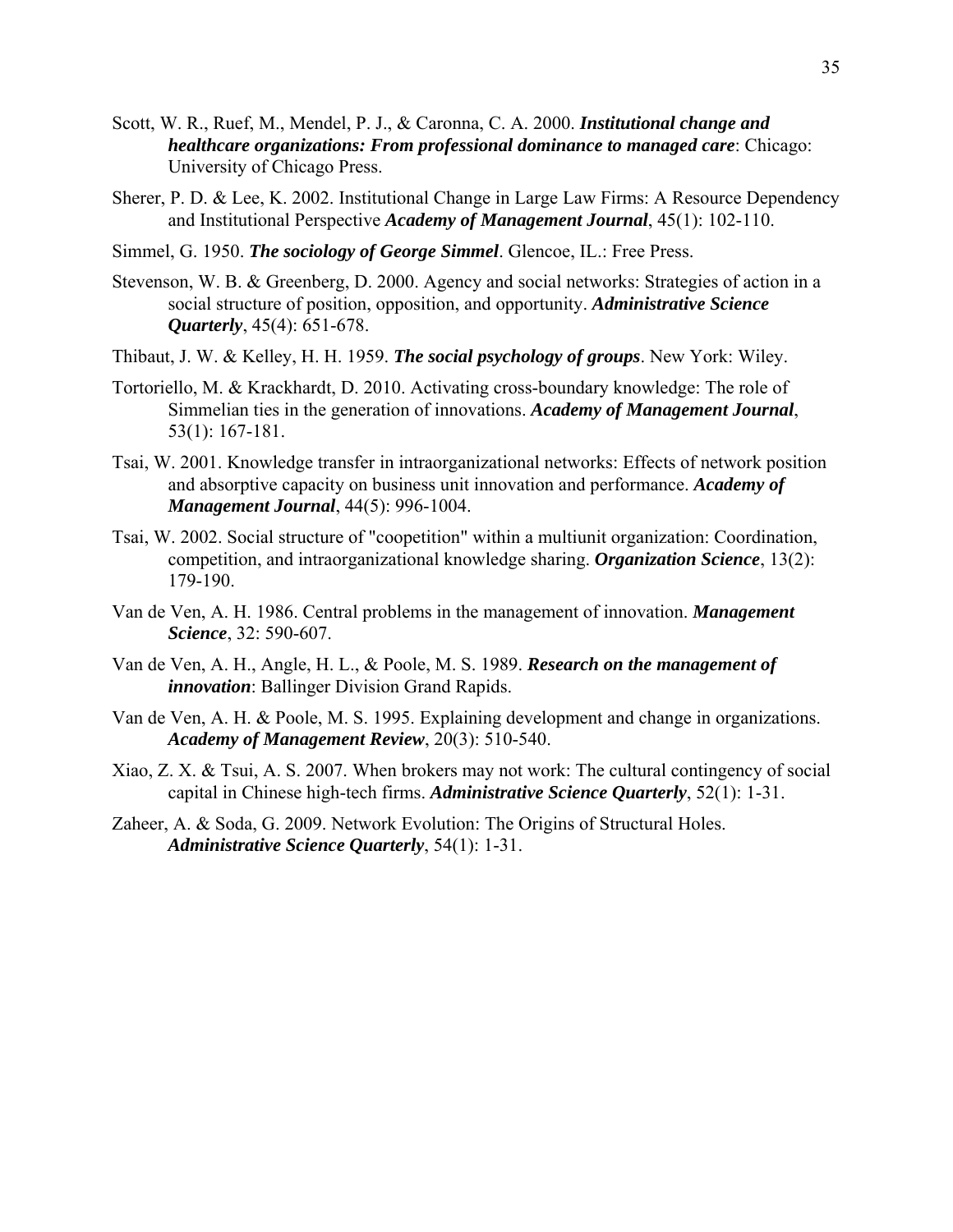**FIGURE 1** 

**Predicted Interactive Effects of Network Closure and Divergence from Institutional Status Quo on Change Adoption** 



**Change Divergence**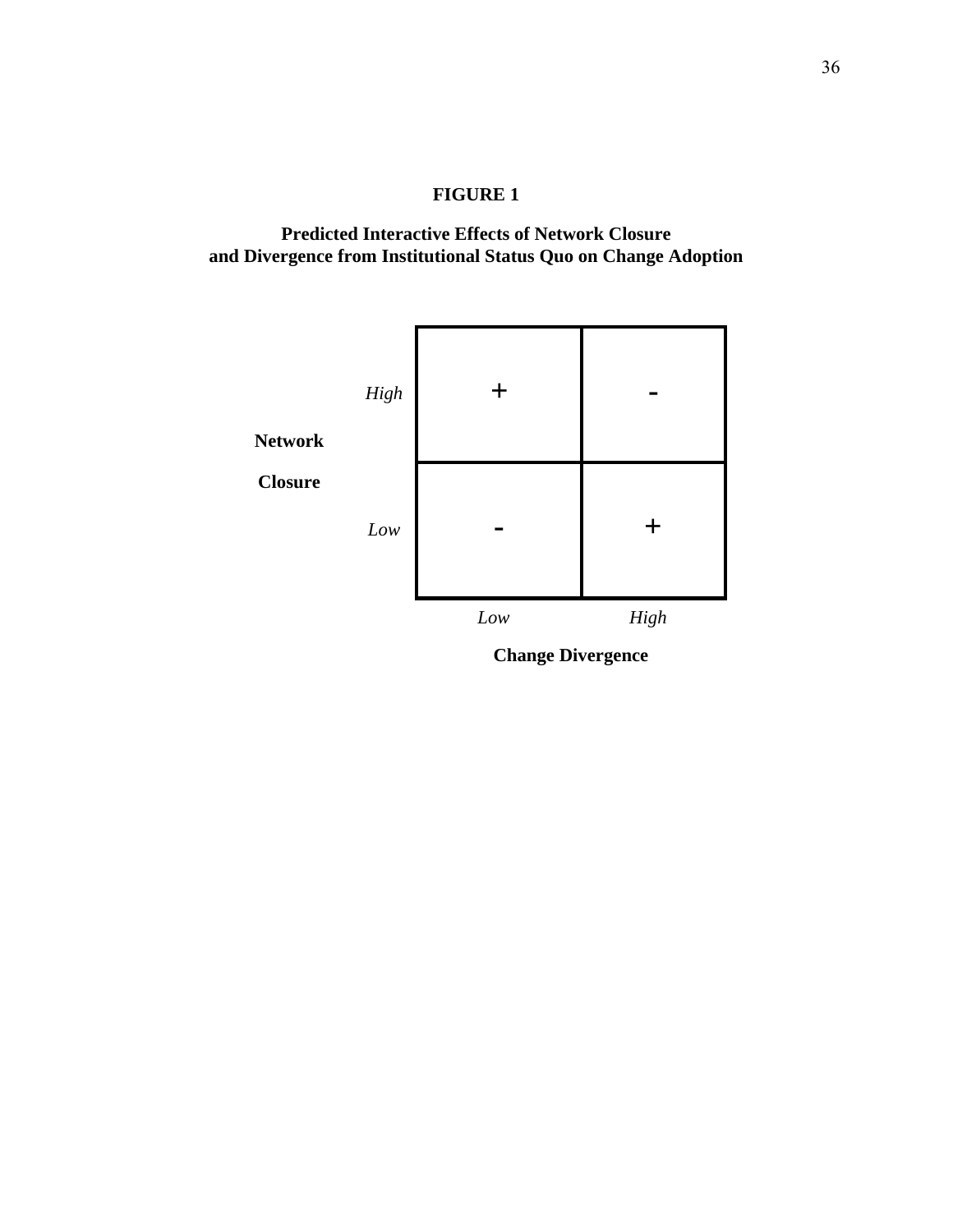#### **TABLE 1 Examples of change initiatives with high, medium and low levels of divergence from the institutional status quo**

| <b>High Divergence</b>                                                                                                                                                                                                                                                                                                                                                                                                                                                                                                                                                                                                                                                                                                                                                                                                                                                                                                                                                                                                                                                                                                                                                                                                                                                                                                                                                                                                                                                                                                                                                                                                                                        | <b>Medium Divergence</b>                                                                                                                                                                                                                                                                                                                                                                                                                                                                                                                                                                                                                                                                                                                                                                                                                                                                                                                                                                                                                                                                                                                                                                                                                                                                                                                                                                                                         | <b>Low Divergence</b>                                                                                                                                                                                                                                                                                                                                                                                                                                                                                                                                                                                                                                                                                                                                                                                                                                                                                                                                                  |  |  |  |
|---------------------------------------------------------------------------------------------------------------------------------------------------------------------------------------------------------------------------------------------------------------------------------------------------------------------------------------------------------------------------------------------------------------------------------------------------------------------------------------------------------------------------------------------------------------------------------------------------------------------------------------------------------------------------------------------------------------------------------------------------------------------------------------------------------------------------------------------------------------------------------------------------------------------------------------------------------------------------------------------------------------------------------------------------------------------------------------------------------------------------------------------------------------------------------------------------------------------------------------------------------------------------------------------------------------------------------------------------------------------------------------------------------------------------------------------------------------------------------------------------------------------------------------------------------------------------------------------------------------------------------------------------------------|----------------------------------------------------------------------------------------------------------------------------------------------------------------------------------------------------------------------------------------------------------------------------------------------------------------------------------------------------------------------------------------------------------------------------------------------------------------------------------------------------------------------------------------------------------------------------------------------------------------------------------------------------------------------------------------------------------------------------------------------------------------------------------------------------------------------------------------------------------------------------------------------------------------------------------------------------------------------------------------------------------------------------------------------------------------------------------------------------------------------------------------------------------------------------------------------------------------------------------------------------------------------------------------------------------------------------------------------------------------------------------------------------------------------------------|------------------------------------------------------------------------------------------------------------------------------------------------------------------------------------------------------------------------------------------------------------------------------------------------------------------------------------------------------------------------------------------------------------------------------------------------------------------------------------------------------------------------------------------------------------------------------------------------------------------------------------------------------------------------------------------------------------------------------------------------------------------------------------------------------------------------------------------------------------------------------------------------------------------------------------------------------------------------|--|--|--|
| <i>Example 1.</i> Initiative to transfer stroke rehabilitation<br>services, such as language retraining, from a hospital-based<br>unit to a PCT (i.e., from the secondary to the primary care<br>sector). Prior to the change, stroke patients were stabilized<br>and rehabilitated in the acute ward of the hospital. This<br>resulted in long hospital stays and occupied resources that<br>were more appropriate for the acute treatment than for the<br>rehabilitation phase. As a result, there was often not enough<br>room to admit all stroke patients to the acute ward, as many<br>beds were used for patients undergoing rehabilitation. With<br>the transfer of service, post-acute patients, once they were<br>medically stable and ready for rehabilitation, were relocated<br>to a unit operated by the PCT, ensuring that the acute unit<br>would be dealing only with patients who were truly in need<br>of acute care. This transfer of the delivery of rehabilitation<br>services from the secondary to the primary care sector<br>greatly diverged from the institutionalized model of role<br>division among organizations.<br><i>Example 2.</i> Initiative to develop nurse-led discharge that<br>would transfer clinical tasks and decision-making authority<br>from physicians to nurses. Traditionally, discharge<br>decisions were under the exclusive control of physicians.<br>With the new nurse-led initiatives, nurses would take over<br>responsibility from specialist physicians and make the final<br>decision to discharge patients, thus assuming more<br>responsibility as well as accountability and risk for clinical | Example 3. Initiative involving primary and<br>secondary care service providers aimed at developing<br>a day hospital for elderly patients. The day hospital<br>was to facilitate continued care, reduce hospital stays,<br>and decrease hospital readmission for frail elderly<br>patients too ill to be cared for at home but not<br>sufficiently ill to justify full admission to the<br>hospital. Patients would check into the hospital-<br>operated day unit for a few hours and receive<br>services from both primary and secondary care<br>professionals. Because the primary care service<br>providers were engaged in the provision of services<br>formerly provided only by secondary care service<br>providers, there was increased collaboration between<br>the primary and secondary care service providers<br>involved in this project. Even so, the project diverged<br>from the institutionalized model of role division<br>among organizations only to some extent because the<br>new service was still operated by the hospital.<br><i>Example 4.</i> Initiative to have ultrasound<br>examinations performed by nurses rather than by<br>physicians. Although this project enabled nurses to<br>perform medical examinations they usually did not<br>perform, the nurses gained no decision-making<br>power in either the clinical or administrative domain.<br>Consequently, this project diverged from the | <i>Example 5.</i> Initiative to transfer a<br>ward specializing in the treatment<br>of elderly patients from a PCT to a<br>hospital. Prior to the change, both<br>the PCT and hospitals provided<br>services for the elderly, who make<br>up the bulk of patients receiving<br>care in the hospital setting. Rather<br>than diverging from the<br>institutionalized model of role<br>division among organizations, the<br>transfer of responsibility for all<br>elderly care services to the hospital<br>reinforced the centralization of<br>healthcare services around the<br>hospital, strengthening the<br>dominant role of the hospital over<br>the PCT in the institutionalized<br>delivery model.<br><i>Example 6.</i> Initiative of a general<br>practice to hire an administrative<br>assistant to implement and manage<br>a computerized appointment<br>booking system. The addition of<br>this assistant to the workforce<br>changed neither the division of |  |  |  |
| decisions. Physicians ceded control over some aspects of<br>decision-making, freeing them to focus on more complex<br>patients and tasks.                                                                                                                                                                                                                                                                                                                                                                                                                                                                                                                                                                                                                                                                                                                                                                                                                                                                                                                                                                                                                                                                                                                                                                                                                                                                                                                                                                                                                                                                                                                     | institutionalized model of role division among<br>professionals only to some extent.                                                                                                                                                                                                                                                                                                                                                                                                                                                                                                                                                                                                                                                                                                                                                                                                                                                                                                                                                                                                                                                                                                                                                                                                                                                                                                                                             | labor nor the balance of power<br>between healthcare professionals<br>within the general practice.                                                                                                                                                                                                                                                                                                                                                                                                                                                                                                                                                                                                                                                                                                                                                                                                                                                                     |  |  |  |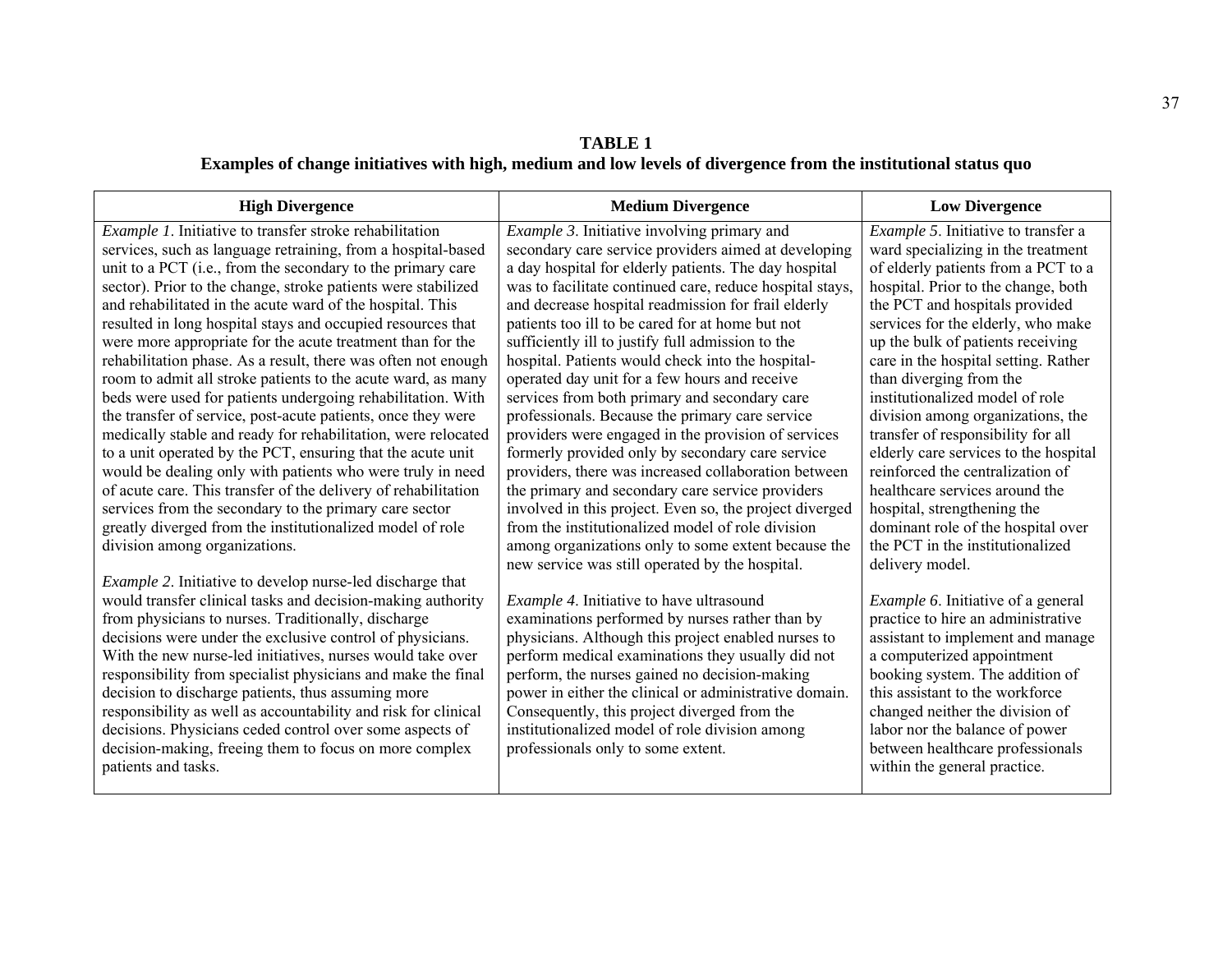|                                                                                   | Mean   | S.D.  |        |        |        | 4      |        | 6      |        | 8      | 9   | 10     |
|-----------------------------------------------------------------------------------|--------|-------|--------|--------|--------|--------|--------|--------|--------|--------|-----|--------|
| 1 Change adoption                                                                 | 3.91   | .82   |        |        |        |        |        |        |        |        |     |        |
| 2 Change divergence                                                               | 1.41   | .38   | .09    |        |        |        |        |        |        |        |     |        |
| 3 Senior management                                                               | 10.37  | 5.94  | $-.05$ | .18    |        |        |        |        |        |        |     |        |
| 4 Seniority in role                                                               | 2.32   | 2.05  | $-.03$ | .05    | .11    |        |        |        |        |        |     |        |
| 5 Hierarchical level                                                              | 3.85   | .95   | $-.07$ | $-.11$ | $-.02$ | $-.03$ |        |        |        |        |     |        |
| 6 Professional group status (Doctor)                                              | .25    | .43   | .03    | $-.09$ | $-.41$ | .02    | .33    |        |        |        |     |        |
| 7 Organizational status (PCT)                                                     | .52    | .50   | .09    | .35    | $-.12$ | $-.06$ | .10    | .06    |        |        |     |        |
| 8 Organizational size                                                             | 22.70  | 21.20 | $-.13$ | $-.04$ | .04    | .06    | $-.20$ | $-.20$ | $-.59$ |        |     |        |
| 9 Prominence in task-advice network                                               | .03    | 1.09  | .25    | .08    | .22    | $-.20$ | .18    | $-.10$ | $-.11$ | .08    |     |        |
| 10 Egonetwork constraint                                                          | .34    | .12   | .14    | $-.23$ | $-.05$ | $-.01$ | .03    | .13    | $-.07$ | $-.05$ | .09 |        |
| 11 Constraint * Divergence                                                        | $-.01$ | .04   | $-.27$ | $-.38$ | .01    | .00.   | .01    | $-.14$ | $-.19$ | .09    | .12 | $-.11$ |
| Correlation coefficients greater than .30 are statistically significant at $p<01$ |        |       |        |        |        |        |        |        |        |        |     |        |

**TABLE 2 Means, standard deviations of variables, and correlation matrix**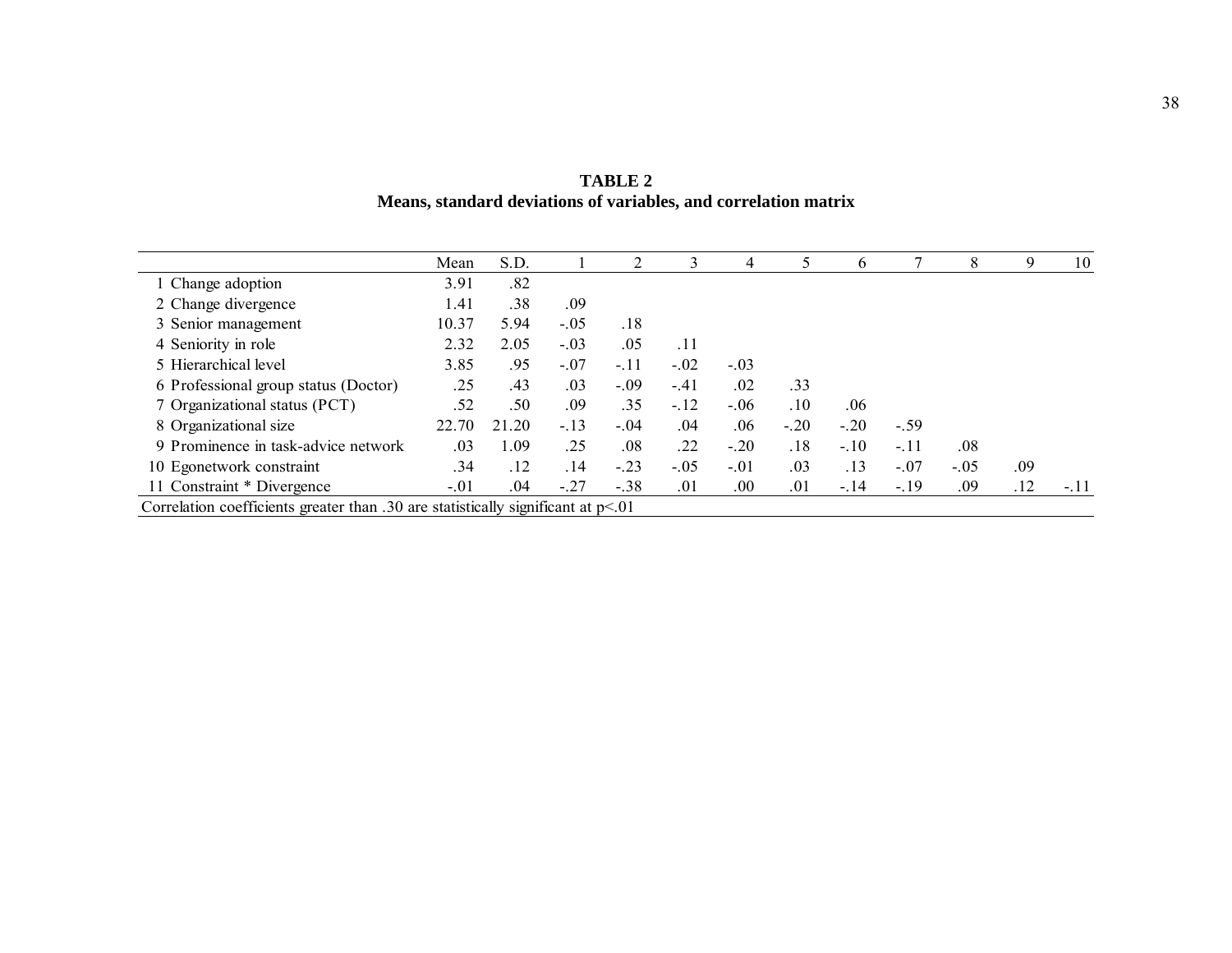|                                                 | (1)     | (2)      |                                    |
|-------------------------------------------------|---------|----------|------------------------------------|
| Tenure in management role                       | $.02*$  | $.02*$   | Tenure in management role          |
|                                                 | (.01)   | (.01)    |                                    |
| Tenure in current role                          | .01     | .01      | Tenure in current role             |
|                                                 | (.02)   | (.02)    |                                    |
| Hierarchical level                              | $-.07$  | $-.08$   | Hierarchical level                 |
|                                                 | (.05)   | (.05)    |                                    |
| Professional group status (doctor)              | .08     | .11      | Professional group status (doctor) |
|                                                 | (.09)   | (.09)    |                                    |
| Organizational status (PCT)                     | $42***$ | $.40***$ | Change divergence                  |
|                                                 | (.09)   | (.09)    |                                    |
| Organizational size                             | $.04*$  | .04      | Creation of new service            |
|                                                 | (.02)   | (.02)    |                                    |
| Prominence in task-advice network               | .03     | .04      | Organizational status (PCT)        |
|                                                 | (.04)   | (.05)    |                                    |
| Egonetwork constraint                           |         | $-0.68*$ | Organizational size                |
|                                                 |         | (0.34)   |                                    |
| $R^2$                                           | .24     | .28      | Prominence in task-advice network  |
| N                                               | 68      | 68       |                                    |
| Standard errors in parentheses                  |         |          | Egonetwork constraint              |
| Two-tailed tests. * p<.05: ** p<.01: *** p<.001 |         |          |                                    |

**TABLE 3 OLS Regressions Predicting Degree of Change Divergence** 

**TABLE 4 OLS Regressions Predicting Degree of Change Adoption** 

|                                                 | (1)                  | (2)      |                                                 | (3)                  | (4)      | (5)       |  |  |  |
|-------------------------------------------------|----------------------|----------|-------------------------------------------------|----------------------|----------|-----------|--|--|--|
| Tenure in management role                       | $.02*$               | $.02*$   | Tenure in management role                       | $-.02$               | $-.02$   | $-.02$    |  |  |  |
|                                                 | (.01)                | (.01)    |                                                 | (.02)                | (.02)    | (.02)     |  |  |  |
| Tenure in current role                          | .01                  | .01      | Tenure in current role                          | .02                  | .02      | .02       |  |  |  |
|                                                 | (.02)                | (.02)    |                                                 | (.04)                | (.04)    | (.04)     |  |  |  |
| Hierarchical level                              | $-.07$               | $-.08$   | Hierarchical level                              | $-14$                | $-.13$   | $-.13$    |  |  |  |
|                                                 | (.05)                | (.05)    |                                                 | $(.09)$ <sup>*</sup> | (.08)    | (.09)     |  |  |  |
| Professional group status (doctor)              | .08                  | .11      | Professional group status (doctor)              | .18                  | .14      | .07       |  |  |  |
|                                                 | (.09)                | (.09)    |                                                 | (.26)                | (.24)    | (.24)     |  |  |  |
| г.<br>Organizational status (PCT)               | $42***$              | $.40***$ | Change divergence                               | .09                  | .14      | $-.11$    |  |  |  |
|                                                 | (.09)                | (.09)    |                                                 | (.33)                | (.34)    | (.30)     |  |  |  |
| Organizational size                             | $.04*$               | .04      | Creation of new service                         | $-.31$               | $-.30$   | $-.28$    |  |  |  |
|                                                 | $(.02)$ <sup>'</sup> | (.02)    |                                                 | (.23)                | (.25)    | (.23)     |  |  |  |
| Prominence in task-advice network               | .03                  | .04      | Organizational status (PCT)                     | .04                  | .04      | .03       |  |  |  |
|                                                 | (.04)                | (.05)    |                                                 | (.33)                | (.33)    | (.32)     |  |  |  |
| Egonetwork constraint                           |                      | $-0.68*$ | Organizational size                             | $-.01$               | $-.01$   | $-.01$    |  |  |  |
|                                                 |                      | (0.34)   |                                                 | (.01)                | (.01)    | (.01)     |  |  |  |
| $R^2$                                           | .24                  | .28      | Prominence in task-advice network               | $.30***$             | $.29***$ | $.33**$   |  |  |  |
| N                                               | 68                   | 68       |                                                 | (.07)                | (.08)    | (.10)     |  |  |  |
| Standard errors in parentheses                  |                      |          | Egonetwork constraint                           |                      | .69      | .30       |  |  |  |
| Two-tailed tests. * p<.05; ** p<.01; *** p<.001 |                      |          |                                                 | (1.33)               | (1.28)   |           |  |  |  |
|                                                 |                      |          | Constraint * Divergence                         |                      |          | $-5.83**$ |  |  |  |
|                                                 |                      |          |                                                 |                      |          | (2.04)    |  |  |  |
|                                                 |                      |          | $R^2$                                           | .21                  | .22      | .29       |  |  |  |
|                                                 |                      |          | N                                               | 68                   | 68       | 68        |  |  |  |
|                                                 |                      |          | Standard errors in parentheses                  |                      |          |           |  |  |  |
|                                                 |                      |          | Two-tailed tests. * p<.05; ** p<.01; *** p<.001 |                      |          |           |  |  |  |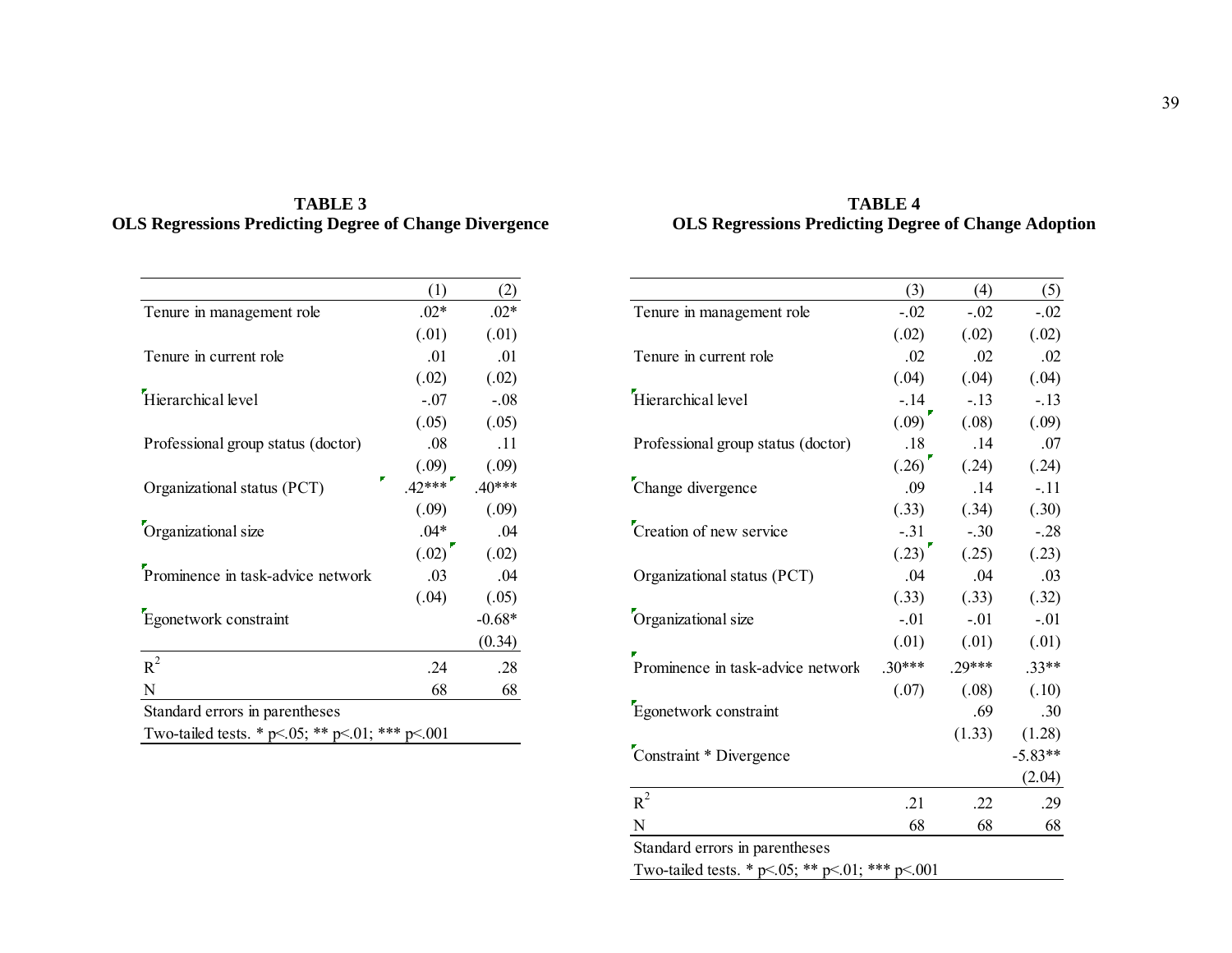**FIGURE 2 Observed Interactive Effect of Egonetwork Constraint and Divergence from Institutional Status Quo on Change Adoption**